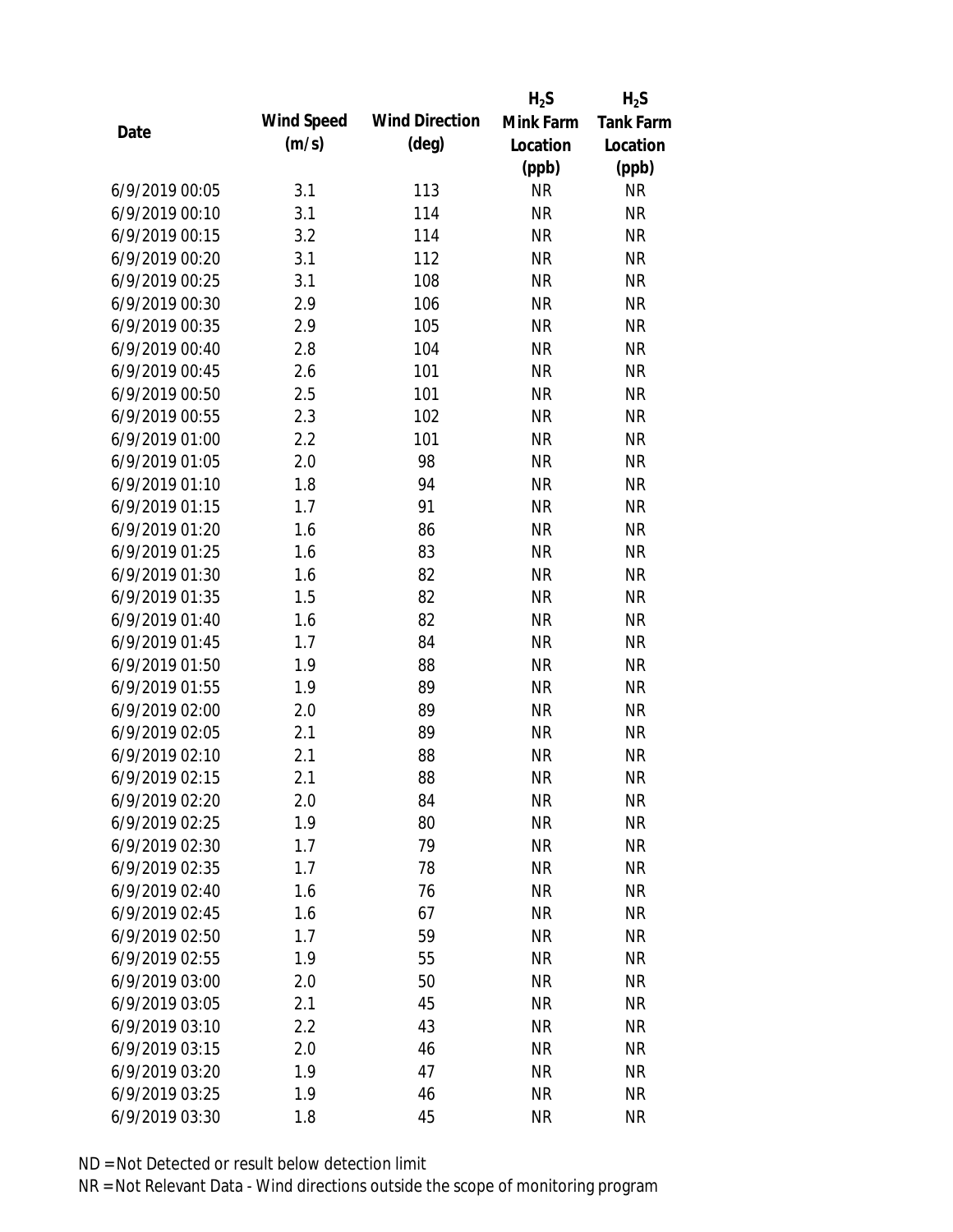|                |            |                       | $H_2S$       | $H_2S$           |
|----------------|------------|-----------------------|--------------|------------------|
| Date           | Wind Speed | <b>Wind Direction</b> | Mink Farm    | <b>Tank Farm</b> |
|                | (m/s)      | $(\text{deg})$        | Location     | Location         |
|                |            |                       | (ppb)        | (ppb)            |
| 6/9/2019 03:35 | 1.9        | 42                    | <b>NR</b>    | <b>NR</b>        |
| 6/9/2019 03:40 | 1.9        | 39                    | 1            | <b>NR</b>        |
| 6/9/2019 03:45 | 2.1        | 38                    | $\mathbf{1}$ | <b>NR</b>        |
| 6/9/2019 03:50 | 2.1        | 40                    | $\mathbf{1}$ | <b>NR</b>        |
| 6/9/2019 03:55 | 2.1        | 41                    | <b>NR</b>    | <b>NR</b>        |
| 6/9/2019 04:00 | 2.2        | 43                    | <b>NR</b>    | <b>NR</b>        |
| 6/9/2019 04:05 | 2.2        | 45                    | <b>NR</b>    | <b>NR</b>        |
| 6/9/2019 04:10 | 2.3        | 46                    | <b>NR</b>    | <b>NR</b>        |
| 6/9/2019 04:15 | 2.3        | 45                    | <b>NR</b>    | <b>NR</b>        |
| 6/9/2019 04:20 | 2.3        | 44                    | <b>NR</b>    | <b>NR</b>        |
| 6/9/2019 04:25 | 2.3        | 44                    | <b>NR</b>    | <b>NR</b>        |
| 6/9/2019 04:30 | 2.3        | 43                    | <b>NR</b>    | <b>NR</b>        |
| 6/9/2019 04:35 | 2.2        | 42                    | <b>NR</b>    | <b>NR</b>        |
| 6/9/2019 04:40 | 2.1        | 42                    | <b>NR</b>    | <b>NR</b>        |
| 6/9/2019 04:45 | 2.1        | 42                    | <b>NR</b>    | <b>NR</b>        |
| 6/9/2019 04:50 | 2.1        | 42                    | <b>NR</b>    | <b>NR</b>        |
| 6/9/2019 04:55 | 2.2        | 42                    | <b>NR</b>    | <b>NR</b>        |
| 6/9/2019 05:00 | 2.1        | 44                    | <b>NR</b>    | <b>NR</b>        |
| 6/9/2019 05:05 | 2.1        | 45                    | <b>NR</b>    | <b>NR</b>        |
| 6/9/2019 05:10 | 2.1        | 47                    | <b>NR</b>    | <b>NR</b>        |
| 6/9/2019 05:15 | 2.0        | 48                    | <b>NR</b>    | <b>NR</b>        |
| 6/9/2019 05:20 | 2.0        | 49                    | <b>NR</b>    | <b>NR</b>        |
| 6/9/2019 05:25 | 2.0        | 49                    | <b>NR</b>    | <b>NR</b>        |
| 6/9/2019 05:30 | 2.1        | 49                    | <b>NR</b>    | <b>NR</b>        |
| 6/9/2019 05:35 | 2.2        | 51                    | <b>NR</b>    | <b>NR</b>        |
| 6/9/2019 05:40 | 2.2        | 53                    | <b>NR</b>    | <b>NR</b>        |
| 6/9/2019 05:45 | 2.2        | 55                    | <b>NR</b>    | <b>NR</b>        |
| 6/9/2019 05:50 | 2.1        | 55                    | <b>NR</b>    | <b>NR</b>        |
| 6/9/2019 05:55 | 2.0        | 59                    | <b>NR</b>    | <b>NR</b>        |
| 6/9/2019 06:00 | 2.0        | 63                    | <b>NR</b>    | <b>NR</b>        |
| 6/9/2019 06:05 | 1.9        | 64                    | <b>NR</b>    | <b>NR</b>        |
| 6/9/2019 06:10 | 1.9        | 62                    | <b>NR</b>    | <b>NR</b>        |
| 6/9/2019 06:15 | 2.0        | 59                    | <b>NR</b>    | <b>NR</b>        |
| 6/9/2019 06:20 | 2.0        | 56                    | <b>NR</b>    | <b>NR</b>        |
| 6/9/2019 06:25 | 2.2        | 51                    | <b>NR</b>    | <b>NR</b>        |
| 6/9/2019 06:30 | 2.3        | 48                    | <b>NR</b>    | <b>NR</b>        |
| 6/9/2019 06:35 | 2.3        | 43                    | <b>NR</b>    | <b>NR</b>        |
| 6/9/2019 06:40 | 2.3        | 43                    | <b>NR</b>    | <b>NR</b>        |
| 6/9/2019 06:45 | 2.3        | 44                    | <b>NR</b>    | <b>NR</b>        |
| 6/9/2019 06:50 | 2.3        | 45                    | <b>NR</b>    | <b>NR</b>        |
| 6/9/2019 06:55 | 2.2        | 47                    | <b>NR</b>    | <b>NR</b>        |
| 6/9/2019 07:00 | 2.1        | 46                    | <b>NR</b>    | <b>NR</b>        |
|                |            |                       |              |                  |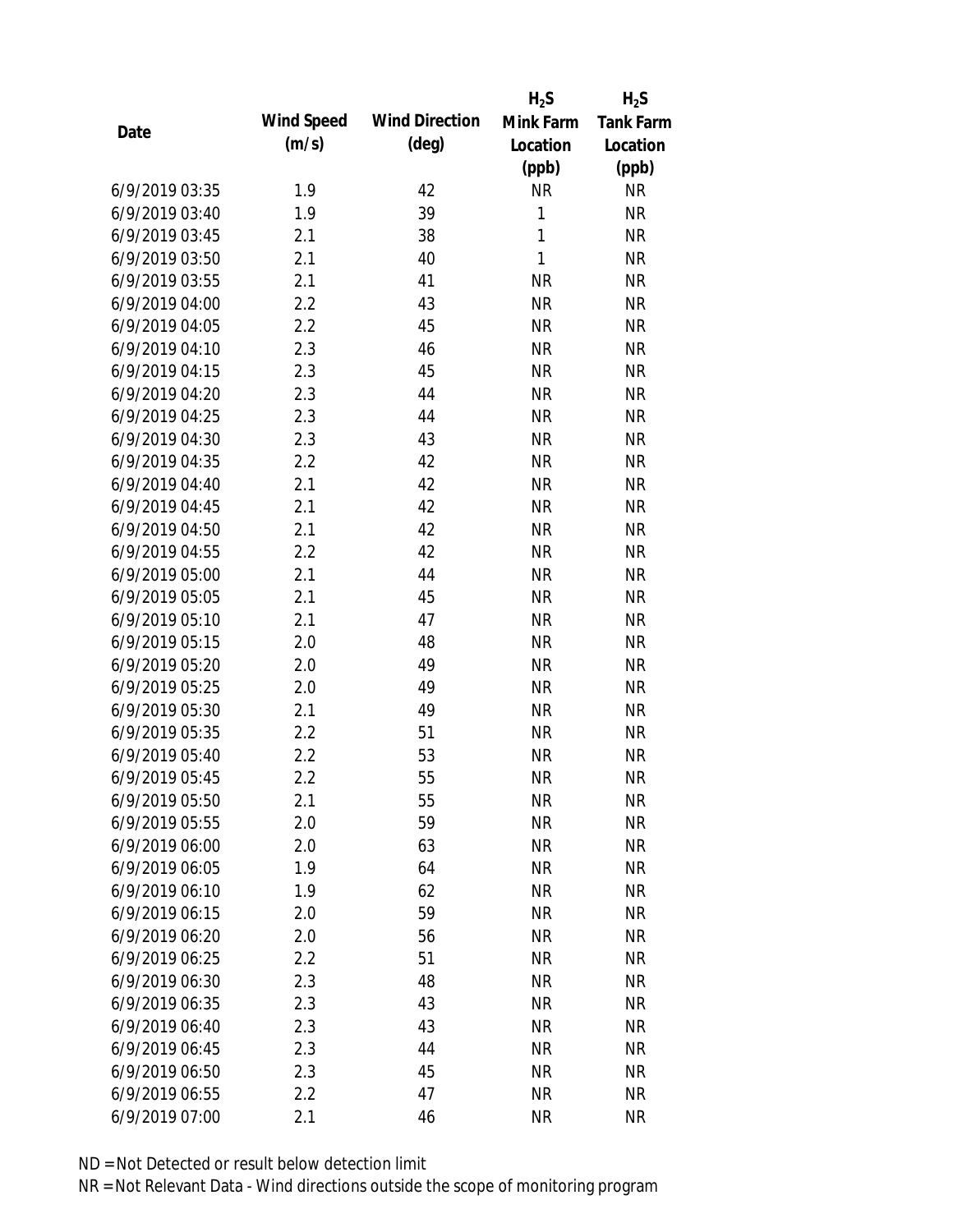|                |            |                       | $H_2S$         | $H_2S$           |
|----------------|------------|-----------------------|----------------|------------------|
| Date           | Wind Speed | <b>Wind Direction</b> | Mink Farm      | <b>Tank Farm</b> |
|                | (m/s)      | $(\text{deg})$        | Location       | Location         |
|                |            |                       | (ppb)          | (ppb)            |
| 6/9/2019 07:05 | 2.0        | 48                    | <b>NR</b>      | <b>NR</b>        |
| 6/9/2019 07:10 | 2.1        | 47                    | <b>NR</b>      | <b>NR</b>        |
| 6/9/2019 07:15 | 2.2        | 46                    | <b>NR</b>      | <b>NR</b>        |
| 6/9/2019 07:20 | 2.1        | 45                    | <b>NR</b>      | <b>NR</b>        |
| 6/9/2019 07:25 | 2.0        | 44                    | <b>NR</b>      | <b>NR</b>        |
| 6/9/2019 07:30 | 2.0        | 44                    | <b>NR</b>      | <b>NR</b>        |
| 6/9/2019 07:35 | 2.1        | 43                    | <b>NR</b>      | <b>NR</b>        |
| 6/9/2019 07:40 | 1.9        | 41                    | <b>NR</b>      | <b>NR</b>        |
| 6/9/2019 07:45 | 1.9        | 40                    | $\overline{2}$ | <b>NR</b>        |
| 6/9/2019 07:50 | 1.9        | 40                    | $\overline{2}$ | <b>NR</b>        |
| 6/9/2019 07:55 | 1.8        | 40                    | $\overline{2}$ | <b>NR</b>        |
| 6/9/2019 08:00 | 1.7        | 40                    | $\overline{2}$ | <b>NR</b>        |
| 6/9/2019 08:05 | 1.6        | 39                    | $\overline{2}$ | <b>NR</b>        |
| 6/9/2019 08:10 | 1.6        | 39                    | $\mathbf{1}$   | <b>NR</b>        |
| 6/9/2019 08:15 | 1.6        | 39                    | $\mathbf{1}$   | <b>NR</b>        |
| 6/9/2019 08:20 | 1.7        | 38                    | $\mathbf{1}$   | <b>NR</b>        |
| 6/9/2019 08:25 | 1.9        | 36                    | 1              | <b>NR</b>        |
| 6/9/2019 08:30 | 2.0        | 35                    | $\overline{2}$ | <b>NR</b>        |
| 6/9/2019 08:35 | 2.1        | 35                    | $\overline{2}$ | <b>NR</b>        |
| 6/9/2019 08:40 | 2.2        | 36                    | $\overline{2}$ | <b>NR</b>        |
| 6/9/2019 08:45 | 2.2        | 35                    | $\overline{2}$ | <b>NR</b>        |
| 6/9/2019 08:50 | 2.2        | 36                    | $\overline{2}$ | <b>NR</b>        |
| 6/9/2019 08:55 | 2.3        | 38                    | $\overline{2}$ | <b>NR</b>        |
| 6/9/2019 09:00 | 2.2        | 42                    | <b>NR</b>      | <b>NR</b>        |
| 6/9/2019 09:05 | 2.2        | 42                    | <b>NR</b>      | <b>NR</b>        |
| 6/9/2019 09:10 | 2.2        | 43                    | <b>NR</b>      | <b>NR</b>        |
| 6/9/2019 09:15 | 2.2        | 46                    | <b>NR</b>      | <b>NR</b>        |
| 6/9/2019 09:20 | 2.2        | 47                    | <b>NR</b>      | <b>NR</b>        |
| 6/9/2019 09:25 | 2.1        | 51                    | <b>NR</b>      | <b>NR</b>        |
| 6/9/2019 09:30 | 2.1        | 51                    | <b>NR</b>      | <b>NR</b>        |
| 6/9/2019 09:35 | 1.8        | 54                    | <b>NR</b>      | <b>NR</b>        |
| 6/9/2019 09:40 | 1.8        | 62                    | <b>NR</b>      | <b>NR</b>        |
| 6/9/2019 09:45 | 1.7        | 63                    | <b>NR</b>      | <b>NR</b>        |
| 6/9/2019 09:50 | 1.6        | 71                    | <b>NR</b>      | <b>NR</b>        |
| 6/9/2019 09:55 | 1.5        | 81                    | <b>NR</b>      | <b>NR</b>        |
| 6/9/2019 10:00 | 1.5        | 87                    | <b>NR</b>      | <b>NR</b>        |
| 6/9/2019 10:05 | 1.7        | 91                    | <b>NR</b>      | <b>NR</b>        |
| 6/9/2019 10:10 | 1.8        | 94                    | <b>NR</b>      | <b>NR</b>        |
| 6/9/2019 10:15 | 1.9        | 101                   | <b>NR</b>      | <b>NR</b>        |
| 6/9/2019 10:20 | 2.2        | 107                   | <b>NR</b>      | <b>NR</b>        |
| 6/9/2019 10:25 | 2.3        | 106                   | <b>NR</b>      | <b>NR</b>        |
| 6/9/2019 10:30 | 2.4        | 111                   | <b>NR</b>      | <b>NR</b>        |
|                |            |                       |                |                  |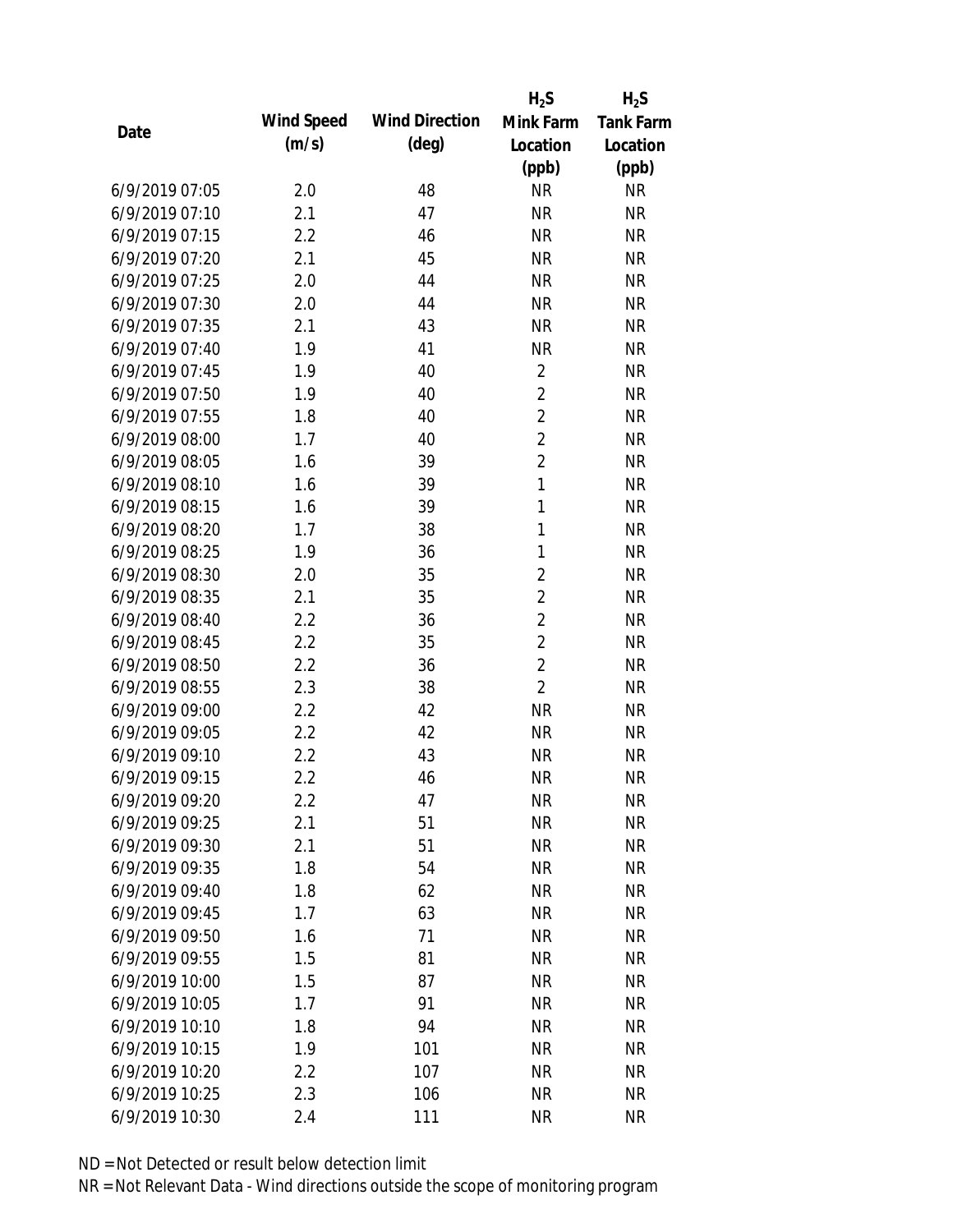|                |            |                       | $H_2S$    | $H_2S$    |
|----------------|------------|-----------------------|-----------|-----------|
| Date           | Wind Speed | <b>Wind Direction</b> | Mink Farm | Tank Farm |
|                | (m/s)      | $(\text{deg})$        | Location  | Location  |
|                |            |                       | (ppb)     | (ppb)     |
| 6/9/2019 10:35 | 2.4        | 112                   | <b>NR</b> | <b>NR</b> |
| 6/9/2019 10:40 | 2.5        | 113                   | <b>NR</b> | <b>NR</b> |
| 6/9/2019 10:45 | 2.5        | 113                   | <b>NR</b> | <b>NR</b> |
| 6/9/2019 10:50 | 2.3        | 113                   | <b>NR</b> | <b>NR</b> |
| 6/9/2019 10:55 | 2.4        | 111                   | <b>NR</b> | <b>NR</b> |
| 6/9/2019 11:00 | 2.6        | 108                   | <b>NR</b> | <b>NR</b> |
| 6/9/2019 11:05 | 2.6        | 110                   | <b>NR</b> | <b>NR</b> |
| 6/9/2019 11:10 | 2.4        | 111                   | <b>NR</b> | <b>NR</b> |
| 6/9/2019 11:15 | 2.4        | 110                   | <b>NR</b> | <b>NR</b> |
| 6/9/2019 11:20 | 2.1        | 108                   | <b>NR</b> | <b>NR</b> |
| 6/9/2019 11:25 | 1.9        | 108                   | <b>NR</b> | <b>NR</b> |
| 6/9/2019 11:30 | 1.6        | 107                   | <b>NR</b> | <b>NR</b> |
| 6/9/2019 11:35 | 1.3        | 98                    | <b>NR</b> | <b>NR</b> |
| 6/9/2019 11:40 | 1.2        | 89                    | <b>NR</b> | <b>NR</b> |
| 6/9/2019 11:45 | 1.2        | 77                    | <b>NR</b> | <b>NR</b> |
| 6/9/2019 11:50 | 1.3        | 81                    | <b>NR</b> | <b>NR</b> |
| 6/9/2019 11:55 | 1.3        | 78                    | <b>NR</b> | <b>NR</b> |
| 6/9/2019 12:00 | 1.4        | 84                    | <b>NR</b> | <b>NR</b> |
| 6/9/2019 12:05 | 1.5        | 86                    | <b>NR</b> | <b>NR</b> |
| 6/9/2019 12:10 | 1.6        | 87                    | <b>NR</b> | <b>NR</b> |
| 6/9/2019 12:15 | 1.6        | 96                    | <b>NR</b> | <b>NR</b> |
| 6/9/2019 12:20 | 1.6        | 98                    | <b>NR</b> | <b>NR</b> |
| 6/9/2019 12:25 | 1.9        | 104                   | <b>NR</b> | <b>NR</b> |
| 6/9/2019 12:30 | 2.0        | 106                   | <b>NR</b> | <b>NR</b> |
| 6/9/2019 12:35 | 2.2        | 110                   | <b>NR</b> | <b>NR</b> |
| 6/9/2019 12:40 | 2.2        | 113                   | <b>NR</b> | <b>NR</b> |
| 6/9/2019 12:45 | 2.2        | 111                   | <b>NR</b> | <b>NR</b> |
| 6/9/2019 12:50 | 2.3        | 113                   | <b>NR</b> | <b>NR</b> |
| 6/9/2019 12:55 | 2.2        | 103                   | <b>NR</b> | <b>NR</b> |
| 6/9/2019 13:00 | 2.1        | 95                    | <b>NR</b> | <b>NR</b> |
| 6/9/2019 13:05 | 1.9        | 97                    | <b>NR</b> | <b>NR</b> |
| 6/9/2019 13:10 | 1.9        | 105                   | <b>NR</b> | <b>NR</b> |
| 6/9/2019 13:15 | 2.0        | 110                   | <b>NR</b> | <b>NR</b> |
| 6/9/2019 13:20 | 1.9        | 106                   | <b>NR</b> | <b>NR</b> |
| 6/9/2019 13:25 | 1.9        | 110                   | <b>NR</b> | <b>NR</b> |
| 6/9/2019 13:30 | 2.0        | 115                   | <b>NR</b> | <b>NR</b> |
| 6/9/2019 13:35 | 2.2        | 114                   | <b>NR</b> | <b>NR</b> |
| 6/9/2019 13:40 | 2.2        | 109                   | <b>NR</b> | <b>NR</b> |
| 6/9/2019 13:45 | 2.1        | 106                   | <b>NR</b> | <b>NR</b> |
| 6/9/2019 13:50 | 2.1        | 104                   | <b>NR</b> | <b>NR</b> |
| 6/9/2019 13:55 | 2.0        | 105                   | <b>NR</b> | <b>NR</b> |
| 6/9/2019 14:00 | 1.9        | 101                   | <b>NR</b> | <b>NR</b> |
|                |            |                       |           |           |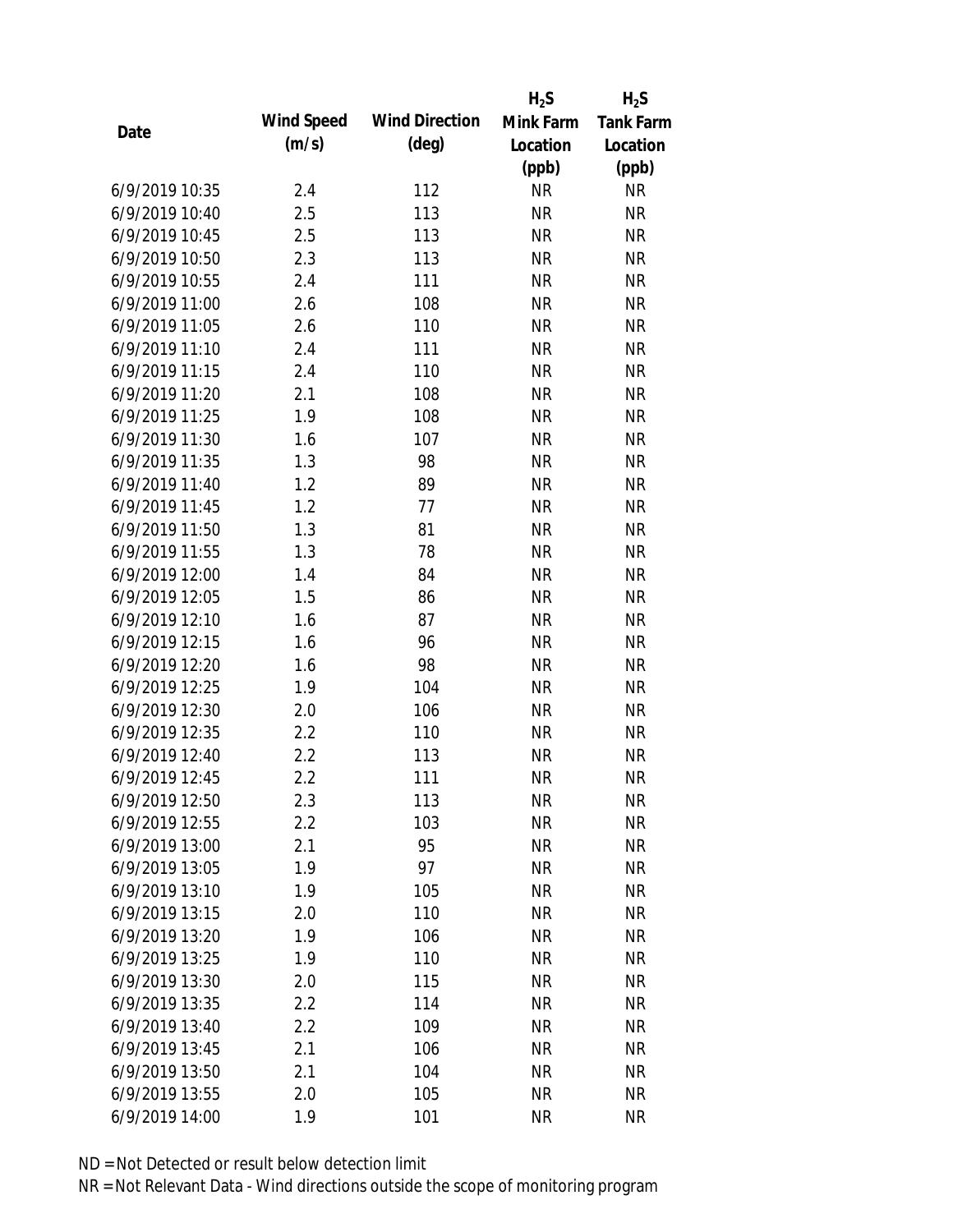|                |            |                       | $H_2S$    | $H_2S$           |
|----------------|------------|-----------------------|-----------|------------------|
| Date           | Wind Speed | <b>Wind Direction</b> | Mink Farm | <b>Tank Farm</b> |
|                | (m/s)      | $(\text{deg})$        | Location  | Location         |
|                |            |                       | (ppb)     | (ppb)            |
| 6/9/2019 14:05 | 1.9        | 101                   | <b>NR</b> | <b>NR</b>        |
| 6/9/2019 14:10 | 1.9        | 100                   | <b>NR</b> | <b>NR</b>        |
| 6/9/2019 14:15 | 1.9        | 100                   | <b>NR</b> | <b>NR</b>        |
| 6/9/2019 14:20 | 2.0        | 97                    | <b>NR</b> | <b>NR</b>        |
| 6/9/2019 14:25 | 2.0        | 98                    | <b>NR</b> | <b>NR</b>        |
| 6/9/2019 14:30 | 2.1        | 103                   | <b>NR</b> | <b>NR</b>        |
| 6/9/2019 14:35 | 2.0        | 104                   | <b>NR</b> | <b>NR</b>        |
| 6/9/2019 14:40 | 2.1        | 105                   | <b>NR</b> | <b>NR</b>        |
| 6/9/2019 14:45 | 2.1        | 101                   | <b>NR</b> | <b>NR</b>        |
| 6/9/2019 14:50 | 2.0        | 101                   | <b>NR</b> | <b>NR</b>        |
| 6/9/2019 14:55 | 1.7        | 98                    | <b>NR</b> | <b>NR</b>        |
| 6/9/2019 15:00 | 1.6        | 91                    | <b>NR</b> | <b>NR</b>        |
| 6/9/2019 15:05 | 1.4        | 81                    | <b>NR</b> | <b>NR</b>        |
| 6/9/2019 15:10 | 1.3        | 79                    | <b>NR</b> | <b>NR</b>        |
| 6/9/2019 15:15 | 1.1        | 78                    | <b>NR</b> | <b>NR</b>        |
| 6/9/2019 15:20 | 1.0        | 84                    | <b>NR</b> | <b>NR</b>        |
| 6/9/2019 15:25 | 1.1        | 86                    | <b>NR</b> | <b>NR</b>        |
| 6/9/2019 15:30 | 1.0        | 98                    | <b>NR</b> | <b>NR</b>        |
| 6/9/2019 15:35 | 1.1        | 108                   | <b>NR</b> | <b>NR</b>        |
| 6/9/2019 15:40 | 1.0        | 111                   | <b>NR</b> | <b>NR</b>        |
| 6/9/2019 15:45 | 1.0        | 115                   | <b>NR</b> | <b>NR</b>        |
| 6/9/2019 15:50 | 1.1        | 110                   | <b>NR</b> | <b>NR</b>        |
| 6/9/2019 15:55 | 1.1        | 112                   | <b>NR</b> | <b>NR</b>        |
| 6/9/2019 16:00 | 1.2        | 112                   | <b>NR</b> | <b>NR</b>        |
| 6/9/2019 16:05 | 1.2        | 110                   | <b>NR</b> | <b>NR</b>        |
| 6/9/2019 16:10 | 1.1        | 106                   | <b>NR</b> | <b>NR</b>        |
| 6/9/2019 16:15 | 1.1        | 102                   | <b>NR</b> | <b>NR</b>        |
| 6/9/2019 16:20 | 1.0        | 103                   | <b>NR</b> | <b>NR</b>        |
| 6/9/2019 16:25 | 0.8        | 102                   | <b>NR</b> | <b>NR</b>        |
| 6/9/2019 16:30 | 0.6        | 93                    | <b>NR</b> | <b>NR</b>        |
| 6/9/2019 16:35 | 0.3        | 81                    | <b>NR</b> | <b>NR</b>        |
| 6/9/2019 16:40 | 0.2        | 85                    | <b>NR</b> | <b>NR</b>        |
| 6/9/2019 16:45 | 0.1        | 88                    | <b>NR</b> | <b>NR</b>        |
| 6/9/2019 16:50 | 0.1        | 85                    | <b>NR</b> | <b>NR</b>        |
| 6/9/2019 16:55 | 0.3        | 97                    | <b>NR</b> | <b>NR</b>        |
| 6/9/2019 17:00 | 0.5        | 97                    | <b>NR</b> | <b>NR</b>        |
| 6/9/2019 17:05 | 0.7        | 97                    | <b>NR</b> | <b>NR</b>        |
| 6/9/2019 17:10 | 0.8        | 98                    | <b>NR</b> | <b>NR</b>        |
| 6/9/2019 17:15 | 1.1        | 101                   | <b>NR</b> | <b>NR</b>        |
| 6/9/2019 17:20 | 1.1        | 102                   | <b>NR</b> | <b>NR</b>        |
| 6/9/2019 17:25 | 1.1        | 103                   | <b>NR</b> | <b>NR</b>        |
| 6/9/2019 17:30 | 1.1        | 96                    | <b>NR</b> | <b>NR</b>        |
|                |            |                       |           |                  |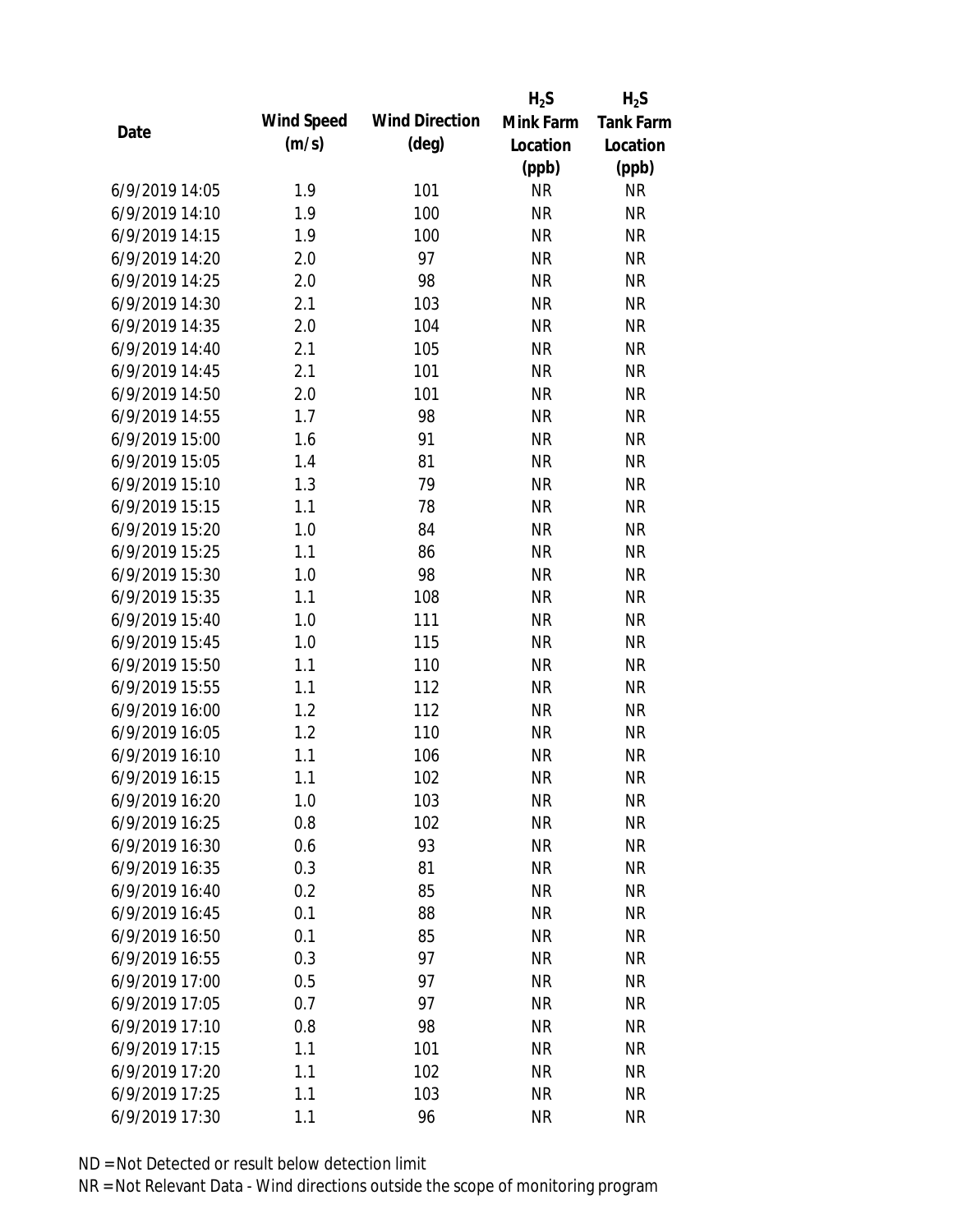|                |            |                       | $H_2S$       | $H_2S$           |
|----------------|------------|-----------------------|--------------|------------------|
| Date           | Wind Speed | <b>Wind Direction</b> | Mink Farm    | <b>Tank Farm</b> |
|                | (m/s)      | $(\text{deg})$        | Location     | Location         |
|                |            |                       | (ppb)        | (ppb)            |
| 6/9/2019 17:35 | 1.1        | 80                    | <b>NR</b>    | <b>NR</b>        |
| 6/9/2019 17:40 | 1.3        | 66                    | <b>NR</b>    | <b>NR</b>        |
| 6/9/2019 17:45 | 1.1        | 49                    | <b>NR</b>    | <b>NR</b>        |
| 6/9/2019 17:50 | 1.4        | 45                    | <b>NR</b>    | <b>NR</b>        |
| 6/9/2019 17:55 | 1.5        | 35                    | 1            | <b>NR</b>        |
| 6/9/2019 18:00 | 1.5        | 34                    | $\mathbf{1}$ | <b>NR</b>        |
| 6/9/2019 18:05 | 1.4        | 36                    | $\mathbf{1}$ | <b>NR</b>        |
| 6/9/2019 18:10 | 1.3        | 29                    | $\mathbf{1}$ | <b>NR</b>        |
| 6/9/2019 18:15 | 1.3        | 26                    | $\mathbf{1}$ | <b>NR</b>        |
| 6/9/2019 18:20 | 1.3        | 21                    | $\mathbf{1}$ | <b>NR</b>        |
| 6/9/2019 18:25 | 1.3        | 26                    | $\mathbf{1}$ | <b>NR</b>        |
| 6/9/2019 18:30 | 1.2        | 31                    | $\mathbf{1}$ | <b>NR</b>        |
| 6/9/2019 18:35 | 1.3        | 33                    | $\mathbf{1}$ | <b>NR</b>        |
| 6/9/2019 18:40 | 1.4        | 41                    | <b>NR</b>    | <b>NR</b>        |
| 6/9/2019 18:45 | 1.6        | 45                    | <b>NR</b>    | <b>NR</b>        |
| 6/9/2019 18:50 | 1.6        | 47                    | <b>NR</b>    | <b>NR</b>        |
| 6/9/2019 18:55 | 1.7        | 45                    | <b>NR</b>    | <b>NR</b>        |
| 6/9/2019 19:00 | 1.9        | 42                    | <b>NR</b>    | <b>NR</b>        |
| 6/9/2019 19:05 | 2.0        | 43                    | <b>NR</b>    | <b>NR</b>        |
| 6/9/2019 19:10 | 1.9        | 43                    | <b>NR</b>    | <b>NR</b>        |
| 6/9/2019 19:15 | 1.9        | 42                    | <b>NR</b>    | <b>NR</b>        |
| 6/9/2019 19:20 | 1.8        | 42                    | <b>NR</b>    | <b>NR</b>        |
| 6/9/2019 19:25 | 1.7        | 42                    | <b>NR</b>    | <b>NR</b>        |
| 6/9/2019 19:30 | 1.6        | 43                    | <b>NR</b>    | <b>NR</b>        |
| 6/9/2019 19:35 | 1.5        | 42                    | <b>NR</b>    | <b>NR</b>        |
| 6/9/2019 19:40 | 1.6        | 43                    | <b>NR</b>    | <b>NR</b>        |
| 6/9/2019 19:45 | 1.5        | 44                    | <b>NR</b>    | <b>NR</b>        |
| 6/9/2019 19:50 | 1.5        | 44                    | <b>NR</b>    | <b>NR</b>        |
| 6/9/2019 19:55 | 1.5        | 45                    | <b>NR</b>    | <b>NR</b>        |
| 6/9/2019 20:00 | 1.5        | 47                    | <b>NR</b>    | <b>NR</b>        |
| 6/9/2019 20:05 | 1.3        | 49                    | <b>NR</b>    | <b>NR</b>        |
| 6/9/2019 20:10 | 1.3        | 47                    | <b>NR</b>    | <b>NR</b>        |
| 6/9/2019 20:15 | 1.2        | 48                    | <b>NR</b>    | <b>NR</b>        |
| 6/9/2019 20:20 | 1.2        | 50                    | <b>NR</b>    | <b>NR</b>        |
| 6/9/2019 20:25 | 1.0        | 52                    | <b>NR</b>    | <b>NR</b>        |
| 6/9/2019 20:30 | 1.0        | 48                    | <b>NR</b>    | <b>NR</b>        |
| 6/9/2019 20:35 | 1.1        | 48                    | <b>NR</b>    | <b>NR</b>        |
| 6/9/2019 20:40 | 1.0        | 49                    | <b>NR</b>    | <b>NR</b>        |
| 6/9/2019 20:45 | 0.9        | 50                    | <b>NR</b>    | <b>NR</b>        |
| 6/9/2019 20:50 | 0.8        | 51                    | <b>NR</b>    | <b>NR</b>        |
| 6/9/2019 20:55 | 0.7        | 53                    | <b>NR</b>    | <b>NR</b>        |
| 6/9/2019 21:00 | 0.8        | 54                    | <b>NR</b>    | <b>NR</b>        |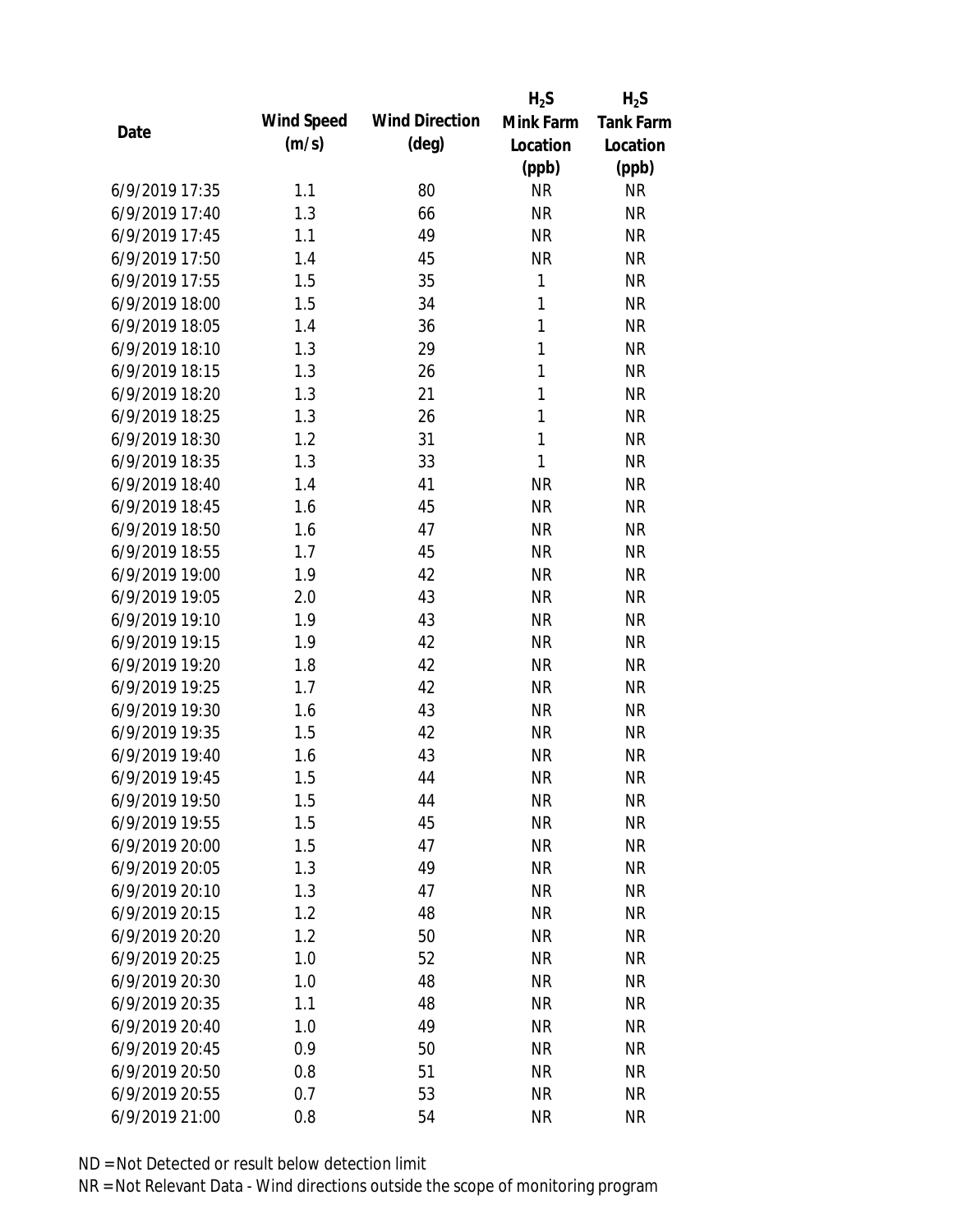|                 |            |                       | $H_2S$       | $H_2S$           |
|-----------------|------------|-----------------------|--------------|------------------|
| Date            | Wind Speed | <b>Wind Direction</b> | Mink Farm    | <b>Tank Farm</b> |
|                 | (m/s)      | $(\text{deg})$        | Location     | Location         |
|                 |            |                       | (ppb)        | (ppb)            |
| 6/9/2019 21:05  | 0.7        | 53                    | <b>NR</b>    | <b>NR</b>        |
| 6/9/2019 21:10  | 0.7        | 48                    | <b>NR</b>    | <b>NR</b>        |
| 6/9/2019 21:15  | 0.7        | 43                    | <b>NR</b>    | <b>NR</b>        |
| 6/9/2019 21:20  | 0.7        | 40                    | $\mathbf{1}$ | <b>NR</b>        |
| 6/9/2019 21:25  | 0.7        | 38                    | $\mathbf{1}$ | <b>NR</b>        |
| 6/9/2019 21:30  | 0.6        | 37                    | $\mathbf{1}$ | <b>NR</b>        |
| 6/9/2019 21:35  | 0.5        | 36                    | $\mathbf{1}$ | <b>NR</b>        |
| 6/9/2019 21:40  | 0.4        | 39                    | $\mathbf{1}$ | <b>NR</b>        |
| 6/9/2019 21:45  | 0.4        | 46                    | <b>NR</b>    | <b>NR</b>        |
| 6/9/2019 21:50  | 0.3        | 54                    | <b>NR</b>    | <b>NR</b>        |
| 6/9/2019 21:55  | 0.3        | 54                    | <b>NR</b>    | <b>NR</b>        |
| 6/9/2019 22:00  | 0.3        | 58                    | <b>NR</b>    | <b>NR</b>        |
| 6/9/2019 22:05  | 0.4        | 57                    | <b>NR</b>    | <b>NR</b>        |
| 6/9/2019 22:10  | 0.5        | 51                    | <b>NR</b>    | <b>NR</b>        |
| 6/9/2019 22:15  | 0.7        | 46                    | <b>NR</b>    | <b>NR</b>        |
| 6/9/2019 22:20  | 0.7        | 41                    | <b>NR</b>    | <b>NR</b>        |
| 6/9/2019 22:25  | 0.8        | 40                    | $\mathbf{1}$ | <b>NR</b>        |
| 6/9/2019 22:30  | 0.7        | 38                    | $\mathbf{1}$ | <b>NR</b>        |
| 6/9/2019 22:35  | 0.7        | 37                    | $\mathbf{1}$ | <b>NR</b>        |
| 6/9/2019 22:40  | 0.6        | 40                    | $\mathbf{1}$ | <b>NR</b>        |
| 6/9/2019 22:45  | 0.4        | 42                    | <b>NR</b>    | <b>NR</b>        |
| 6/9/2019 22:50  | 0.3        | 51                    | <b>NR</b>    | <b>NR</b>        |
| 6/9/2019 22:55  | 0.2        | 64                    | <b>NR</b>    | <b>NR</b>        |
| 6/9/2019 23:00  | 0.3        | 75                    | <b>NR</b>    | <b>NR</b>        |
| 6/9/2019 23:05  | 0.5        | 81                    | <b>NR</b>    | <b>NR</b>        |
| 6/9/2019 23:10  | 0.6        | 85                    | <b>NR</b>    | <b>NR</b>        |
| 6/9/2019 23:15  | 0.7        | 85                    | <b>NR</b>    | <b>NR</b>        |
| 6/9/2019 23:20  | 0.7        | 85                    | <b>NR</b>    | <b>NR</b>        |
| 6/9/2019 23:25  | 0.7        | 84                    | <b>NR</b>    | <b>NR</b>        |
| 6/9/2019 23:30  | 0.6        | 83                    | <b>NR</b>    | <b>NR</b>        |
| 6/9/2019 23:35  | 0.5        | 81                    | <b>NR</b>    | <b>NR</b>        |
| 6/9/2019 23:40  | 0.3        | 73                    | <b>NR</b>    | <b>NR</b>        |
| 6/9/2019 23:45  | 0.2        | 63                    | <b>NR</b>    | <b>NR</b>        |
| 6/9/2019 23:50  | 0.2        | 57                    | <b>NR</b>    | <b>NR</b>        |
| 6/9/2019 23:55  | 0.2        | 52                    | <b>NR</b>    | <b>NR</b>        |
| 6/9/2019 24:00  | 0.3        | 56                    | <b>NR</b>    | <b>NR</b>        |
| 6/10/2019 00:05 | 0.5        | 56                    | <b>NR</b>    | <b>NR</b>        |
| 6/10/2019 00:10 | 0.6        | 55                    | NR           | <b>NR</b>        |
| 6/10/2019 00:15 | 0.7        | 53                    | <b>NR</b>    | <b>NR</b>        |
| 6/10/2019 00:20 | 0.7        | 55                    | <b>NR</b>    | <b>NR</b>        |
| 6/10/2019 00:25 | 0.7        | 58                    | <b>NR</b>    | <b>NR</b>        |
| 6/10/2019 00:30 | 0.8        | 56                    | <b>NR</b>    | <b>NR</b>        |
|                 |            |                       |              |                  |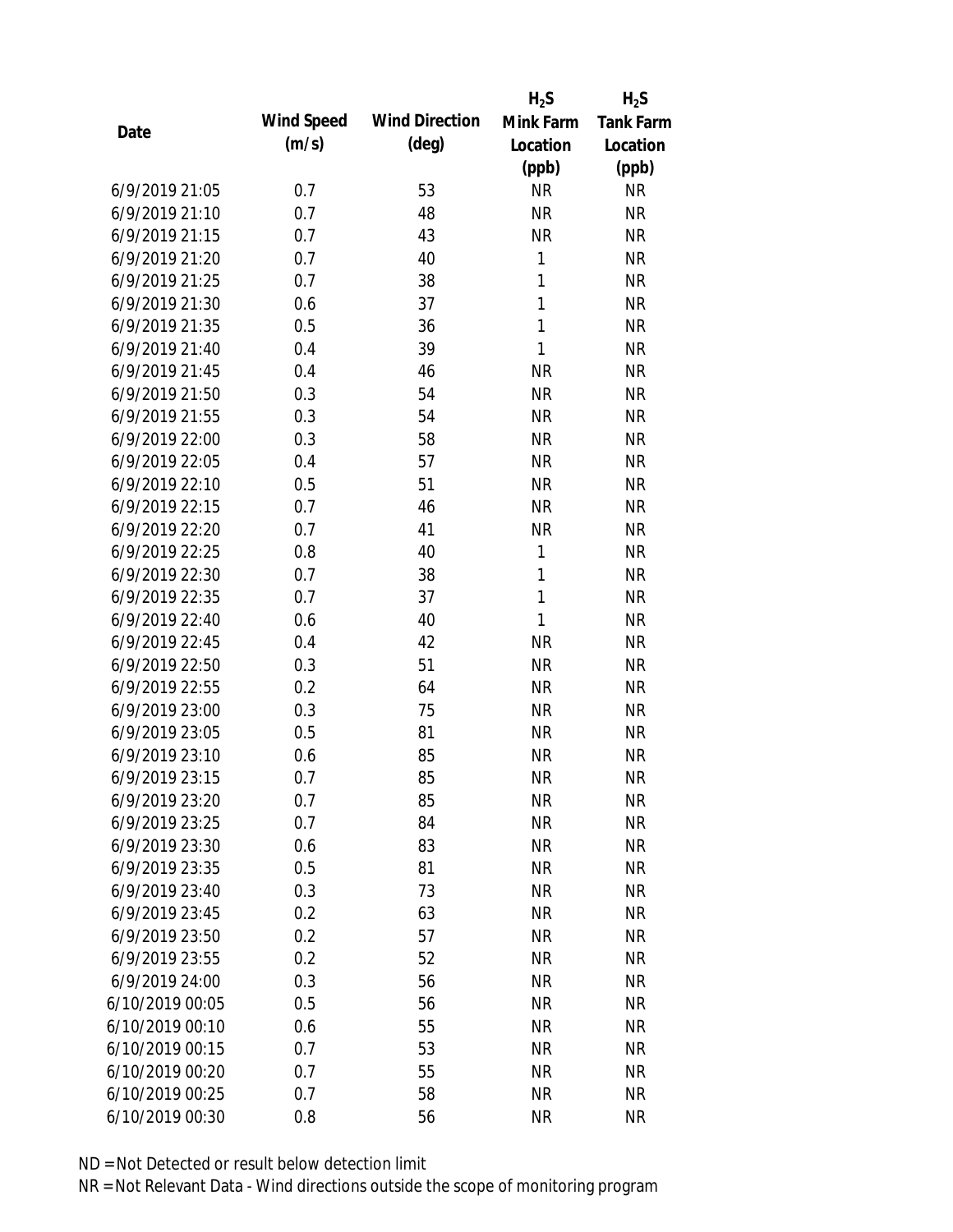|                 |            |                       | $H_2S$         | $H_2S$           |
|-----------------|------------|-----------------------|----------------|------------------|
| Date            | Wind Speed | <b>Wind Direction</b> | Mink Farm      | <b>Tank Farm</b> |
|                 | (m/s)      | $(\text{deg})$        | Location       | Location         |
|                 |            |                       | (ppb)          | (ppb)            |
| 6/10/2019 00:35 | 0.8        | 55                    | <b>NR</b>      | <b>NR</b>        |
| 6/10/2019 00:40 | 0.8        | 52                    | <b>NR</b>      | <b>NR</b>        |
| 6/10/2019 00:45 | 0.7        | 52                    | <b>NR</b>      | <b>NR</b>        |
| 6/10/2019 00:50 | 0.7        | 50                    | <b>NR</b>      | <b>NR</b>        |
| 6/10/2019 00:55 | 0.6        | 47                    | <b>NR</b>      | <b>NR</b>        |
| 6/10/2019 01:00 | 0.6        | 53                    | <b>NR</b>      | <b>NR</b>        |
| 6/10/2019 01:05 | 0.5        | 64                    | <b>NR</b>      | <b>NR</b>        |
| 6/10/2019 01:10 | 0.5        | 77                    | <b>NR</b>      | <b>NR</b>        |
| 6/10/2019 01:15 | 0.5        | 89                    | <b>NR</b>      | <b>NR</b>        |
| 6/10/2019 01:20 | 0.6        | 90                    | <b>NR</b>      | <b>NR</b>        |
| 6/10/2019 01:25 | 0.5        | 90                    | <b>NR</b>      | <b>NR</b>        |
| 6/10/2019 01:30 | 0.5        | 90                    | <b>NR</b>      | <b>NR</b>        |
| 6/10/2019 01:35 | 0.3        | 88                    | <b>NR</b>      | <b>NR</b>        |
| 6/10/2019 01:40 | 0.2        | 98                    | <b>NR</b>      | <b>NR</b>        |
| 6/10/2019 01:45 | 0.0        | CALM                  | <b>NR</b>      | <b>NR</b>        |
| 6/10/2019 01:50 | 0.0        | CALM                  | <b>NR</b>      | <b>NR</b>        |
| 6/10/2019 01:55 | 0.1        | 250                   | $\overline{2}$ | $\overline{2}$   |
| 6/10/2019 02:00 | 0.2        | 249                   | $\mathbf{1}$   | $\overline{2}$   |
| 6/10/2019 02:05 | 0.3        | 248                   | $\mathbf{1}$   | 3                |
| 6/10/2019 02:10 | 0.5        | 250                   | $\overline{2}$ | 3                |
| 6/10/2019 02:15 | 0.9        | 250                   | $\mathbf{1}$   | 3                |
| 6/10/2019 02:20 | 1.2        | 252                   | 1              | 3                |
| 6/10/2019 02:25 | 1.4        | 257                   | 1              | 3                |
| 6/10/2019 02:30 | 1.7        | 264                   | 1              | 3                |
| 6/10/2019 02:35 | 2.1        | 271                   | 1              | 3                |
| 6/10/2019 02:40 | 2.4        | 280                   | 1              | <b>NR</b>        |
| 6/10/2019 02:45 | 2.6        | 294                   | 1              | <b>NR</b>        |
| 6/10/2019 02:50 | 2.9        | 304                   | 1              | <b>NR</b>        |
| 6/10/2019 02:55 | 3.3        | 310                   | 1              | <b>NR</b>        |
| 6/10/2019 03:00 | 3.9        | 315                   | 1              | <b>NR</b>        |
| 6/10/2019 03:05 | 4.3        | 318                   | <b>ND</b>      | <b>NR</b>        |
| 6/10/2019 03:10 | 4.7        | 320                   | 1              | <b>NR</b>        |
| 6/10/2019 03:15 | 5.1        | 318                   | 1              | <b>NR</b>        |
| 6/10/2019 03:20 | 5.3        | 319                   | 1              | <b>NR</b>        |
| 6/10/2019 03:25 | 5.5        | 319                   | 1              | <b>NR</b>        |
| 6/10/2019 03:30 | 5.3        | 320                   | 1              | <b>NR</b>        |
| 6/10/2019 03:35 | 5.1        | 322                   | 1              | <b>NR</b>        |
| 6/10/2019 03:40 | 5.2        | 323                   | 1              | <b>NR</b>        |
| 6/10/2019 03:45 | 5.1        | 326                   | 1              | <b>NR</b>        |
| 6/10/2019 03:50 | 4.9        | 327                   | 1              | <b>NR</b>        |
| 6/10/2019 03:55 | 4.7        | 330                   | 1              | <b>NR</b>        |
| 6/10/2019 04:00 | 4.5        | 331                   | 1              | <b>NR</b>        |
|                 |            |                       |                |                  |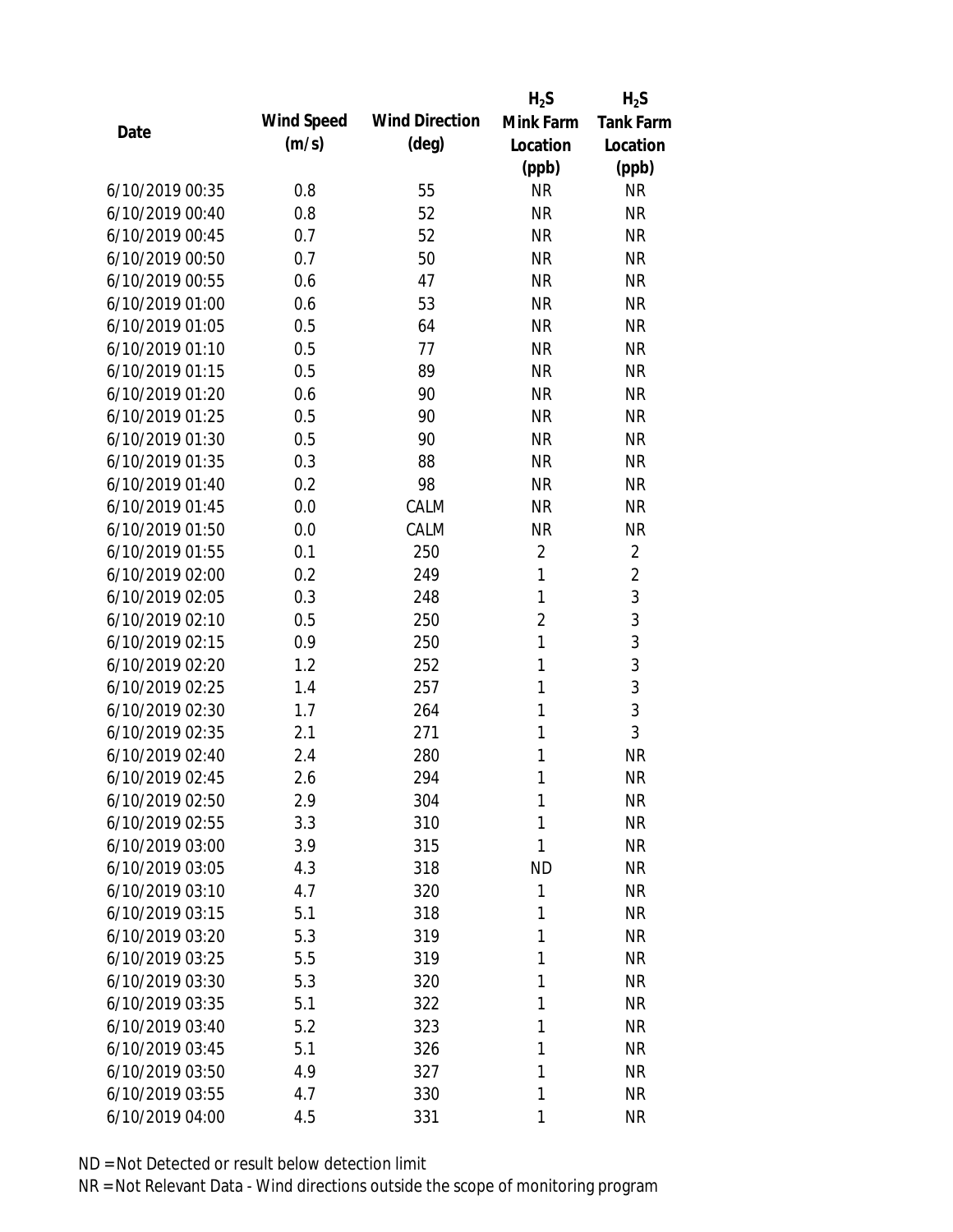|                 |            |                       | $H_2S$         | $H_2S$           |
|-----------------|------------|-----------------------|----------------|------------------|
| Date            | Wind Speed | <b>Wind Direction</b> | Mink Farm      | <b>Tank Farm</b> |
|                 | (m/s)      | $(\text{deg})$        | Location       | Location         |
|                 |            |                       | (ppb)          | (ppb)            |
| 6/10/2019 04:05 | 4.6        | 332                   | 1              | <b>NR</b>        |
| 6/10/2019 04:10 | 4.3        | 332                   | 1              | <b>NR</b>        |
| 6/10/2019 04:15 | 4.3        | 331                   | 1              | <b>NR</b>        |
| 6/10/2019 04:20 | 4.5        | 330                   | $\overline{2}$ | <b>NR</b>        |
| 6/10/2019 04:25 | 4.4        | 330                   | $\overline{2}$ | <b>NR</b>        |
| 6/10/2019 04:30 | 4.3        | 331                   | $\overline{2}$ | <b>NR</b>        |
| 6/10/2019 04:35 | 4.3        | 330                   | $\mathbf{1}$   | <b>NR</b>        |
| 6/10/2019 04:40 | 4.4        | 331                   | $\overline{2}$ | <b>NR</b>        |
| 6/10/2019 04:45 | 4.3        | 333                   | $\overline{2}$ | <b>NR</b>        |
| 6/10/2019 04:50 | 4.4        | 334                   | $\mathbf{1}$   | <b>NR</b>        |
| 6/10/2019 04:55 | 4.5        | 334                   | 1              | <b>NR</b>        |
| 6/10/2019 05:00 | 4.8        | 332                   | 1              | <b>NR</b>        |
| 6/10/2019 05:05 | 4.7        | 334                   | 1              | <b>NR</b>        |
| 6/10/2019 05:10 | 4.7        | 333                   | 1              | <b>NR</b>        |
| 6/10/2019 05:15 | 4.7        | 331                   | 1              | <b>NR</b>        |
| 6/10/2019 05:20 | 4.7        | 330                   | 1              | <b>NR</b>        |
| 6/10/2019 05:25 | 4.9        | 329                   | 1              | <b>NR</b>        |
| 6/10/2019 05:30 | 4.8        | 327                   | 1              | <b>NR</b>        |
| 6/10/2019 05:35 | 5.0        | 325                   | 1              | <b>NR</b>        |
| 6/10/2019 05:40 | 5.1        | 325                   | 1              | <b>NR</b>        |
| 6/10/2019 05:45 | 5.3        | 324                   | 1              | <b>NR</b>        |
| 6/10/2019 05:50 | 5.3        | 326                   | 1              | <b>NR</b>        |
| 6/10/2019 05:55 | 4.9        | 327                   | 1              | <b>NR</b>        |
| 6/10/2019 06:00 | 5.0        | 328                   | 1              | <b>NR</b>        |
| 6/10/2019 06:05 | 5.1        | 329                   | 1              | <b>NR</b>        |
| 6/10/2019 06:10 | 5.3        | 328                   | 1              | <b>NR</b>        |
| 6/10/2019 06:15 | 5.4        | 327                   | 1              | <b>NR</b>        |
| 6/10/2019 06:20 | 5.3        | 327                   | 1              | <b>NR</b>        |
| 6/10/2019 06:25 | 5.6        | 326                   | 1              | <b>NR</b>        |
| 6/10/2019 06:30 | 5.7        | 326                   | 1              | <b>NR</b>        |
| 6/10/2019 06:35 | 5.6        | 327                   | 1              | <b>NR</b>        |
| 6/10/2019 06:40 | 5.5        | 329                   | 1              | <b>NR</b>        |
| 6/10/2019 06:45 | 5.3        | 330                   | 1              | <b>NR</b>        |
| 6/10/2019 06:50 | 5.1        | 331                   | 1              | <b>NR</b>        |
| 6/10/2019 06:55 | 5.0        | 332                   | 1              | <b>NR</b>        |
| 6/10/2019 07:00 | 4.8        | 334                   | 1              | <b>NR</b>        |
| 6/10/2019 07:05 | 4.6        | 335                   | 1              | <b>NR</b>        |
| 6/10/2019 07:10 | 4.3        | 335                   | 1              | <b>NR</b>        |
| 6/10/2019 07:15 | 4.3        | 335                   | 1              | <b>NR</b>        |
| 6/10/2019 07:20 | 4.4        | 334                   | 1              | <b>NR</b>        |
| 6/10/2019 07:25 | 4.7        | 335                   | 1              | <b>NR</b>        |
| 6/10/2019 07:30 | 4.9        | 335                   | 1              | <b>NR</b>        |
|                 |            |                       |                |                  |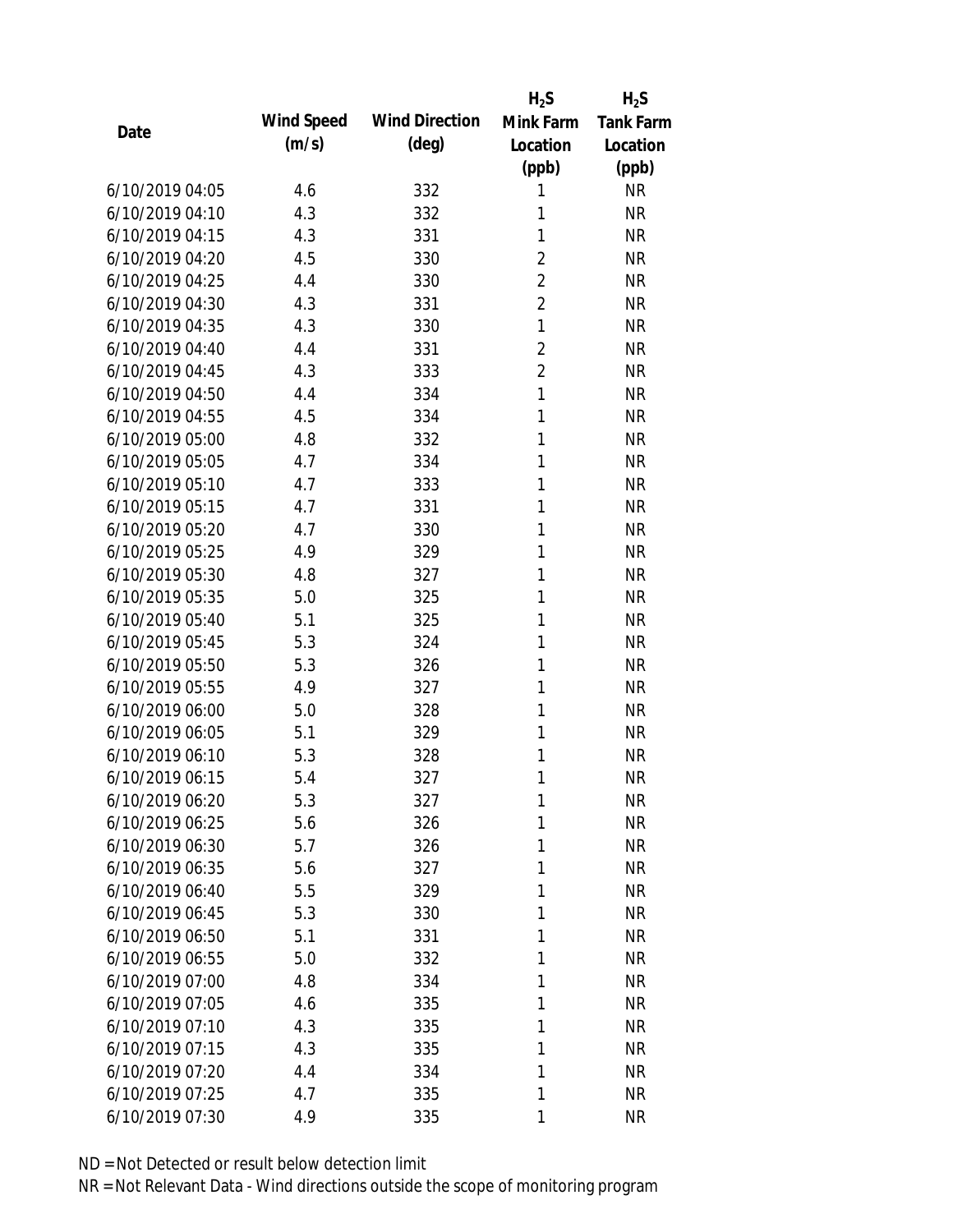|                 |            |                       | $H_2S$    | $H_2S$           |
|-----------------|------------|-----------------------|-----------|------------------|
| Date            | Wind Speed | <b>Wind Direction</b> | Mink Farm | <b>Tank Farm</b> |
|                 | (m/s)      | $(\text{deg})$        | Location  | Location         |
|                 |            |                       | (ppb)     | (ppb)            |
| 6/10/2019 07:35 | 5.0        | 335                   | 1         | <b>NR</b>        |
| 6/10/2019 07:40 | 5.2        | 334                   | 1         | <b>NR</b>        |
| 6/10/2019 07:45 | 5.0        | 335                   | 1         | <b>NR</b>        |
| 6/10/2019 07:50 | 4.8        | 335                   | 1         | <b>NR</b>        |
| 6/10/2019 07:55 | 4.2        | 335                   | 1         | <b>NR</b>        |
| 6/10/2019 08:00 | 4.0        | 335                   | 1         | <b>NR</b>        |
| 6/10/2019 08:05 | 4.1        | 334                   | 1         | <b>NR</b>        |
| 6/10/2019 08:10 | 4.1        | 336                   | 1         | <b>NR</b>        |
| 6/10/2019 08:15 | 4.2        | 336                   | 1         | <b>NR</b>        |
| 6/10/2019 08:20 | 4.5        | 335                   | 1         | <b>NR</b>        |
| 6/10/2019 08:25 | 4.7        | 337                   | 1         | <b>NR</b>        |
| 6/10/2019 08:30 | 4.7        | 336                   | 1         | <b>NR</b>        |
| 6/10/2019 08:35 | 4.7        | 336                   | 1         | <b>NR</b>        |
| 6/10/2019 08:40 | 4.6        | 335                   | 1         | <b>NR</b>        |
| 6/10/2019 08:45 | 4.7        | 335                   | 1         | <b>NR</b>        |
| 6/10/2019 08:50 | 4.7        | 335                   | 1         | <b>NR</b>        |
| 6/10/2019 08:55 | 5.0        | 333                   | 1         | <b>NR</b>        |
| 6/10/2019 09:00 | 5.3        | 333                   | 1         | <b>NR</b>        |
| 6/10/2019 09:05 | 5.3        | 332                   | 1         | <b>NR</b>        |
| 6/10/2019 09:10 | 5.2        | 333                   | 1         | <b>NR</b>        |
| 6/10/2019 09:15 | 5.1        | 334                   | 1         | <b>NR</b>        |
| 6/10/2019 09:20 | 4.8        | 333                   | 1         | <b>NR</b>        |
| 6/10/2019 09:25 | 5.0        | 332                   | 1         | <b>NR</b>        |
| 6/10/2019 09:30 | 5.0        | 333                   | 1         | <b>NR</b>        |
| 6/10/2019 09:35 | 5.1        | 335                   | 1         | <b>NR</b>        |
| 6/10/2019 09:40 | 5.3        | 334                   | 1         | <b>NR</b>        |
| 6/10/2019 09:45 | 5.5        | 333                   | 1         | <b>NR</b>        |
| 6/10/2019 09:50 | 6.1        | 333                   | 1         | <b>NR</b>        |
| 6/10/2019 09:55 | 6.1        | 334                   | 1         | <b>NR</b>        |
| 6/10/2019 10:00 | 5.8        | 335                   | 1         | <b>NR</b>        |
| 6/10/2019 10:05 | 5.5        | 333                   | 1         | <b>NR</b>        |
| 6/10/2019 10:10 | 5.6        | 335                   | 1         | <b>NR</b>        |
| 6/10/2019 10:15 | 5.6        | 337                   | 1         | <b>NR</b>        |
| 6/10/2019 10:20 | 5.0        | 339                   | 1         | <b>NR</b>        |
| 6/10/2019 10:25 | 4.8        | 341                   | 1         | <b>NR</b>        |
| 6/10/2019 10:30 | 4.9        | 341                   | 1         | <b>NR</b>        |
| 6/10/2019 10:35 | 5.2        | 342                   | 1         | <b>NR</b>        |
| 6/10/2019 10:40 | 5.0        | 343                   | 1         | <b>NR</b>        |
| 6/10/2019 10:45 | 4.9        | 341                   | 1         | <b>NR</b>        |
| 6/10/2019 10:50 | 5.2        | 338                   | 1         | <b>NR</b>        |
| 6/10/2019 10:55 | 5.4        | 336                   | 1         | <b>NR</b>        |
| 6/10/2019 11:00 | 5.3        | 336                   | 1         | <b>NR</b>        |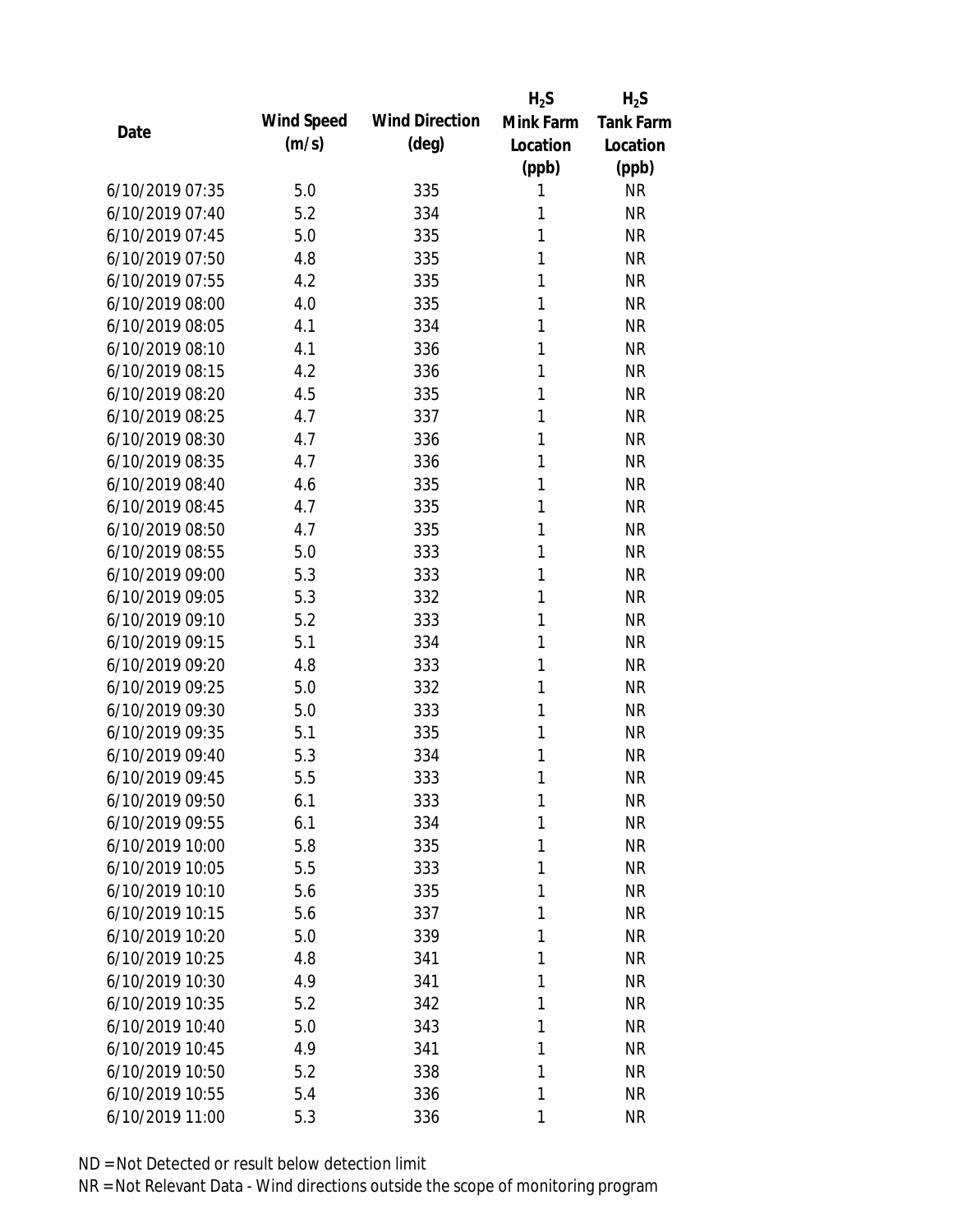|                 |            |                       | $H_2S$    | $H_2S$           |
|-----------------|------------|-----------------------|-----------|------------------|
|                 | Wind Speed | <b>Wind Direction</b> | Mink Farm | <b>Tank Farm</b> |
| Date            | (m/s)      | $(\text{deg})$        | Location  | Location         |
|                 |            |                       | (ppb)     | (ppb)            |
| 6/10/2019 11:05 | 5.2        | 333                   | 1         | <b>NR</b>        |
| 6/10/2019 11:10 | 5.2        | 332                   | 1         | <b>NR</b>        |
| 6/10/2019 11:15 | 5.4        | 333                   | 1         | <b>NR</b>        |
| 6/10/2019 11:20 | 5.5        | 331                   | 1         | <b>NR</b>        |
| 6/10/2019 11:25 | 5.4        | 332                   | 1         | <b>NR</b>        |
| 6/10/2019 11:30 | 5.5        | 331                   | 1         | <b>NR</b>        |
| 6/10/2019 11:35 | 5.6        | 333                   | 1         | <b>NR</b>        |
| 6/10/2019 11:40 | 5.4        | 335                   | 1         | <b>NR</b>        |
| 6/10/2019 11:45 | 5.7        | 334                   | 1         | <b>NR</b>        |
| 6/10/2019 11:50 | 5.2        | 338                   | 1         | <b>NR</b>        |
| 6/10/2019 11:55 | 5.0        | 337                   | 1         | <b>NR</b>        |
| 6/10/2019 12:00 | 4.8        | 336                   | 1         | <b>NR</b>        |
| 6/10/2019 12:05 | 4.8        | 334                   | 1         | <b>NR</b>        |
| 6/10/2019 12:10 | 5.0        | 333                   | 1         | <b>NR</b>        |
| 6/10/2019 12:15 | 5.1        | 333                   | 1         | <b>NR</b>        |
| 6/10/2019 12:20 | 5.2        | 332                   | 1         | <b>NR</b>        |
| 6/10/2019 12:25 | 5.4        | 334                   | 1         | <b>NR</b>        |
| 6/10/2019 12:30 | 5.3        | 336                   | 1         | <b>NR</b>        |
| 6/10/2019 12:35 | 5.4        | 336                   | 1         | <b>NR</b>        |
| 6/10/2019 12:40 | 5.5        | 336                   | 1         | <b>NR</b>        |
| 6/10/2019 12:45 | 5.1        | 337                   | 1         | <b>NR</b>        |
| 6/10/2019 12:50 | 5.4        | 336                   | 1         | <b>NR</b>        |
| 6/10/2019 12:55 | 5.6        | 333                   | 1         | <b>NR</b>        |
| 6/10/2019 13:00 | 5.9        | 330                   | 1         | <b>NR</b>        |
| 6/10/2019 13:05 | 5.7        | 332                   | 1         | <b>NR</b>        |
| 6/10/2019 13:10 | 5.7        | 330                   | 1         | <b>NR</b>        |
| 6/10/2019 13:15 | 6.1        | 326                   | 1         | <b>NR</b>        |
| 6/10/2019 13:20 | 5.7        | 326                   | 1         | <b>NR</b>        |
| 6/10/2019 13:25 | 5.6        | 327                   | 1         | <b>NR</b>        |
| 6/10/2019 13:30 | 5.5        | 327                   | 1         | <b>NR</b>        |
| 6/10/2019 13:35 | 5.6        | 327                   | 1         | <b>NR</b>        |
| 6/10/2019 13:40 | 5.5        | 328                   | 1         | <b>NR</b>        |
| 6/10/2019 13:45 | 5.2        | 330                   | 1         | <b>NR</b>        |
| 6/10/2019 13:50 | 5.5        | 331                   | 1         | <b>NR</b>        |
| 6/10/2019 13:55 | 5.6        | 330                   | 1         | <b>NR</b>        |
| 6/10/2019 14:00 | 5.9        | 332                   | 1         | <b>NR</b>        |
| 6/10/2019 14:05 | 5.9        | 332                   | 1         | <b>NR</b>        |
| 6/10/2019 14:10 | 5.7        | 336                   | 1         | <b>NR</b>        |
| 6/10/2019 14:15 | 5.7        | 338                   | 1         | <b>NR</b>        |
| 6/10/2019 14:20 | 5.4        | 341                   | 1         | <b>NR</b>        |
| 6/10/2019 14:25 | 5.3        | 344                   | 1         | <b>NR</b>        |
| 6/10/2019 14:30 | 5.0        | 345                   | 1         | <b>NR</b>        |
|                 |            |                       |           |                  |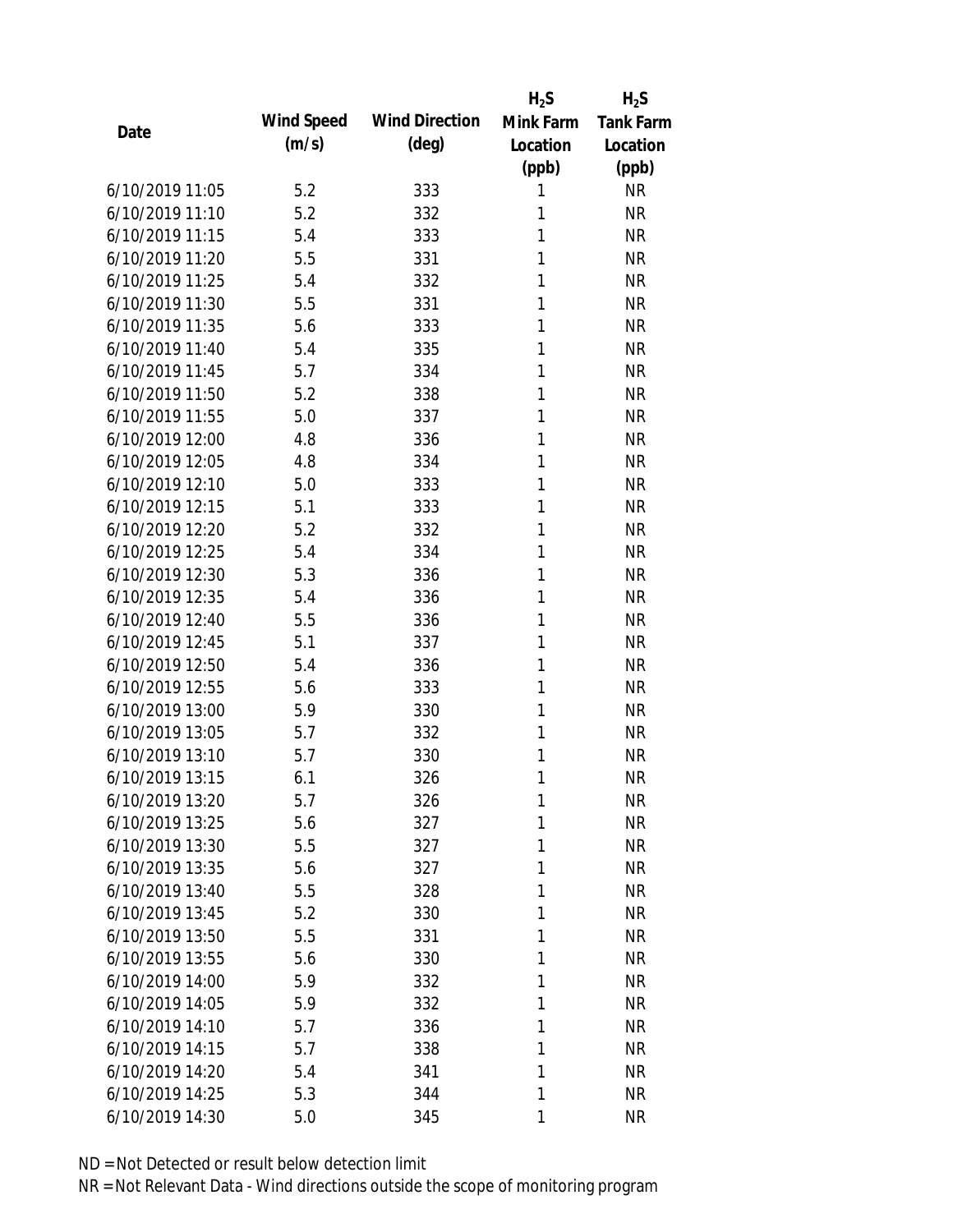|                 |            |                       | $H_2S$         | $H_2S$           |
|-----------------|------------|-----------------------|----------------|------------------|
| Date            | Wind Speed | <b>Wind Direction</b> | Mink Farm      | <b>Tank Farm</b> |
|                 | (m/s)      | $(\text{deg})$        | Location       | Location         |
|                 |            |                       | (ppb)          | (ppb)            |
| 6/10/2019 14:35 | 5.0        | 341                   | 1              | <b>NR</b>        |
| 6/10/2019 14:40 | 5.3        | 337                   | 1              | <b>NR</b>        |
| 6/10/2019 14:45 | 5.2        | 336                   | 1              | <b>NR</b>        |
| 6/10/2019 14:50 | 5.2        | 330                   | 1              | <b>NR</b>        |
| 6/10/2019 14:55 | 5.3        | 327                   | 1              | <b>NR</b>        |
| 6/10/2019 15:00 | 5.7        | 323                   | 1              | <b>NR</b>        |
| 6/10/2019 15:05 | 5.8        | 324                   | 1              | <b>NR</b>        |
| 6/10/2019 15:10 | 5.7        | 325                   | 1              | <b>NR</b>        |
| 6/10/2019 15:15 | 5.5        | 325                   | 1              | <b>NR</b>        |
| 6/10/2019 15:20 | 5.5        | 327                   | 1              | <b>NR</b>        |
| 6/10/2019 15:25 | 5.5        | 327                   | 1              | <b>NR</b>        |
| 6/10/2019 15:30 | 5.4        | 328                   | 1              | <b>NR</b>        |
| 6/10/2019 15:35 | 5.4        | 328                   | 1              | <b>NR</b>        |
| 6/10/2019 15:40 | 5.6        | 327                   | 1              | <b>NR</b>        |
| 6/10/2019 15:45 | 5.9        | 325                   | 1              | <b>NR</b>        |
| 6/10/2019 15:50 | 5.7        | 325                   | 1              | <b>NR</b>        |
| 6/10/2019 15:55 | 5.8        | 324                   | 1              | <b>NR</b>        |
| 6/10/2019 16:00 | 5.8        | 322                   | 1              | <b>NR</b>        |
| 6/10/2019 16:05 | 5.9        | 321                   | 1              | <b>NR</b>        |
| 6/10/2019 16:10 | 5.9        | 318                   | 1              | <b>NR</b>        |
| 6/10/2019 16:15 | 6.0        | 320                   | 1              | <b>NR</b>        |
| 6/10/2019 16:20 | 6.1        | 321                   | 1              | <b>NR</b>        |
| 6/10/2019 16:25 | 5.7        | 325                   | 1              | <b>NR</b>        |
| 6/10/2019 16:30 | 5.3        | 330                   | 1              | <b>NR</b>        |
| 6/10/2019 16:35 | 5.0        | 334                   | 1              | <b>NR</b>        |
| 6/10/2019 16:40 | 5.0        | 338                   | 1              | <b>NR</b>        |
| 6/10/2019 16:45 | 4.9        | 338                   | 1              | <b>NR</b>        |
| 6/10/2019 16:50 | 5.1        | 336                   | 1              | <b>NR</b>        |
| 6/10/2019 16:55 | 5.2        | 332                   | 1              | <b>NR</b>        |
| 6/10/2019 17:00 | 5.2        | 328                   | 1              | <b>NR</b>        |
| 6/10/2019 17:05 | 5.3        | 326                   | 1              | <b>NR</b>        |
| 6/10/2019 17:10 | 5.1        | 324                   | 1              | <b>NR</b>        |
| 6/10/2019 17:15 | 5.2        | 323                   | 1              | <b>NR</b>        |
| 6/10/2019 17:20 | 5.4        | 323                   | 1              | <b>NR</b>        |
| 6/10/2019 17:25 | 5.2        | 323                   | $\overline{2}$ | <b>NR</b>        |
| 6/10/2019 17:30 | 5.3        | 326                   | $\overline{2}$ | <b>NR</b>        |
| 6/10/2019 17:35 | 5.1        | 329                   | 1              | <b>NR</b>        |
| 6/10/2019 17:40 | 5.1        | 328                   | 1              | <b>NR</b>        |
| 6/10/2019 17:45 | 4.6        | 329                   | $\overline{2}$ | <b>NR</b>        |
| 6/10/2019 17:50 | 4.4        | 332                   | $\overline{2}$ | <b>NR</b>        |
| 6/10/2019 17:55 | 4.7        | 333                   | $\overline{2}$ | <b>NR</b>        |
| 6/10/2019 18:00 | 4.6        | 332                   | 1              | <b>NR</b>        |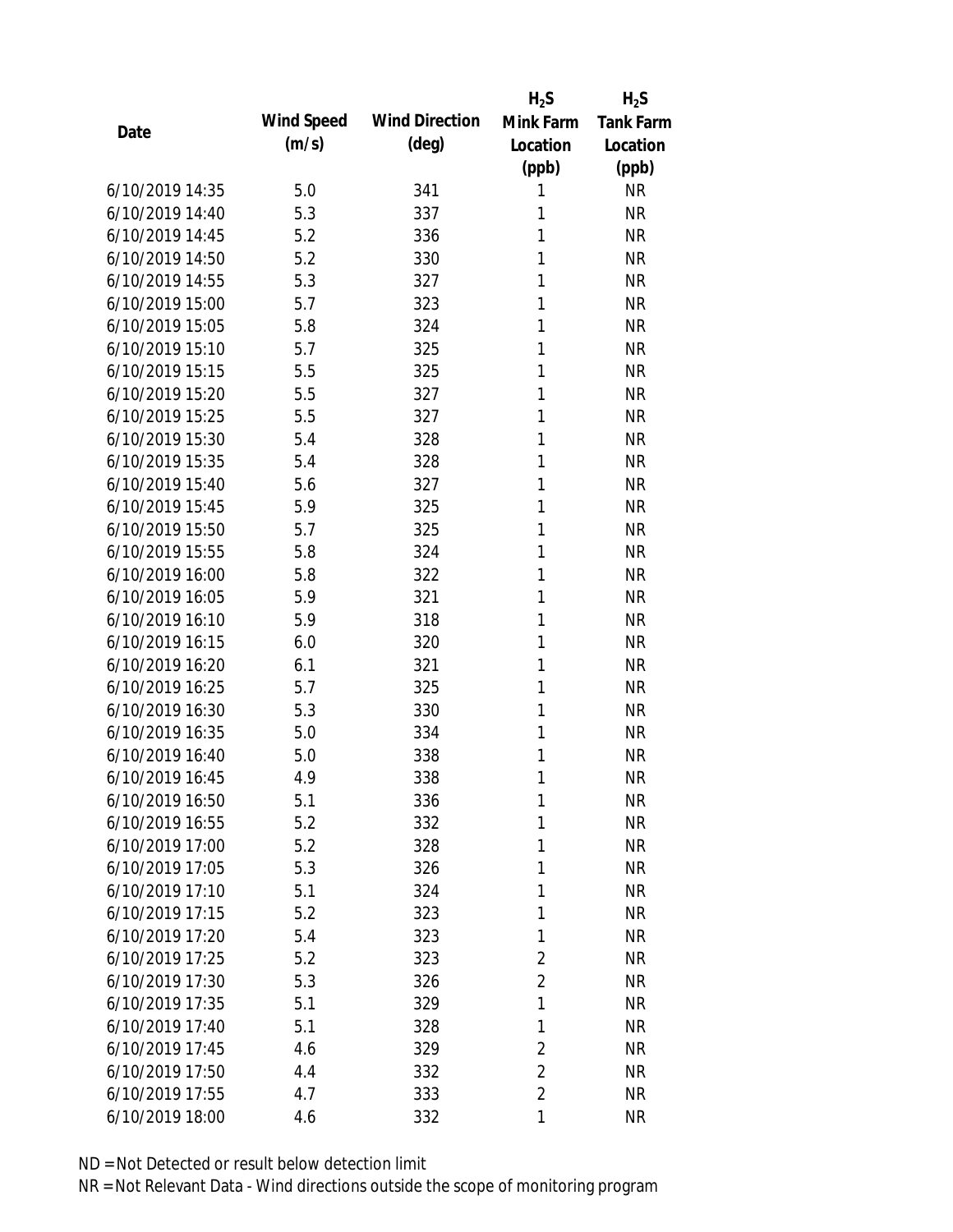|                 |            |                       | $H_2S$         | $H_2S$           |
|-----------------|------------|-----------------------|----------------|------------------|
| Date            | Wind Speed | <b>Wind Direction</b> | Mink Farm      | <b>Tank Farm</b> |
|                 | (m/s)      | $(\text{deg})$        | Location       | Location         |
|                 |            |                       | (ppb)          | (ppb)            |
| 6/10/2019 18:05 | 4.4        | 332                   | 1              | <b>NR</b>        |
| 6/10/2019 18:10 | 4.4        | 335                   | $\overline{2}$ | <b>NR</b>        |
| 6/10/2019 18:15 | 4.6        | 333                   | $\overline{2}$ | <b>NR</b>        |
| 6/10/2019 18:20 | 4.4        | 332                   | 1              | <b>NR</b>        |
| 6/10/2019 18:25 | 4.2        | 333                   | 1              | <b>NR</b>        |
| 6/10/2019 18:30 | 4.3        | 333                   | 1              | <b>NR</b>        |
| 6/10/2019 18:35 | 4.5        | 331                   | 1              | <b>NR</b>        |
| 6/10/2019 18:40 | 4.8        | 330                   | 1              | <b>NR</b>        |
| 6/10/2019 18:45 | 4.7        | 331                   | 1              | <b>NR</b>        |
| 6/10/2019 18:50 | 4.8        | 332                   | 1              | <b>NR</b>        |
| 6/10/2019 18:55 | 4.4        | 332                   | 1              | <b>NR</b>        |
| 6/10/2019 19:00 | 4.4        | 332                   | 1              | <b>NR</b>        |
| 6/10/2019 19:05 | 4.4        | 332                   | 1              | <b>NR</b>        |
| 6/10/2019 19:10 | 4.2        | 330                   | 1              | <b>NR</b>        |
| 6/10/2019 19:15 | 4.3        | 329                   | 1              | <b>NR</b>        |
| 6/10/2019 19:20 | 4.1        | 329                   | 1              | <b>NR</b>        |
| 6/10/2019 19:25 | 4.4        | 328                   | 1              | <b>NR</b>        |
| 6/10/2019 19:30 | 4.2        | 329                   | 1              | <b>NR</b>        |
| 6/10/2019 19:35 | 3.8        | 331                   | 1              | <b>NR</b>        |
| 6/10/2019 19:40 | 3.5        | 334                   | 1              | <b>NR</b>        |
| 6/10/2019 19:45 | 3.3        | 335                   | 1              | <b>NR</b>        |
| 6/10/2019 19:50 | 3.2        | 337                   | 1              | <b>NR</b>        |
| 6/10/2019 19:55 | 3.0        | 338                   | 1              | <b>NR</b>        |
| 6/10/2019 20:00 | 3.0        | 338                   | $\overline{2}$ | <b>NR</b>        |
| 6/10/2019 20:05 | 3.0        | 336                   | $\overline{2}$ | <b>NR</b>        |
| 6/10/2019 20:10 | 2.9        | 337                   | 1              | <b>NR</b>        |
| 6/10/2019 20:15 | 2.8        | 337                   | 1              | <b>NR</b>        |
| 6/10/2019 20:20 | 2.6        | 337                   | 1              | <b>NR</b>        |
| 6/10/2019 20:25 | 2.6        | 338                   | 1              | <b>NR</b>        |
| 6/10/2019 20:30 | 2.4        | 339                   | 1              | <b>NR</b>        |
| 6/10/2019 20:35 | 2.3        | 340                   | 1              | <b>NR</b>        |
| 6/10/2019 20:40 | 2.3        | 340                   | 1              | <b>NR</b>        |
| 6/10/2019 20:45 | 2.1        | 340                   | 1              | <b>NR</b>        |
| 6/10/2019 20:50 | 2.0        | 341                   | 1              | <b>NR</b>        |
| 6/10/2019 20:55 | 2.0        | 340                   | 1              | <b>NR</b>        |
| 6/10/2019 21:00 | 1.9        | 341                   | 1              | <b>NR</b>        |
| 6/10/2019 21:05 | 1.8        | 341                   | 1              | <b>NR</b>        |
| 6/10/2019 21:10 | 1.8        | 342                   | 2              | <b>NR</b>        |
| 6/10/2019 21:15 | 1.8        | 344                   | $\overline{2}$ | <b>NR</b>        |
| 6/10/2019 21:20 | 1.8        | 346                   | $\overline{2}$ | <b>NR</b>        |
| 6/10/2019 21:25 | 1.7        | 346                   | $\overline{2}$ | <b>NR</b>        |
| 6/10/2019 21:30 | 1.7        | 348                   | $\overline{2}$ | <b>NR</b>        |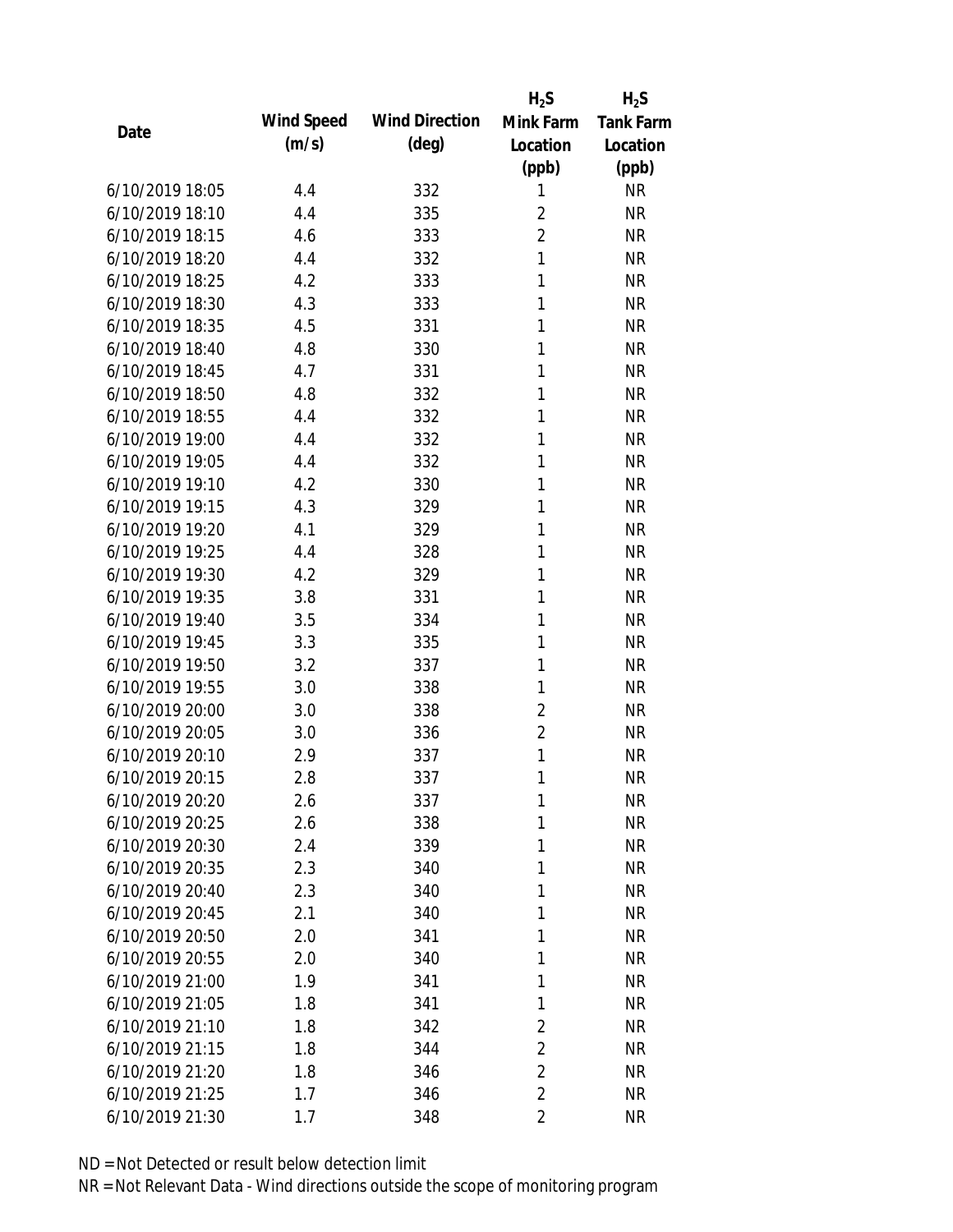|                 |            |                       | $H_2S$         | $H_2S$           |
|-----------------|------------|-----------------------|----------------|------------------|
|                 | Wind Speed | <b>Wind Direction</b> | Mink Farm      | <b>Tank Farm</b> |
| Date            | (m/s)      | $(\text{deg})$        | Location       | Location         |
|                 |            |                       | (ppb)          | (ppb)            |
| 6/10/2019 21:35 | 1.6        | 351                   | $\overline{2}$ | <b>NR</b>        |
| 6/10/2019 21:40 | 1.6        | 353                   | 2              | <b>NR</b>        |
| 6/10/2019 21:45 | 1.5        | 355                   | $\mathbf{1}$   | <b>NR</b>        |
| 6/10/2019 21:50 | 1.5        | 359                   | $\mathbf{1}$   | <b>NR</b>        |
| 6/10/2019 21:55 | 1.5        | $\overline{2}$        | $\overline{2}$ | <b>NR</b>        |
| 6/10/2019 22:00 | 1.5        | 4                     | $\overline{2}$ | <b>NR</b>        |
| 6/10/2019 22:05 | 1.4        | 5                     | 1              | <b>NR</b>        |
| 6/10/2019 22:10 | 1.4        | $\overline{7}$        | $\mathbf{1}$   | <b>NR</b>        |
| 6/10/2019 22:15 | 1.3        | 6                     | $\overline{2}$ | <b>NR</b>        |
| 6/10/2019 22:20 | 1.3        | 5                     | $\overline{2}$ | <b>NR</b>        |
| 6/10/2019 22:25 | 1.3        | 5                     | $\overline{2}$ | <b>NR</b>        |
| 6/10/2019 22:30 | 1.4        | 5                     | $\mathbf{1}$   | <b>NR</b>        |
| 6/10/2019 22:35 | 1.3        | 8                     | $\mathbf{1}$   | <b>NR</b>        |
| 6/10/2019 22:40 | 1.3        | 16                    | $\mathbf{1}$   | <b>NR</b>        |
| 6/10/2019 22:45 | 1.5        | 32                    | $\mathbf{1}$   | <b>NR</b>        |
| 6/10/2019 22:50 | 1.5        | 52                    | <b>NR</b>      | <b>NR</b>        |
| 6/10/2019 22:55 | 1.6        | 75                    | <b>NR</b>      | <b>NR</b>        |
| 6/10/2019 23:00 | 1.6        | 95                    | <b>NR</b>      | <b>NR</b>        |
| 6/10/2019 23:05 | 1.7        | 107                   | <b>NR</b>      | <b>NR</b>        |
| 6/10/2019 23:10 | 1.9        | 116                   | <b>NR</b>      | <b>NR</b>        |
| 6/10/2019 23:15 | 1.9        | 122                   | <b>NR</b>      | <b>NR</b>        |
| 6/10/2019 23:20 | 2.0        | 128                   | <b>NR</b>      | <b>NR</b>        |
| 6/10/2019 23:25 | 2.0        | 133                   | <b>NR</b>      | <b>NR</b>        |
| 6/10/2019 23:30 | 2.1        | 139                   | <b>NR</b>      | <b>NR</b>        |
| 6/10/2019 23:35 | 2.2        | 145                   | <b>NR</b>      | <b>NR</b>        |
| 6/10/2019 23:40 | 2.3        | 148                   | <b>NR</b>      | <b>NR</b>        |
| 6/10/2019 23:45 | 2.4        | 150                   | <b>NR</b>      | <b>NR</b>        |
| 6/10/2019 23:50 | 2.4        | 150                   | <b>NR</b>      | <b>NR</b>        |
| 6/10/2019 23:55 | 2.4        | 150                   | <b>NR</b>      | <b>NR</b>        |
| 6/10/2019 24:00 | 2.5        | 151                   | <b>NR</b>      | <b>NR</b>        |
| 6/11/2019 00:05 | 2.5        | 151                   | <b>NR</b>      | <b>NR</b>        |
| 6/11/2019 00:10 | 2.6        | 153                   | <b>NR</b>      | <b>NR</b>        |
| 6/11/2019 00:15 | 2.6        | 156                   | <b>NR</b>      | <b>NR</b>        |
| 6/11/2019 00:20 | 2.7        | 158                   | <b>NR</b>      | <b>NR</b>        |
| 6/11/2019 00:25 | 2.8        | 160                   | <b>NR</b>      | <b>NR</b>        |
| 6/11/2019 00:30 | 2.8        | 161                   | <b>NR</b>      | <b>NR</b>        |
| 6/11/2019 00:35 | 2.8        | 163                   | <b>NR</b>      | <b>NR</b>        |
| 6/11/2019 00:40 | 2.9        | 163                   | <b>NR</b>      | <b>NR</b>        |
| 6/11/2019 00:45 | 3.0        | 164                   | <b>NR</b>      | <b>NR</b>        |
| 6/11/2019 00:50 | 3.0        | 165                   | <b>NR</b>      | NR               |
| 6/11/2019 00:55 | 3.1        | 165                   | <b>NR</b>      | <b>NR</b>        |
| 6/11/2019 01:00 | 3.1        | 165                   | <b>NR</b>      | <b>NR</b>        |
|                 |            |                       |                |                  |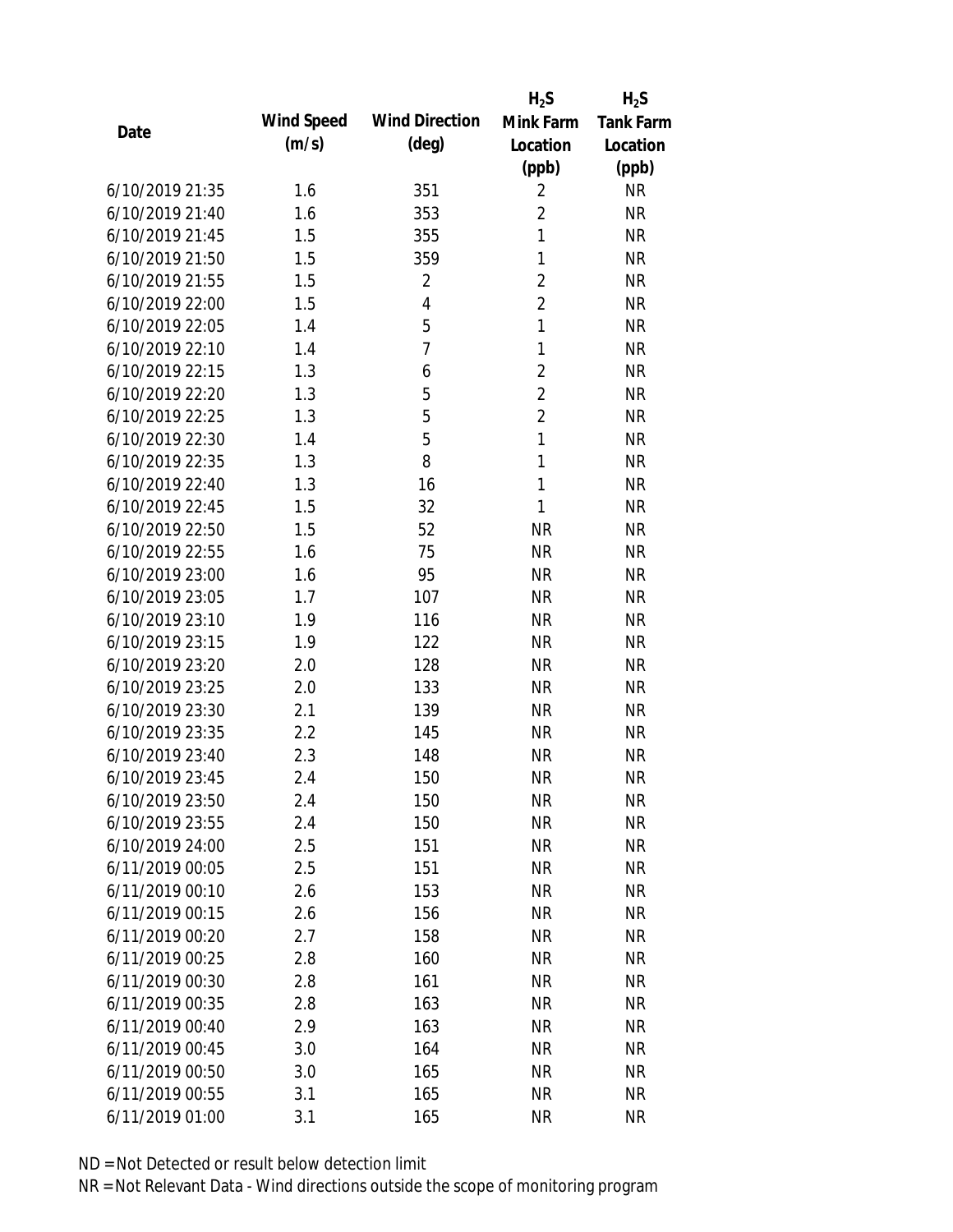|                 |            |                       | $H_2S$    | $H_2S$           |
|-----------------|------------|-----------------------|-----------|------------------|
| Date            | Wind Speed | <b>Wind Direction</b> | Mink Farm | <b>Tank Farm</b> |
|                 | (m/s)      | $(\text{deg})$        | Location  | Location         |
|                 |            |                       | (ppb)     | (ppb)            |
| 6/11/2019 01:05 | 3.1        | 165                   | <b>NR</b> | <b>NR</b>        |
| 6/11/2019 01:10 | 3.0        | 165                   | <b>NR</b> | <b>NR</b>        |
| 6/11/2019 01:15 | 3.0        | 165                   | <b>NR</b> | <b>NR</b>        |
| 6/11/2019 01:20 | 3.0        | 166                   | <b>NR</b> | <b>NR</b>        |
| 6/11/2019 01:25 | 3.1        | 166                   | <b>NR</b> | <b>NR</b>        |
| 6/11/2019 01:30 | 3.2        | 167                   | <b>NR</b> | <b>NR</b>        |
| 6/11/2019 01:35 | 3.3        | 168                   | <b>NR</b> | <b>NR</b>        |
| 6/11/2019 01:40 | 3.3        | 168                   | <b>NR</b> | <b>NR</b>        |
| 6/11/2019 01:45 | 3.3        | 170                   | <b>NR</b> | 1                |
| 6/11/2019 01:50 | 3.3        | 171                   | <b>NR</b> | 1                |
| 6/11/2019 01:55 | 3.4        | 171                   | <b>NR</b> | 1                |
| 6/11/2019 02:00 | 3.4        | 171                   | <b>NR</b> | 1                |
| 6/11/2019 02:05 | 3.5        | 171                   | <b>NR</b> | 1                |
| 6/11/2019 02:10 | 3.7        | 172                   | <b>NR</b> | 1                |
| 6/11/2019 02:15 | 3.8        | 171                   | <b>NR</b> | 1                |
| 6/11/2019 02:20 | 3.8        | 172                   | <b>NR</b> | 1                |
| 6/11/2019 02:25 | 3.8        | 173                   | <b>NR</b> | 1                |
| 6/11/2019 02:30 | 3.7        | 175                   | <b>NR</b> | 1                |
| 6/11/2019 02:35 | 3.6        | 177                   | <b>NR</b> | 1                |
| 6/11/2019 02:40 | 3.5        | 178                   | <b>NR</b> | 1                |
| 6/11/2019 02:45 | 3.5        | 181                   | <b>NR</b> | 1                |
| 6/11/2019 02:50 | 3.5        | 182                   | <b>NR</b> | 1                |
| 6/11/2019 02:55 | 3.5        | 183                   | <b>NR</b> | 1                |
| 6/11/2019 03:00 | 3.5        | 184                   | <b>NR</b> | $\mathbf{1}$     |
| 6/11/2019 03:05 | 3.5        | 184                   | <b>NR</b> | 1                |
| 6/11/2019 03:10 | 3.4        | 183                   | <b>NR</b> | 1                |
| 6/11/2019 03:15 | 3.4        | 183                   | <b>NR</b> | 1                |
| 6/11/2019 03:20 | 3.4        | 182                   | <b>NR</b> | 1                |
| 6/11/2019 03:25 | 3.4        | 182                   | NR        | 1                |
| 6/11/2019 03:30 | 3.3        | 182                   | NR        | 1                |
| 6/11/2019 03:35 | 3.2        | 183                   | NR        | 1                |
| 6/11/2019 03:40 | 3.2        | 182                   | NR        | 1                |
| 6/11/2019 03:45 | 3.1        | 182                   | NR        | 1                |
| 6/11/2019 03:50 | 3.0        | 182                   | NR        | 1                |
| 6/11/2019 03:55 | 2.9        | 183                   | NR        | 1                |
| 6/11/2019 04:00 | 2.9        | 182                   | NR        | 1                |
| 6/11/2019 04:05 | 2.9        | 182                   | NR        | 1                |
| 6/11/2019 04:10 | 2.9        | 182                   | NR        | 1                |
| 6/11/2019 04:15 | 2.9        | 181                   | NR        | 1                |
| 6/11/2019 04:20 | 2.8        | 181                   | NR        | 1                |
| 6/11/2019 04:25 | 2.7        | 181                   | <b>NR</b> | 1                |
|                 |            |                       |           |                  |
| 6/11/2019 04:30 | 2.6        | 181                   | <b>NR</b> | 1                |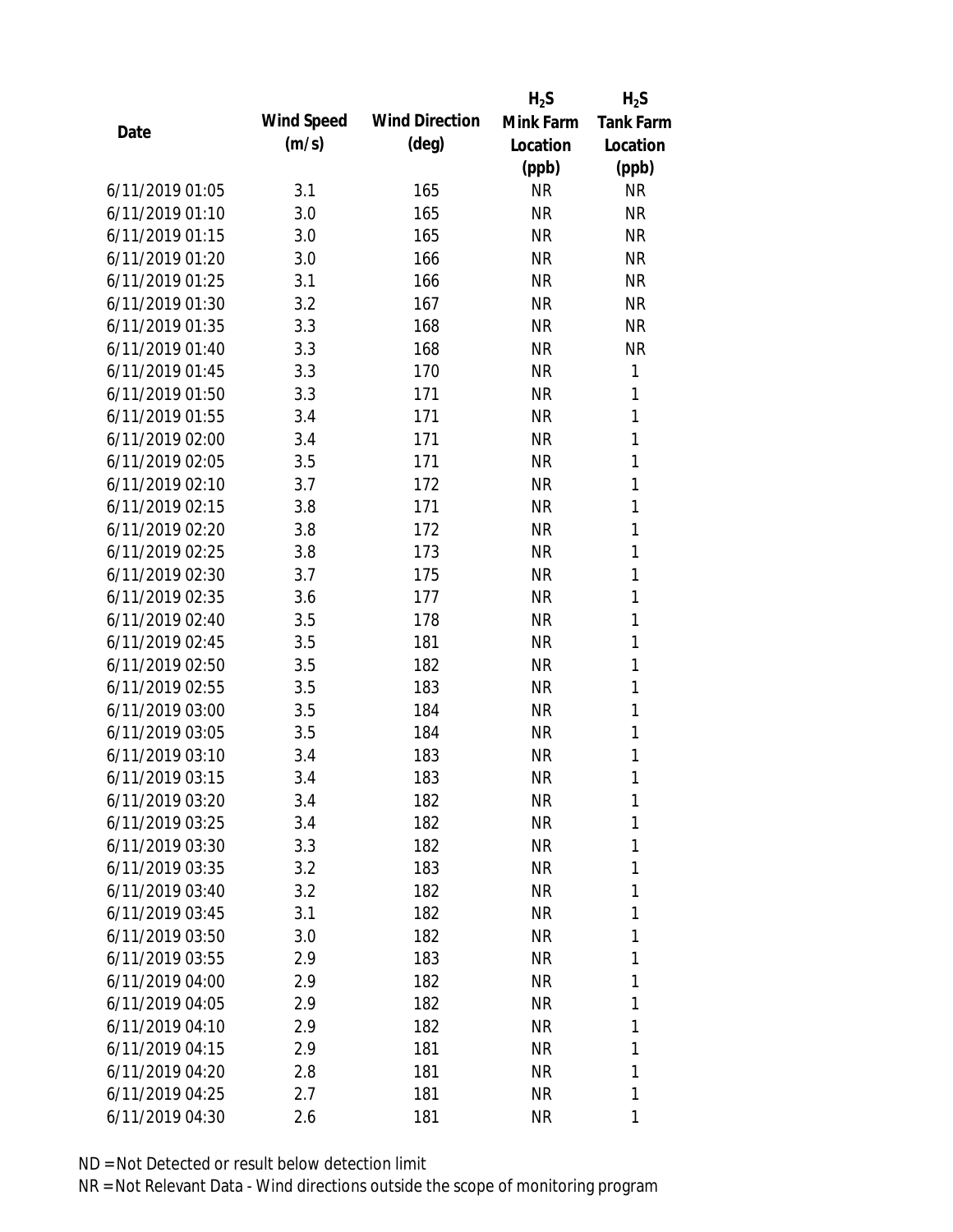|                 |            |                       | $H_2S$    | $H_2S$           |
|-----------------|------------|-----------------------|-----------|------------------|
| Date            | Wind Speed | <b>Wind Direction</b> | Mink Farm | <b>Tank Farm</b> |
|                 | (m/s)      | $(\text{deg})$        | Location  | Location         |
|                 |            |                       | (ppb)     | (ppb)            |
| 6/11/2019 04:35 | 2.6        | 180                   | <b>NR</b> | 1                |
| 6/11/2019 04:40 | 2.5        | 179                   | <b>NR</b> | 1                |
| 6/11/2019 04:45 | 2.5        | 180                   | <b>NR</b> | 1                |
| 6/11/2019 04:50 | 2.5        | 180                   | <b>NR</b> | 1                |
| 6/11/2019 04:55 | 2.5        | 180                   | <b>NR</b> | 1                |
| 6/11/2019 05:00 | 2.6        | 181                   | <b>NR</b> | $\mathbf{1}$     |
| 6/11/2019 05:05 | 2.6        | 180                   | <b>NR</b> | 1                |
| 6/11/2019 05:10 | 2.5        | 180                   | <b>NR</b> | $\mathbf{1}$     |
| 6/11/2019 05:15 | 2.5        | 181                   | <b>NR</b> | 1                |
| 6/11/2019 05:20 | 2.6        | 182                   | <b>NR</b> | 1                |
| 6/11/2019 05:25 | 2.7        | 182                   | <b>NR</b> | $\mathbf{1}$     |
| 6/11/2019 05:30 | 2.8        | 183                   | <b>NR</b> | 1                |
| 6/11/2019 05:35 | 2.8        | 185                   | <b>NR</b> | $\mathbf{1}$     |
| 6/11/2019 05:40 | 2.9        | 186                   | <b>NR</b> | 1                |
| 6/11/2019 05:45 | 3.0        | 186                   | <b>NR</b> | 1                |
| 6/11/2019 05:50 | 3.0        | 186                   | <b>NR</b> | 1                |
| 6/11/2019 05:55 | 2.9        | 186                   | <b>NR</b> | 1                |
| 6/11/2019 06:00 | 2.9        | 186                   | <b>NR</b> | $\mathbf{1}$     |
| 6/11/2019 06:05 | 2.9        | 184                   | <b>NR</b> | 1                |
| 6/11/2019 06:10 | 2.8        | 183                   | <b>NR</b> | 1                |
| 6/11/2019 06:15 | 2.7        | 181                   | <b>NR</b> | 1                |
| 6/11/2019 06:20 | 2.6        | 180                   | <b>NR</b> | 1                |
| 6/11/2019 06:25 | 2.5        | 178                   | <b>NR</b> | 2                |
| 6/11/2019 06:30 | 2.4        | 177                   | <b>NR</b> | $\overline{2}$   |
| 6/11/2019 06:35 | 2.3        | 176                   | <b>NR</b> | $\overline{2}$   |
| 6/11/2019 06:40 | 2.3        | 176                   | <b>NR</b> | $\overline{2}$   |
| 6/11/2019 06:45 | 2.2        | 176                   | <b>NR</b> | 1                |
| 6/11/2019 06:50 | 2.1        | 174                   | <b>NR</b> | 1                |
| 6/11/2019 06:55 | 2.1        | 175                   | <b>NR</b> | 1                |
| 6/11/2019 07:00 | 2.1        | 177                   | NR        | 1                |
| 6/11/2019 07:05 | 2.0        | 178                   | <b>NR</b> | 1                |
| 6/11/2019 07:10 | 2.0        | 179                   | <b>NR</b> | 1                |
| 6/11/2019 07:15 | 2.2        | 179                   | NR        | 1                |
| 6/11/2019 07:20 | $2.2\,$    | 181                   | <b>NR</b> | 1                |
| 6/11/2019 07:25 | 2.3        | 182                   | <b>NR</b> | 1                |
| 6/11/2019 07:30 | 2.3        | 183                   | <b>NR</b> | 1                |
| 6/11/2019 07:35 | 2.4        | 185                   | NR        | 1                |
| 6/11/2019 07:40 | 2.5        | 188                   | NR        | 1                |
| 6/11/2019 07:45 | 2.5        | 192                   | <b>NR</b> | 1                |
| 6/11/2019 07:50 | 2.5        | 194                   | <b>NR</b> | 1                |
| 6/11/2019 07:55 | 2.5        | 196                   | <b>NR</b> | 1                |
| 6/11/2019 08:00 | 2.6        | 196                   | <b>NR</b> | 1                |
|                 |            |                       |           |                  |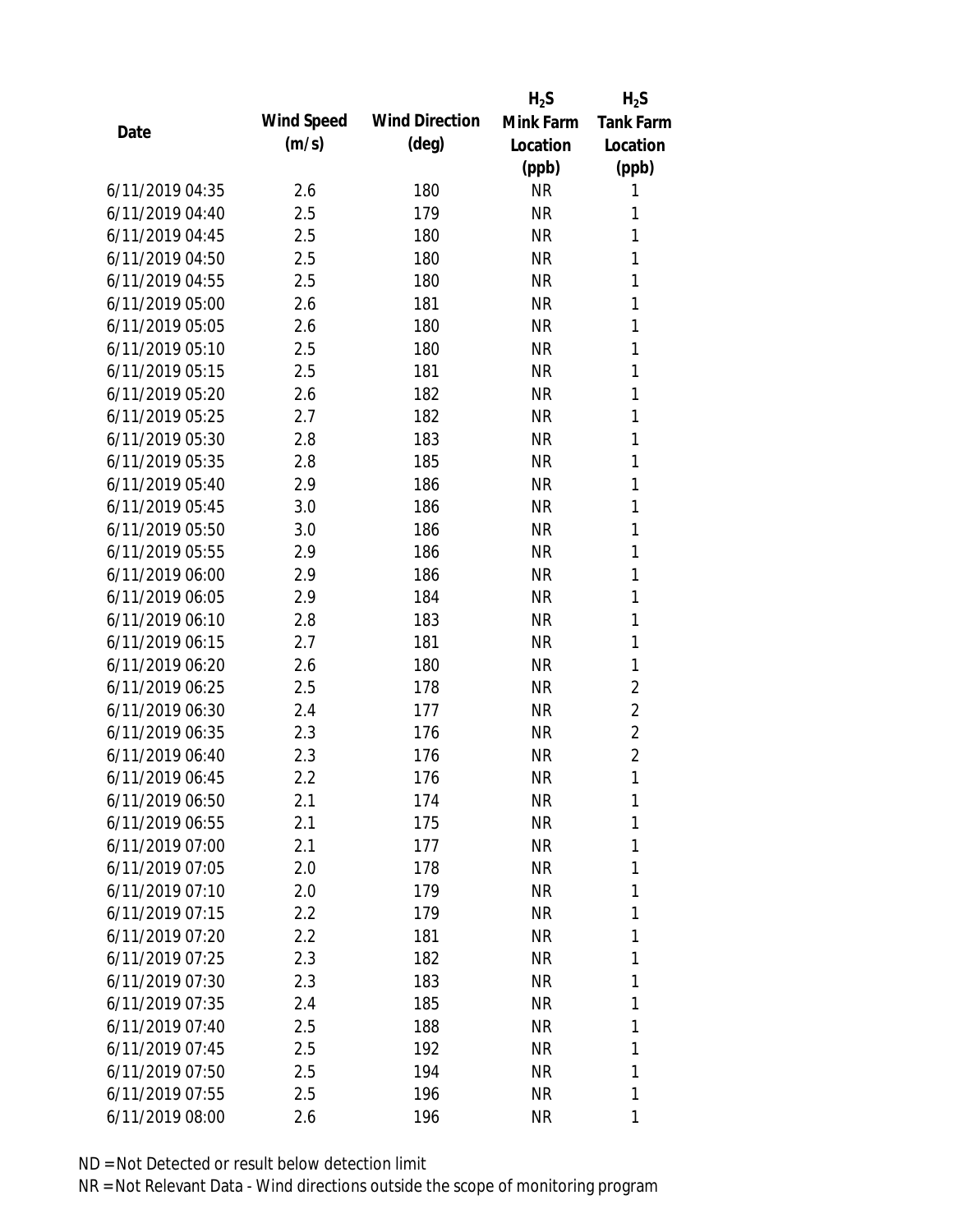|                 |            |                       | $H_2S$    | $H_2S$           |
|-----------------|------------|-----------------------|-----------|------------------|
| Date            | Wind Speed | <b>Wind Direction</b> | Mink Farm | <b>Tank Farm</b> |
|                 | (m/s)      | $(\text{deg})$        | Location  | Location         |
|                 |            |                       | (ppb)     | (ppb)            |
| 6/11/2019 08:05 | 2.6        | 197                   | <b>NR</b> | 1                |
| 6/11/2019 08:10 | 2.5        | 196                   | <b>NR</b> | 1                |
| 6/11/2019 08:15 | 2.5        | 193                   | <b>NR</b> | 1                |
| 6/11/2019 08:20 | 2.5        | 194                   | <b>NR</b> | 1                |
| 6/11/2019 08:25 | 2.4        | 193                   | <b>NR</b> | 1                |
| 6/11/2019 08:30 | 2.4        | 193                   | <b>NR</b> | 1                |
| 6/11/2019 08:35 | 2.5        | 191                   | <b>NR</b> | 1                |
| 6/11/2019 08:40 | 2.5        | 192                   | <b>NR</b> | $\mathbf{1}$     |
| 6/11/2019 08:45 | 2.5        | 193                   | <b>NR</b> | 1                |
| 6/11/2019 08:50 | 2.6        | 192                   | <b>NR</b> | 1                |
| 6/11/2019 08:55 | 2.7        | 193                   | <b>NR</b> | $\mathbf{1}$     |
| 6/11/2019 09:00 | 2.8        | 194                   | <b>NR</b> | 1                |
| 6/11/2019 09:05 | 2.9        | 197                   | <b>NR</b> | $\mathbf{1}$     |
| 6/11/2019 09:10 | 3.0        | 196                   | <b>NR</b> | 1                |
| 6/11/2019 09:15 | 3.1        | 195                   | <b>NR</b> | 1                |
| 6/11/2019 09:20 | 3.1        | 197                   | <b>NR</b> | 1                |
| 6/11/2019 09:25 | 3.3        | 195                   | <b>NR</b> | 1                |
| 6/11/2019 09:30 | 3.4        | 195                   | <b>NR</b> | $\mathbf{1}$     |
| 6/11/2019 09:35 | 3.4        | 196                   | <b>NR</b> | 1                |
| 6/11/2019 09:40 | 3.5        | 197                   | <b>NR</b> | 1                |
| 6/11/2019 09:45 | 3.6        | 197                   | <b>NR</b> | 1                |
| 6/11/2019 09:50 | 3.6        | 197                   | <b>NR</b> | 1                |
| 6/11/2019 09:55 | 3.5        | 199                   | <b>NR</b> | 1                |
| 6/11/2019 10:00 | 3.5        | 202                   | <b>NR</b> | 1                |
| 6/11/2019 10:05 | 3.7        | 199                   | <b>NR</b> | 1                |
| 6/11/2019 10:10 | 3.7        | 201                   | <b>NR</b> | 1                |
| 6/11/2019 10:15 | 3.7        | 202                   | <b>NR</b> | 1                |
| 6/11/2019 10:20 | 3.7        | 206                   | <b>NR</b> | 1                |
| 6/11/2019 10:25 | 3.9        | 208                   | <b>NR</b> | 1                |
| 6/11/2019 10:30 | 3.9        | 210                   | <b>NR</b> | 1                |
| 6/11/2019 10:35 | 3.7        | 215                   | <b>NR</b> | 1                |
| 6/11/2019 10:40 | 3.7        | 214                   | <b>NR</b> | 1                |
| 6/11/2019 10:45 | 3.6        | 213                   | <b>NR</b> | 1                |
| 6/11/2019 10:50 | 3.7        | 211                   | <b>NR</b> | 1                |
| 6/11/2019 10:55 | 3.5        | 210                   | <b>NR</b> | 1                |
| 6/11/2019 11:00 | 3.4        | 208                   | <b>NR</b> | 1                |
| 6/11/2019 11:05 | 3.5        | 201                   | <b>NR</b> | 1                |
| 6/11/2019 11:10 | 3.5        | 199                   | NR        | 1                |
| 6/11/2019 11:15 | 3.4        | 198                   | <b>NR</b> | 1                |
| 6/11/2019 11:20 | 3.1        | 192                   | <b>NR</b> | 1                |
| 6/11/2019 11:25 | 3.0        | 185                   | <b>NR</b> | 1                |
| 6/11/2019 11:30 | 2.9        | 185                   | <b>NR</b> | 1                |
|                 |            |                       |           |                  |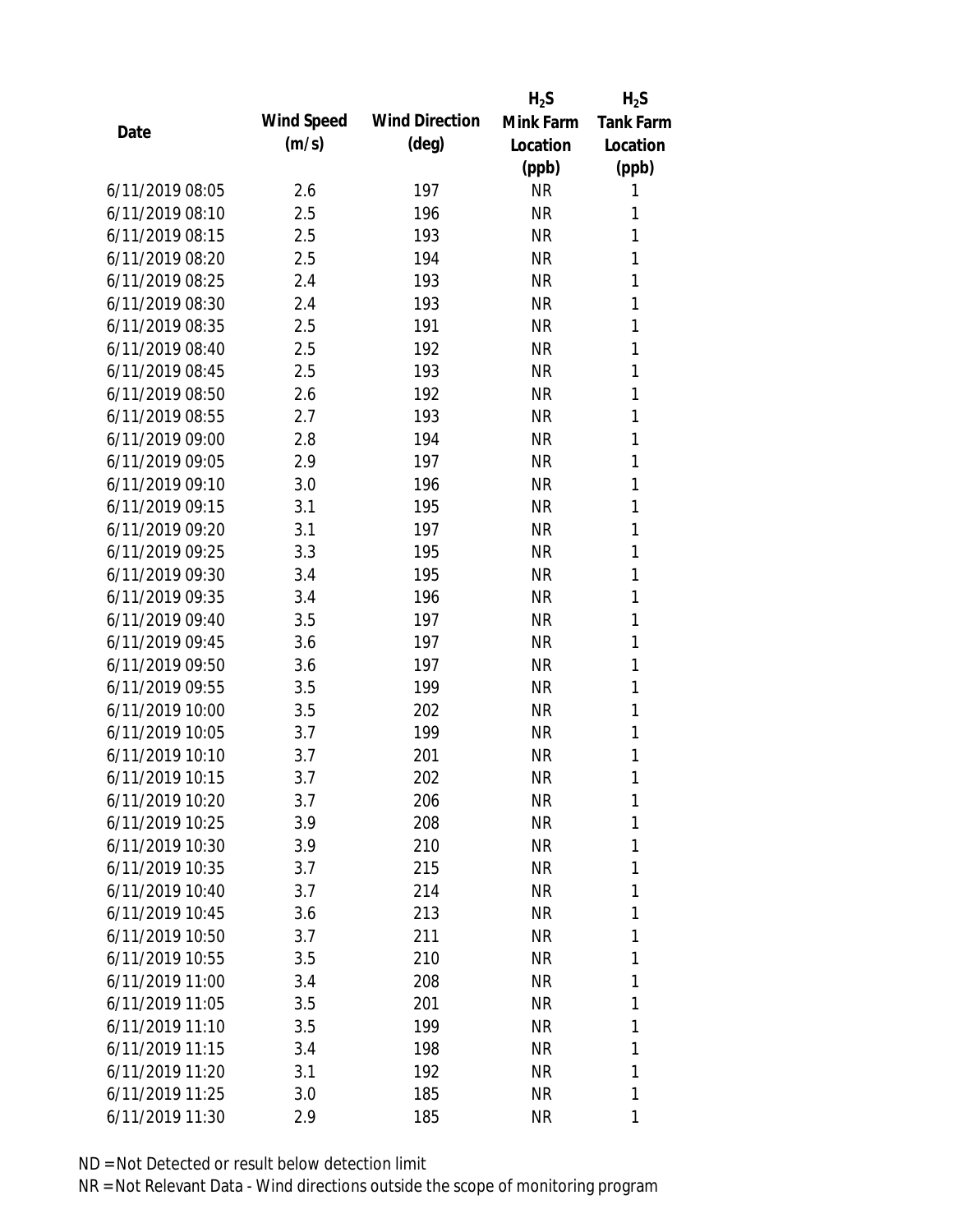|                 |            |                       | $H_2S$    | $H_2S$           |
|-----------------|------------|-----------------------|-----------|------------------|
|                 | Wind Speed | <b>Wind Direction</b> | Mink Farm | <b>Tank Farm</b> |
| Date            | (m/s)      | $(\text{deg})$        | Location  | Location         |
|                 |            |                       | (ppb)     | (ppb)            |
| 6/11/2019 11:35 | 2.7        | 187                   | <b>NR</b> | 1                |
| 6/11/2019 11:40 | 2.7        | 186                   | <b>NR</b> | 1                |
| 6/11/2019 11:45 | 2.5        | 187                   | <b>NR</b> | $\mathbf{1}$     |
| 6/11/2019 11:50 | 2.5        | 192                   | <b>NR</b> | 1                |
| 6/11/2019 11:55 | 2.4        | 194                   | <b>NR</b> | 1                |
| 6/11/2019 12:00 | 2.2        | 193                   | <b>NR</b> | 1                |
| 6/11/2019 12:05 | 2.2        | 196                   | <b>NR</b> | 1                |
| 6/11/2019 12:10 | 2.0        | 202                   | <b>NR</b> | $\mathbf{1}$     |
| 6/11/2019 12:15 | 2.2        | 195                   | <b>NR</b> | 1                |
| 6/11/2019 12:20 | 2.3        | 184                   | <b>NR</b> | <b>NR</b>        |
| 6/11/2019 12:25 | 2.6        | 181                   | <b>NR</b> | <b>NR</b>        |
| 6/11/2019 12:30 | 2.9        | 182                   | <b>NR</b> | 1                |
| 6/11/2019 12:35 | 2.9        | 175                   | <b>NR</b> | 1                |
| 6/11/2019 12:40 | 3.0        | 166                   | <b>NR</b> | <b>NR</b>        |
| 6/11/2019 12:45 | 3.0        | 163                   | <b>NR</b> | <b>NR</b>        |
| 6/11/2019 12:50 | 3.0        | 161                   | <b>NR</b> | <b>NR</b>        |
| 6/11/2019 12:55 | 2.7        | 157                   | <b>NR</b> | <b>NR</b>        |
| 6/11/2019 13:00 | 2.6        | 156                   | <b>NR</b> | <b>NR</b>        |
| 6/11/2019 13:05 | 2.7        | 159                   | <b>NR</b> | <b>NR</b>        |
| 6/11/2019 13:10 | 2.6        | 157                   | <b>NR</b> | <b>NR</b>        |
| 6/11/2019 13:15 | 2.6        | 172                   | <b>NR</b> | <b>NR</b>        |
| 6/11/2019 13:20 | 2.6        | 196                   | <b>NR</b> | <b>NR</b>        |
| 6/11/2019 13:25 | 2.5        | 209                   | <b>NR</b> | <b>NR</b>        |
| 6/11/2019 13:30 | 2.3        | 220                   | <b>NR</b> | <b>NR</b>        |
| 6/11/2019 13:35 | 2.1        | 231                   | <b>NR</b> | <b>NR</b>        |
| 6/11/2019 13:40 | 2.2        | 231                   | <b>NR</b> | <b>NR</b>        |
| 6/11/2019 13:45 | 2.2        | 222                   | <b>NR</b> | <b>NR</b>        |
| 6/11/2019 13:50 | 2.0        | 207                   | <b>NR</b> | <b>NR</b>        |
| 6/11/2019 13:55 | 2.3        | 202                   | <b>NR</b> | <b>NR</b>        |
| 6/11/2019 14:00 | 2.4        | 186                   | NR        | NR               |
| 6/11/2019 14:05 | 2.4        | 181                   | <b>NR</b> | <b>NR</b>        |
| 6/11/2019 14:10 | 2.3        | 174                   | <b>NR</b> | NR               |
| 6/11/2019 14:15 | 2.3        | 173                   | <b>NR</b> | <b>NR</b>        |
| 6/11/2019 14:20 | 2.6        | 174                   | <b>NR</b> | 1                |
| 6/11/2019 14:25 | 2.6        | 177                   | <b>NR</b> | 1                |
| 6/11/2019 14:30 | 2.6        | 182                   | <b>NR</b> | 1                |
| 6/11/2019 14:35 | 2.6        | 181                   | <b>NR</b> | 1                |
| 6/11/2019 14:40 | 2.7        | 193                   | <b>NR</b> | 1                |
| 6/11/2019 14:45 | 2.8        | 191                   | <b>NR</b> | 1                |
| 6/11/2019 14:50 | 2.8        | 196                   | <b>NR</b> | 1                |
|                 |            |                       |           | 1                |
| 6/11/2019 14:55 | 2.8        | 197                   | <b>NR</b> |                  |
| 6/11/2019 15:00 | 2.8        | 193                   | <b>NR</b> | 1                |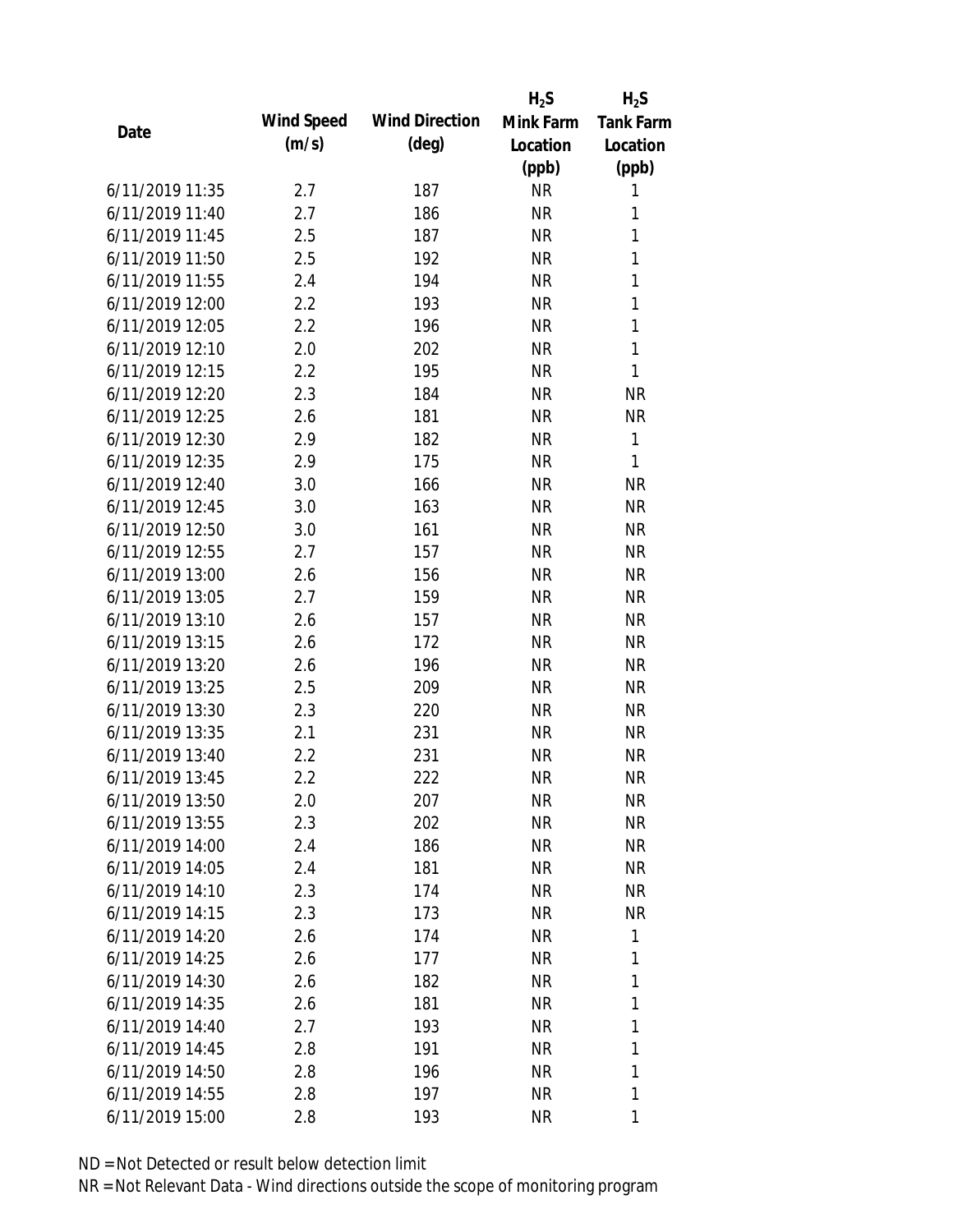|                 |            |                       | $H_2S$    | $H_2S$           |
|-----------------|------------|-----------------------|-----------|------------------|
| Date            | Wind Speed | <b>Wind Direction</b> | Mink Farm | <b>Tank Farm</b> |
|                 | (m/s)      | $(\text{deg})$        | Location  | Location         |
|                 |            |                       | (ppb)     | (ppb)            |
| 6/11/2019 15:05 | 2.6        | 192                   | <b>NR</b> | <b>NR</b>        |
| 6/11/2019 15:10 | 2.5        | 180                   | <b>NR</b> | <b>NR</b>        |
| 6/11/2019 15:15 | 2.4        | 181                   | <b>NR</b> | <b>NR</b>        |
| 6/11/2019 15:20 | 2.1        | 169                   | <b>NR</b> | <b>NR</b>        |
| 6/11/2019 15:25 | 1.9        | 168                   | <b>NR</b> | <b>NR</b>        |
| 6/11/2019 15:30 | 2.0        | 174                   | <b>NR</b> | <b>NR</b>        |
| 6/11/2019 15:35 | 2.4        | 173                   | <b>NR</b> | 1                |
| 6/11/2019 15:40 | 2.3        | 183                   | <b>NR</b> | 1                |
| 6/11/2019 15:45 | 2.5        | 189                   | <b>NR</b> | $\mathbf{1}$     |
| 6/11/2019 15:50 | 2.7        | 194                   | <b>NR</b> | $\mathbf{1}$     |
| 6/11/2019 15:55 | 2.5        | 188                   | <b>NR</b> | 1                |
| 6/11/2019 16:00 | 2.1        | 195                   | <b>NR</b> | 1                |
| 6/11/2019 16:05 | 1.9        | 189                   | <b>NR</b> | <b>NR</b>        |
| 6/11/2019 16:10 | 1.9        | 179                   | <b>NR</b> | <b>NR</b>        |
| 6/11/2019 16:15 | 1.6        | 175                   | <b>NR</b> | 1                |
| 6/11/2019 16:20 | 1.6        | 175                   | <b>NR</b> | 1                |
| 6/11/2019 16:25 | 2.0        | 183                   | <b>NR</b> | <b>NR</b>        |
| 6/11/2019 16:30 | 2.4        | 181                   | <b>NR</b> | 1                |
| 6/11/2019 16:35 | 2.5        | 187                   | <b>NR</b> | 1                |
| 6/11/2019 16:40 | 2.7        | 189                   | <b>NR</b> | 1                |
| 6/11/2019 16:45 | 2.9        | 191                   | <b>NR</b> | $\mathbf{1}$     |
| 6/11/2019 16:50 | 2.9        | 195                   | <b>NR</b> | $\mathbf{1}$     |
| 6/11/2019 16:55 | 3.1        | 195                   | <b>NR</b> | 1                |
| 6/11/2019 17:00 | 3.1        | 195                   | <b>NR</b> | 1                |
| 6/11/2019 17:05 | 3.1        | 198                   | <b>NR</b> | 1                |
| 6/11/2019 17:10 | 3.1        | 197                   | <b>NR</b> | 1                |
| 6/11/2019 17:15 | 3.0        | 194                   | <b>NR</b> | 1                |
| 6/11/2019 17:20 | 2.9        | 189                   | <b>NR</b> | 1                |
| 6/11/2019 17:25 | 2.8        | 191                   | <b>NR</b> | 1                |
| 6/11/2019 17:30 | 2.7        | 195                   | <b>NR</b> | 1                |
| 6/11/2019 17:35 | 2.7        | 200                   | <b>NR</b> | 1                |
| 6/11/2019 17:40 | 2.6        | 203                   | <b>NR</b> | 1                |
| 6/11/2019 17:45 | 2.7        | 207                   | <b>NR</b> | 1                |
| 6/11/2019 17:50 | 2.6        | 209                   | <b>NR</b> | 1                |
| 6/11/2019 17:55 | 2.5        | 206                   | <b>NR</b> | 1                |
| 6/11/2019 18:00 | 2.5        | 202                   | <b>NR</b> | 1                |
| 6/11/2019 18:05 | 2.5        | 196                   | <b>NR</b> | <b>ND</b>        |
| 6/11/2019 18:10 | 2.5        | 192                   | <b>NR</b> | 1                |
| 6/11/2019 18:15 | 2.3        | 184                   | <b>NR</b> | 1                |
| 6/11/2019 18:20 | 2.3        | 177                   | <b>NR</b> | 1                |
| 6/11/2019 18:25 | 2.3        | 170                   | <b>NR</b> | 1                |
| 6/11/2019 18:30 | 2.2        | 162                   | <b>NR</b> | <b>NR</b>        |
|                 |            |                       |           |                  |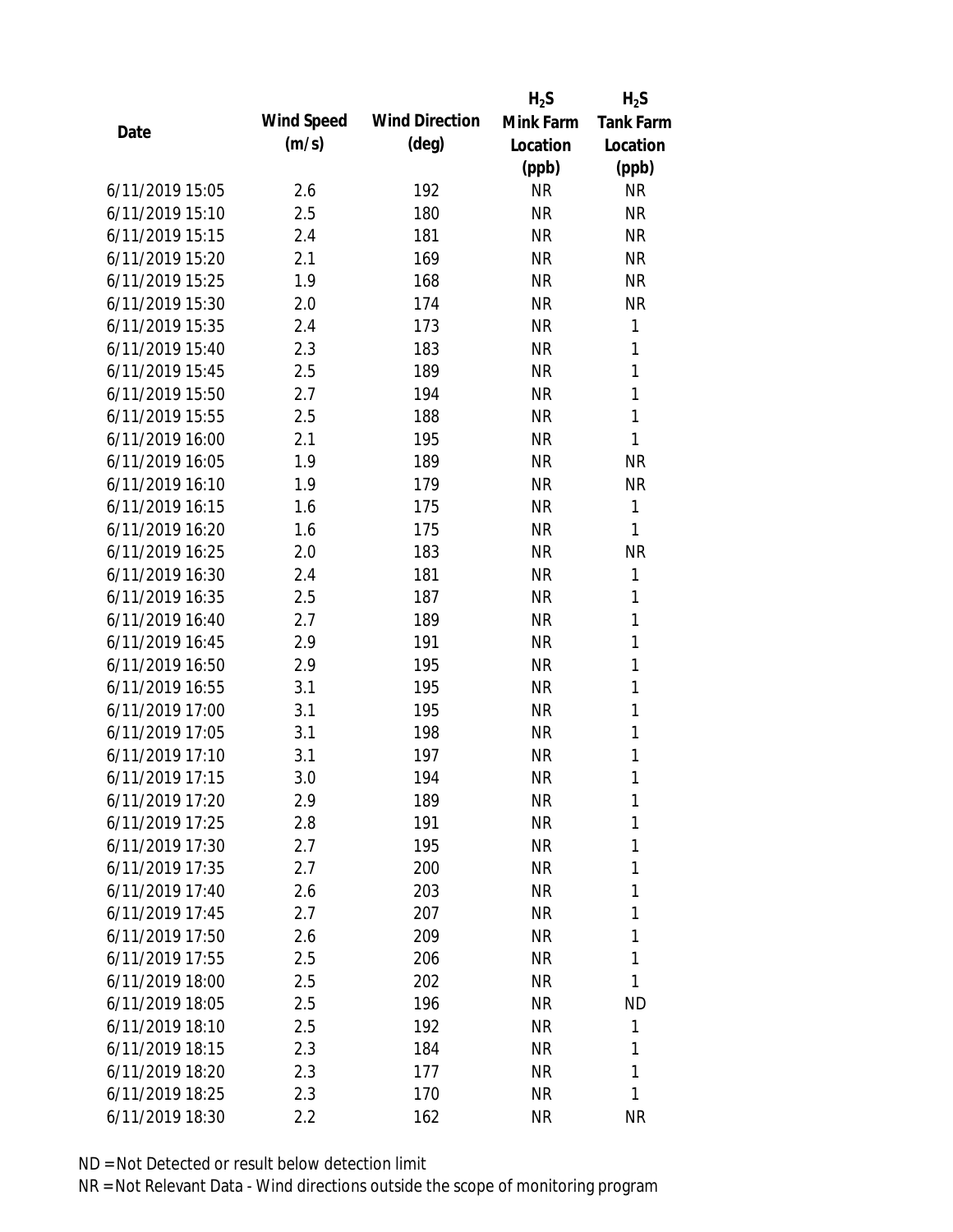|                 |            |                       | $H_2S$       | $H_2S$           |
|-----------------|------------|-----------------------|--------------|------------------|
| Date            | Wind Speed | <b>Wind Direction</b> | Mink Farm    | <b>Tank Farm</b> |
|                 | (m/s)      | $(\text{deg})$        | Location     | Location         |
|                 |            |                       | (ppb)        | (ppb)            |
| 6/11/2019 18:35 | 2.3        | 154                   | <b>NR</b>    | <b>NR</b>        |
| 6/11/2019 18:40 | 2.4        | 148                   | <b>NR</b>    | <b>NR</b>        |
| 6/11/2019 18:45 | 2.5        | 145                   | <b>NR</b>    | <b>NR</b>        |
| 6/11/2019 18:50 | 2.5        | 142                   | <b>NR</b>    | <b>NR</b>        |
| 6/11/2019 18:55 | 2.5        | 141                   | <b>NR</b>    | <b>NR</b>        |
| 6/11/2019 19:00 | 2.4        | 142                   | <b>NR</b>    | <b>NR</b>        |
| 6/11/2019 19:05 | 2.0        | 143                   | <b>NR</b>    | <b>NR</b>        |
| 6/11/2019 19:10 | 1.7        | 134                   | <b>NR</b>    | <b>NR</b>        |
| 6/11/2019 19:15 | 1.8        | 106                   | <b>NR</b>    | <b>NR</b>        |
| 6/11/2019 19:20 | 1.9        | 57                    | <b>NR</b>    | <b>NR</b>        |
| 6/11/2019 19:25 | 1.9        | 26                    | <b>NR</b>    | <b>NR</b>        |
| 6/11/2019 19:30 | 1.9        | 16                    | 1            | <b>NR</b>        |
| 6/11/2019 19:35 | 2.2        | 18                    | $\mathbf{1}$ | <b>NR</b>        |
| 6/11/2019 19:40 | 2.4        | 17                    | $\mathbf{1}$ | <b>NR</b>        |
| 6/11/2019 19:45 | 2.4        | 17                    | $\mathbf{1}$ | <b>NR</b>        |
| 6/11/2019 19:50 | 2.2        | 17                    | $\mathbf{1}$ | <b>NR</b>        |
| 6/11/2019 19:55 | 2.1        | 25                    | 1            | <b>NR</b>        |
| 6/11/2019 20:00 | 2.1        | 33                    | <b>NR</b>    | <b>NR</b>        |
| 6/11/2019 20:05 | 1.9        | 43                    | <b>NR</b>    | <b>NR</b>        |
| 6/11/2019 20:10 | 1.5        | 61                    | <b>NR</b>    | <b>NR</b>        |
| 6/11/2019 20:15 | 1.3        | 72                    | <b>NR</b>    | <b>NR</b>        |
| 6/11/2019 20:20 | 1.2        | 76                    | <b>NR</b>    | <b>NR</b>        |
| 6/11/2019 20:25 | 1.3        | 78                    | <b>NR</b>    | <b>NR</b>        |
| 6/11/2019 20:30 | 1.2        | 90                    | <b>NR</b>    | <b>NR</b>        |
| 6/11/2019 20:35 | 1.4        | 98                    | <b>NR</b>    | <b>NR</b>        |
| 6/11/2019 20:40 | 1.6        | 110                   | <b>NR</b>    | <b>NR</b>        |
| 6/11/2019 20:45 | 1.7        | 124                   | <b>NR</b>    | <b>NR</b>        |
| 6/11/2019 20:50 | 1.9        | 133                   | <b>NR</b>    | <b>NR</b>        |
| 6/11/2019 20:55 | 2.0        | 141                   | <b>NR</b>    | <b>NR</b>        |
| 6/11/2019 21:00 | 2.1        | 144                   | <b>NR</b>    | <b>NR</b>        |
| 6/11/2019 21:05 | 2.2        | 147                   | <b>NR</b>    | <b>NR</b>        |
| 6/11/2019 21:10 | 2.2        | 148                   | <b>NR</b>    | <b>NR</b>        |
| 6/11/2019 21:15 | 2.3        | 147                   | <b>NR</b>    | <b>NR</b>        |
| 6/11/2019 21:20 | 2.4        | 148                   | <b>NR</b>    | <b>NR</b>        |
| 6/11/2019 21:25 | 2.5        | 149                   | <b>NR</b>    | <b>NR</b>        |
| 6/11/2019 21:30 | 2.6        | 151                   | <b>NR</b>    | <b>NR</b>        |
| 6/11/2019 21:35 | 2.8        | 152                   | <b>NR</b>    | <b>NR</b>        |
| 6/11/2019 21:40 | 2.9        | 152                   | NR           | <b>NR</b>        |
| 6/11/2019 21:45 | 3.1        | 152                   | <b>NR</b>    | <b>NR</b>        |
| 6/11/2019 21:50 | 3.2        | 152                   | <b>NR</b>    | <b>NR</b>        |
| 6/11/2019 21:55 | 3.3        | 152                   | <b>NR</b>    | <b>NR</b>        |
| 6/11/2019 22:00 | 3.3        | 151                   | <b>NR</b>    | <b>NR</b>        |
|                 |            |                       |              |                  |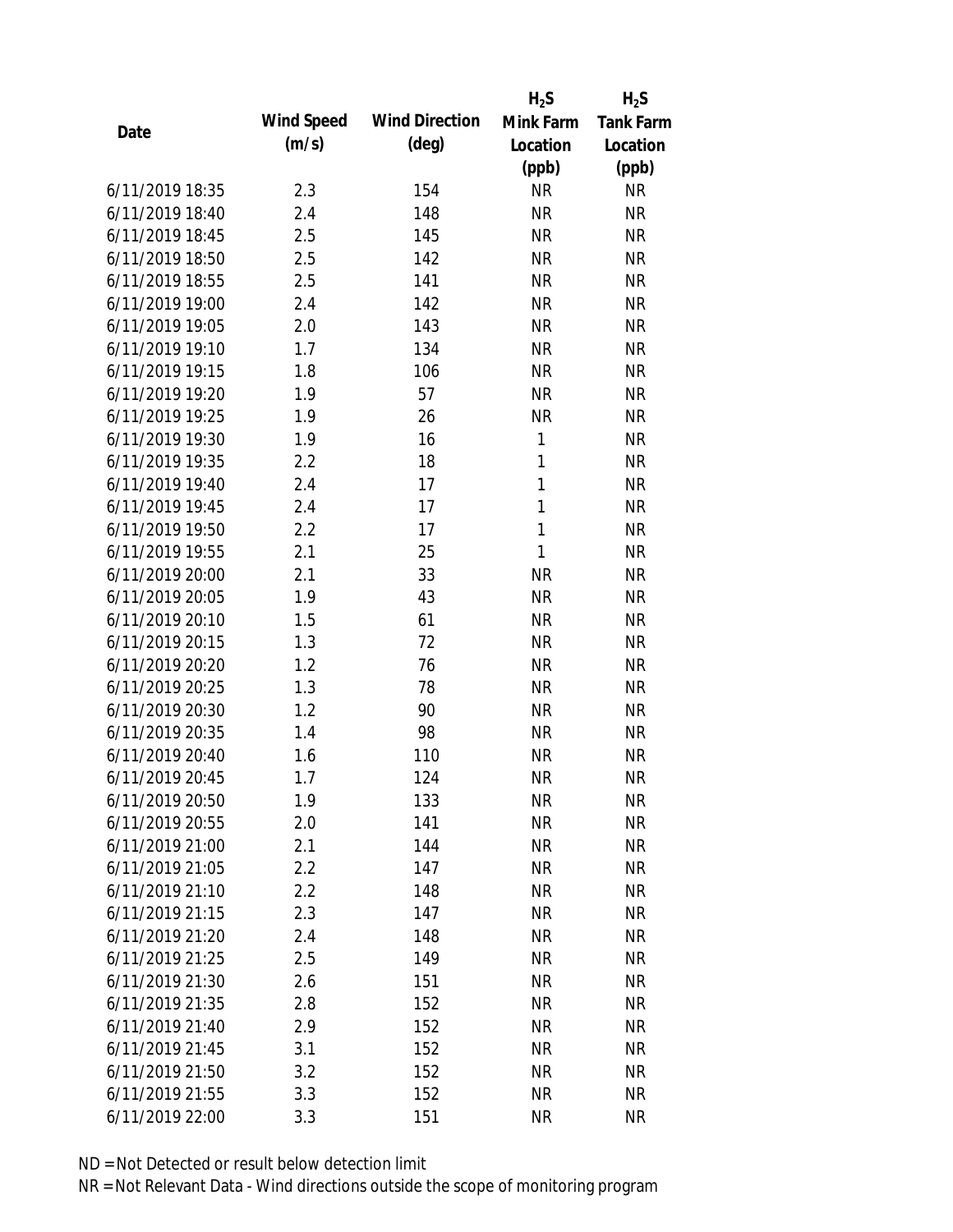|                 |            |                       | $H_2S$    | $H_2S$           |
|-----------------|------------|-----------------------|-----------|------------------|
|                 | Wind Speed | <b>Wind Direction</b> | Mink Farm | <b>Tank Farm</b> |
| Date            | (m/s)      | $(\text{deg})$        | Location  | Location         |
|                 |            |                       | (ppb)     | (ppb)            |
| 6/11/2019 22:05 | 3.5        | 152                   | <b>NR</b> | <b>NR</b>        |
| 6/11/2019 22:10 | 3.5        | 153                   | <b>NR</b> | <b>NR</b>        |
| 6/11/2019 22:15 | 3.8        | 156                   | <b>NR</b> | <b>NR</b>        |
| 6/11/2019 22:20 | 4.0        | 158                   | <b>NR</b> | <b>NR</b>        |
| 6/11/2019 22:25 | 4.2        | 159                   | <b>NR</b> | <b>NR</b>        |
| 6/11/2019 22:30 | 4.2        | 160                   | <b>NR</b> | <b>NR</b>        |
| 6/11/2019 22:35 | 4.4        | 160                   | <b>NR</b> | <b>NR</b>        |
| 6/11/2019 22:40 | 4.5        | 160                   | <b>NR</b> | <b>NR</b>        |
| 6/11/2019 22:45 | 4.5        | 161                   | <b>NR</b> | <b>NR</b>        |
| 6/11/2019 22:50 | 4.5        | 161                   | <b>NR</b> | <b>NR</b>        |
| 6/11/2019 22:55 | 4.7        | 161                   | <b>NR</b> | <b>NR</b>        |
| 6/11/2019 23:00 | 4.7        | 161                   | <b>NR</b> | <b>NR</b>        |
| 6/11/2019 23:05 | 4.7        | 162                   | <b>NR</b> | <b>NR</b>        |
| 6/11/2019 23:10 | 4.9        | 162                   | <b>NR</b> | <b>NR</b>        |
| 6/11/2019 23:15 | 4.9        | 162                   | <b>NR</b> | <b>NR</b>        |
| 6/11/2019 23:20 | 4.9        | 163                   | <b>NR</b> | <b>NR</b>        |
| 6/11/2019 23:25 | 4.9        | 164                   | <b>NR</b> | <b>NR</b>        |
| 6/11/2019 23:30 | 4.9        | 165                   | <b>NR</b> | <b>NR</b>        |
| 6/11/2019 23:35 | 4.9        | 165                   | <b>NR</b> | <b>NR</b>        |
| 6/11/2019 23:40 | 4.9        | 166                   | <b>NR</b> | <b>NR</b>        |
| 6/11/2019 23:45 | 4.9        | 167                   | <b>NR</b> | <b>NR</b>        |
| 6/11/2019 23:50 | 4.9        | 167                   | <b>NR</b> | <b>NR</b>        |
| 6/11/2019 23:55 | 4.9        | 167                   | <b>NR</b> | <b>NR</b>        |
| 6/11/2019 24:00 | 5.1        | 167                   | <b>NR</b> | <b>NR</b>        |
| 6/12/2019 00:05 | 5.1        | 168                   | <b>NR</b> | <b>NR</b>        |
| 6/12/2019 00:10 | 5.1        | 169                   | <b>NR</b> | <b>NR</b>        |
| 6/12/2019 00:15 | 5.0        | 169                   | <b>NR</b> | <b>NR</b>        |
| 6/12/2019 00:20 | 4.9        | 171                   | <b>NR</b> | 1                |
| 6/12/2019 00:25 | 4.8        | 172                   | NR        | 1                |
| 6/12/2019 00:30 | 4.7        | 172                   | NR        | 1                |
| 6/12/2019 00:35 | 4.7        | 172                   | NR        | 1                |
| 6/12/2019 00:40 | 4.7        | 172                   | NR        | 1                |
| 6/12/2019 00:45 | 4.7        | 173                   | NR        | 1                |
| 6/12/2019 00:50 | 4.8        | 172                   | NR        | 1                |
| 6/12/2019 00:55 | 4.8        | 172                   | NR        | 1                |
| 6/12/2019 01:00 | 4.8        | 172                   | NR        | 1                |
| 6/12/2019 01:05 | 4.8        |                       | NR        | 1                |
|                 |            | 172                   |           |                  |
| 6/12/2019 01:10 | 4.6        | 174                   | NR        | 1                |
| 6/12/2019 01:15 | 4.7        | 174                   | NR        | 1                |
| 6/12/2019 01:20 | 4.6        | 173                   | NR        | 1                |
| 6/12/2019 01:25 | 4.7        | 173                   | <b>NR</b> | 1                |
| 6/12/2019 01:30 | 4.8        | 174                   | <b>NR</b> | 1                |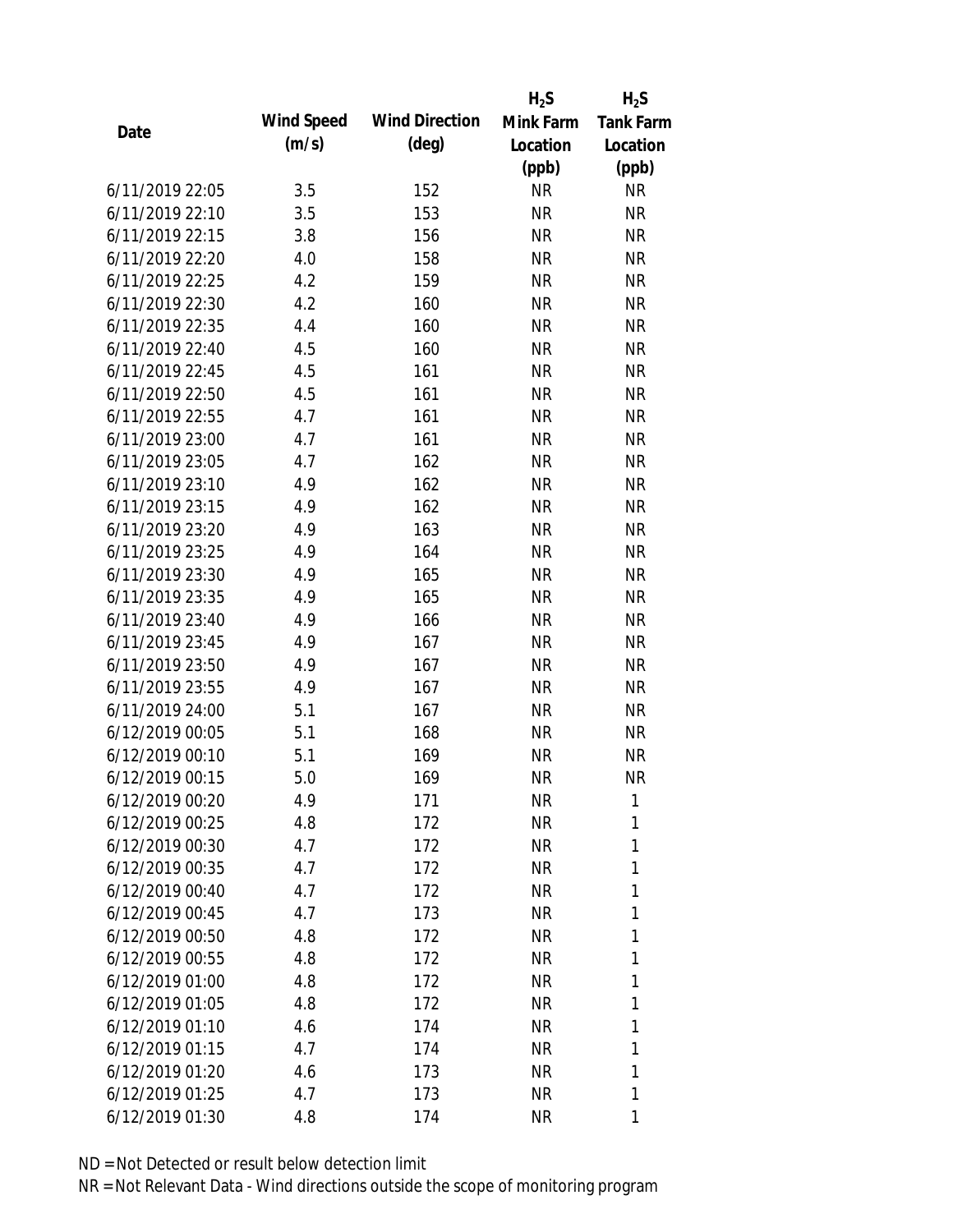|                 |            |                       | $H_2S$    | $H_2S$           |
|-----------------|------------|-----------------------|-----------|------------------|
|                 | Wind Speed | <b>Wind Direction</b> | Mink Farm | <b>Tank Farm</b> |
| Date            | (m/s)      | $(\text{deg})$        | Location  | Location         |
|                 |            |                       | (ppb)     | (ppb)            |
| 6/12/2019 01:35 | 4.7        | 174                   | <b>NR</b> | <b>ND</b>        |
| 6/12/2019 01:40 | 4.8        | 173                   | <b>NR</b> | <b>ND</b>        |
| 6/12/2019 01:45 | 4.7        | 175                   | <b>NR</b> | <b>ND</b>        |
| 6/12/2019 01:50 | 4.7        | 176                   | <b>NR</b> | <b>ND</b>        |
| 6/12/2019 01:55 | 4.6        | 177                   | <b>NR</b> | 1                |
| 6/12/2019 02:00 | 4.6        | 177                   | <b>NR</b> | 1                |
| 6/12/2019 02:05 | 4.7        | 177                   | <b>NR</b> | 1                |
| 6/12/2019 02:10 | 4.7        | 175                   | <b>NR</b> | <b>ND</b>        |
| 6/12/2019 02:15 | 4.7        | 174                   | <b>NR</b> | <b>ND</b>        |
| 6/12/2019 02:20 | 4.8        | 173                   | <b>NR</b> | <b>ND</b>        |
| 6/12/2019 02:25 | 4.8        | 172                   | <b>NR</b> | <b>ND</b>        |
| 6/12/2019 02:30 | 4.8        | 173                   | <b>NR</b> | 1                |
| 6/12/2019 02:35 | 4.8        | 173                   | <b>NR</b> | 1                |
| 6/12/2019 02:40 | 4.8        | 174                   | <b>NR</b> | 1                |
| 6/12/2019 02:45 | 4.9        | 174                   | <b>NR</b> | 1                |
| 6/12/2019 02:50 | 4.9        | 175                   | <b>NR</b> | 1                |
| 6/12/2019 02:55 | 5.0        | 175                   | <b>NR</b> | 1                |
| 6/12/2019 03:00 | 5.0        | 176                   | <b>NR</b> | 1                |
| 6/12/2019 03:05 | 4.9        | 179                   | <b>NR</b> | 1                |
| 6/12/2019 03:10 | 4.7        | 180                   | <b>NR</b> | 1                |
| 6/12/2019 03:15 | 4.7        | 181                   | <b>NR</b> | 1                |
| 6/12/2019 03:20 | 4.6        | 183                   | <b>NR</b> | 1                |
| 6/12/2019 03:25 | 4.5        | 184                   | <b>NR</b> | 1                |
| 6/12/2019 03:30 | 4.4        | 185                   | <b>NR</b> | 1                |
| 6/12/2019 03:35 | 4.2        | 186                   | <b>NR</b> | 1                |
| 6/12/2019 03:40 | 4.0        | 187                   | <b>NR</b> | 1                |
| 6/12/2019 03:45 | 3.9        | 187                   | <b>NR</b> | 1                |
| 6/12/2019 03:50 | 3.7        | 189                   | <b>NR</b> | $\overline{2}$   |
| 6/12/2019 03:55 | 3.6        | 188                   | NR        | 1                |
| 6/12/2019 04:00 | 3.7        | 188                   | NR        | 1                |
| 6/12/2019 04:05 | 3.8        | 187                   | NR        | 1                |
| 6/12/2019 04:10 | 3.9        | 185                   | NR        | 1                |
| 6/12/2019 04:15 | 4.1        | 184                   | NR        | 1                |
| 6/12/2019 04:20 | 4.3        | 182                   | NR        | 1                |
| 6/12/2019 04:25 | 4.3        | 181                   | NR        | 1                |
| 6/12/2019 04:30 | 4.4        | 179                   | NR        | 1                |
| 6/12/2019 04:35 | 4.5        | 178                   | NR        | 1                |
| 6/12/2019 04:40 | 4.5        | 177                   | NR        | 1                |
| 6/12/2019 04:45 | 4.4        | 179                   | NR        | 1                |
| 6/12/2019 04:50 | 4.4        | 180                   | NR        | 1                |
| 6/12/2019 04:55 | 4.4        | 180                   | <b>NR</b> | 1                |
|                 |            |                       |           |                  |
| 6/12/2019 05:00 | 4.4        | 182                   | <b>NR</b> | 1                |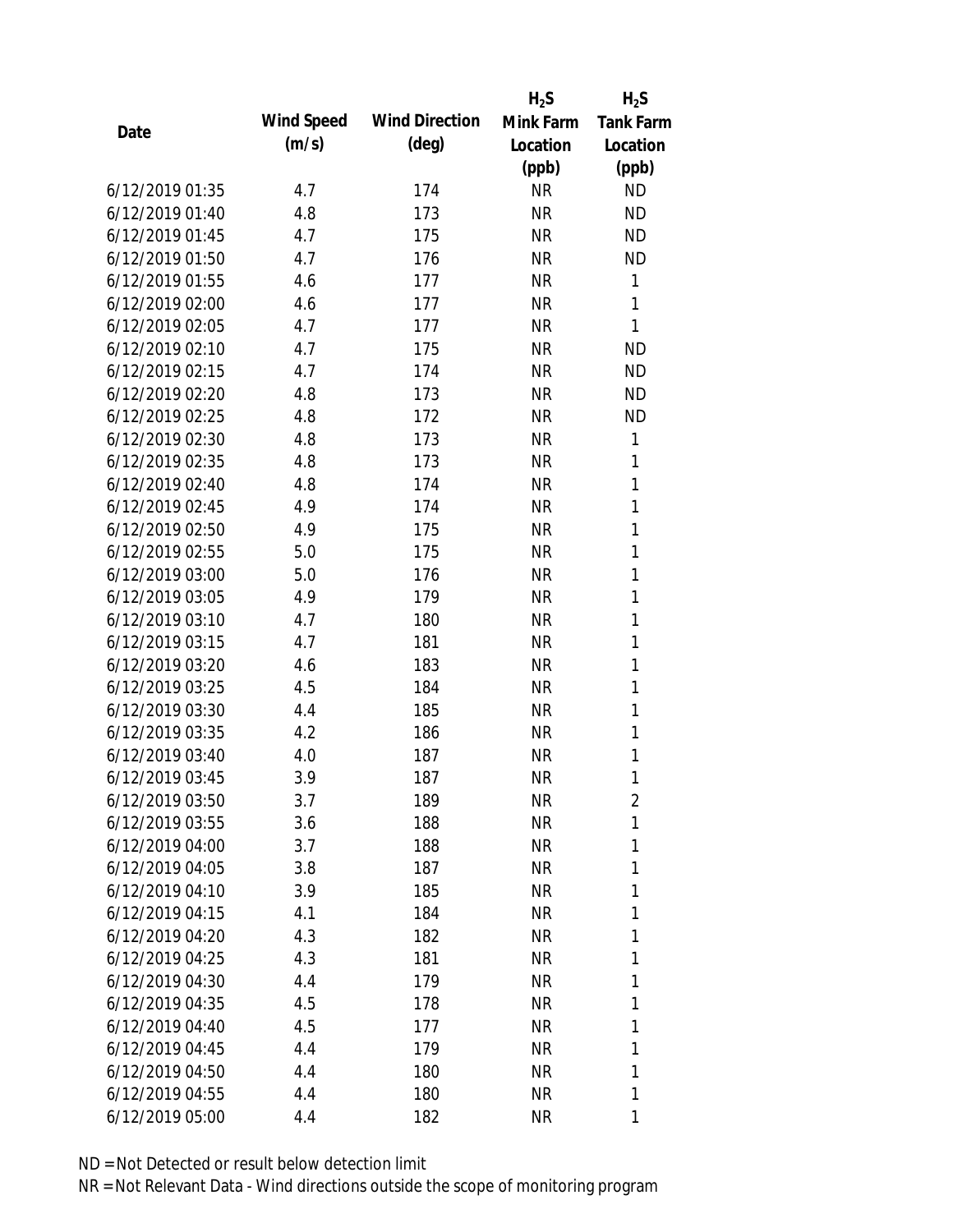|                 |            |                       | $H_2S$    | $H_2S$           |
|-----------------|------------|-----------------------|-----------|------------------|
| Date            | Wind Speed | <b>Wind Direction</b> | Mink Farm | <b>Tank Farm</b> |
|                 | (m/s)      | $(\text{deg})$        | Location  | Location         |
|                 |            |                       | (ppb)     | (ppb)            |
| 6/12/2019 05:05 | 4.3        | 183                   | <b>NR</b> | 1                |
| 6/12/2019 05:10 | 4.3        | 184                   | <b>NR</b> | 1                |
| 6/12/2019 05:15 | 4.3        | 185                   | <b>NR</b> | 1                |
| 6/12/2019 05:20 | 4.1        | 185                   | <b>NR</b> | 1                |
| 6/12/2019 05:25 | 4.0        | 184                   | <b>NR</b> | 1                |
| 6/12/2019 05:30 | 3.9        | 184                   | <b>NR</b> | 1                |
| 6/12/2019 05:35 | 3.9        | 185                   | <b>NR</b> | 1                |
| 6/12/2019 05:40 | 3.8        | 184                   | <b>NR</b> | 1                |
| 6/12/2019 05:45 | 3.7        | 182                   | <b>NR</b> | 1                |
| 6/12/2019 05:50 | 3.8        | 180                   | <b>NR</b> | 1                |
| 6/12/2019 05:55 | 3.8        | 179                   | <b>NR</b> | 1                |
| 6/12/2019 06:00 | 3.9        | 178                   | <b>NR</b> | 1                |
| 6/12/2019 06:05 | 4.1        | 176                   | <b>NR</b> | 1                |
| 6/12/2019 06:10 | 4.1        | 175                   | <b>NR</b> | 1                |
| 6/12/2019 06:15 | 4.1        | 175                   | <b>NR</b> | 1                |
| 6/12/2019 06:20 | 4.1        | 177                   | <b>NR</b> | 1                |
| 6/12/2019 06:25 | 4.1        | 178                   | <b>NR</b> | 1                |
| 6/12/2019 06:30 | 4.2        | 177                   | <b>NR</b> | 1                |
| 6/12/2019 06:35 | 4.1        | 177                   | <b>NR</b> | 1                |
| 6/12/2019 06:40 | 4.1        | 178                   | <b>NR</b> | 1                |
| 6/12/2019 06:45 | 4.2        | 178                   | <b>NR</b> | 1                |
| 6/12/2019 06:50 | 4.2        | 176                   | <b>NR</b> | 1                |
| 6/12/2019 06:55 | 4.3        | 174                   | <b>NR</b> | 1                |
| 6/12/2019 07:00 | 4.3        | 174                   | <b>NR</b> | 1                |
| 6/12/2019 07:05 | 4.3        | 174                   | <b>NR</b> | 1                |
| 6/12/2019 07:10 | 4.5        | 173                   | <b>NR</b> | 1                |
| 6/12/2019 07:15 | 4.5        | 172                   | <b>NR</b> | 1                |
| 6/12/2019 07:20 | 4.5        | 173                   | <b>NR</b> | 1                |
| 6/12/2019 07:25 | 4.4        | 173                   | <b>NR</b> | 1                |
| 6/12/2019 07:30 | 4.4        | 174                   | <b>NR</b> | 1                |
| 6/12/2019 07:35 | 4.3        | 176                   | <b>NR</b> | 1                |
| 6/12/2019 07:40 | 4.0        | 177                   | <b>NR</b> | 1                |
| 6/12/2019 07:45 | 4.0        | 178                   | <b>NR</b> | 1                |
| 6/12/2019 07:50 | 3.9        | 180                   | <b>NR</b> | 1                |
| 6/12/2019 07:55 | 3.8        | 180                   | <b>NR</b> | <b>ND</b>        |
| 6/12/2019 08:00 | 3.9        | 180                   | <b>NR</b> | <b>ND</b>        |
| 6/12/2019 08:05 | 3.9        | 180                   | <b>NR</b> | <b>ND</b>        |
| 6/12/2019 08:10 | 3.9        | 180                   | <b>NR</b> | 1                |
| 6/12/2019 08:15 | 3.9        | 181                   | <b>NR</b> | 1                |
| 6/12/2019 08:20 | 3.9        | 182                   | <b>NR</b> | 1                |
| 6/12/2019 08:25 | 3.8        | 182                   | <b>NR</b> | 1                |
| 6/12/2019 08:30 | 3.7        | 183                   | <b>NR</b> | 1                |
|                 |            |                       |           |                  |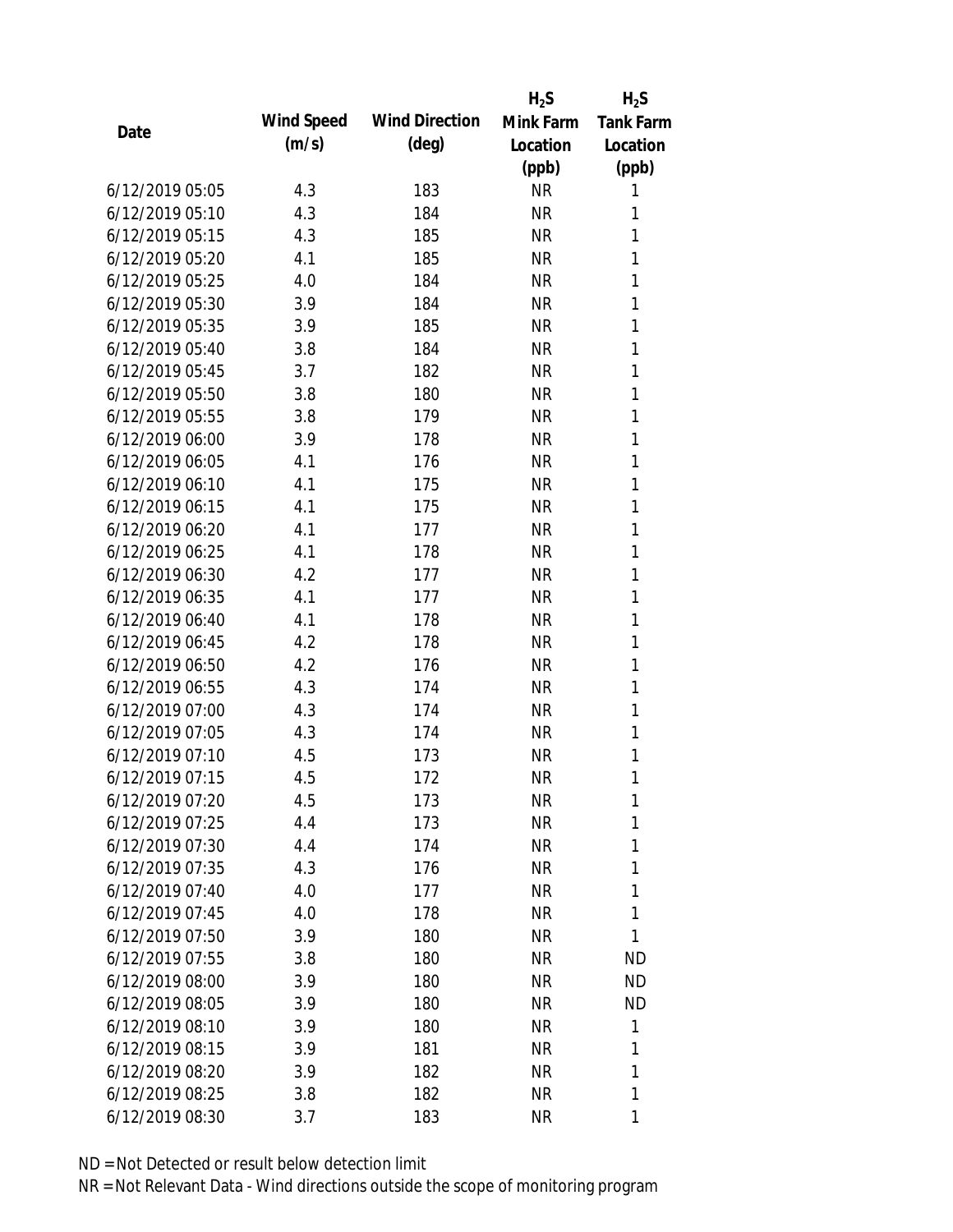|                 |            |                       | $H_2S$    | $H_2S$           |
|-----------------|------------|-----------------------|-----------|------------------|
| Date            | Wind Speed | <b>Wind Direction</b> | Mink Farm | <b>Tank Farm</b> |
|                 | (m/s)      | $(\text{deg})$        | Location  | Location         |
|                 |            |                       | (ppb)     | (ppb)            |
| 6/12/2019 08:35 | 3.7        | 183                   | <b>NR</b> | 1                |
| 6/12/2019 08:40 | 3.8        | 183                   | <b>NR</b> | 1                |
| 6/12/2019 08:45 | 3.8        | 180                   | <b>NR</b> | 1                |
| 6/12/2019 08:50 | 4.0        | 178                   | <b>NR</b> | 1                |
| 6/12/2019 08:55 | 4.3        | 178                   | <b>NR</b> | 1                |
| 6/12/2019 09:00 | 4.3        | 176                   | <b>NR</b> | 1                |
| 6/12/2019 09:05 | 4.5        | 177                   | <b>NR</b> | <b>ND</b>        |
| 6/12/2019 09:10 | 4.5        | 177                   | <b>NR</b> | <b>ND</b>        |
| 6/12/2019 09:15 | 4.6        | 177                   | <b>NR</b> | 1                |
| 6/12/2019 09:20 | 4.6        | 179                   | <b>NR</b> | 1                |
| 6/12/2019 09:25 | 4.7        | 179                   | <b>NR</b> | 1                |
| 6/12/2019 09:30 | 4.7        | 179                   | <b>NR</b> | 1                |
| 6/12/2019 09:35 | 4.8        | 178                   | <b>NR</b> | 1                |
| 6/12/2019 09:40 | 4.6        | 179                   | <b>NR</b> | 1                |
| 6/12/2019 09:45 | 4.7        | 181                   | <b>NR</b> | 1                |
| 6/12/2019 09:50 | 4.5        | 182                   | <b>NR</b> | 1                |
| 6/12/2019 09:55 | 4.3        | 184                   | <b>NR</b> | 1                |
| 6/12/2019 10:00 | 4.4        | 186                   | <b>NR</b> | 1                |
| 6/12/2019 10:05 | 4.4        | 189                   | <b>NR</b> | 1                |
| 6/12/2019 10:10 | 4.6        | 190                   | <b>NR</b> | 1                |
| 6/12/2019 10:15 | 4.7        | 191                   | <b>NR</b> | 1                |
| 6/12/2019 10:20 | 4.7        | 192                   | <b>NR</b> | 1                |
| 6/12/2019 10:25 | 4.7        | 196                   | <b>NR</b> | 1                |
| 6/12/2019 10:30 | 4.6        | 201                   | <b>NR</b> | 1                |
| 6/12/2019 10:35 | 4.4        | 205                   | <b>NR</b> | 1                |
| 6/12/2019 10:40 | 4.5        | 210                   | <b>NR</b> | 1                |
| 6/12/2019 10:45 | 4.3        | 214                   | <b>NR</b> | 1                |
| 6/12/2019 10:50 | 4.3        | 221                   | <b>NR</b> | 1                |
| 6/12/2019 10:55 | 4.3        | 222                   | <b>NR</b> | 1                |
| 6/12/2019 11:00 | 4.2        | 221                   | <b>NR</b> | 1                |
| 6/12/2019 11:05 | 4.1        | 224                   | <b>NR</b> | 1                |
| 6/12/2019 11:10 | 3.8        | 230                   | 1         | 1                |
| 6/12/2019 11:15 | 3.4        | 240                   | 1         | 1                |
| 6/12/2019 11:20 | 3.2        | 244                   | 1         | 1                |
| 6/12/2019 11:25 | 2.9        | 245                   | 1         | 1                |
| 6/12/2019 11:30 | 2.7        | 248                   | 1         | 1                |
| 6/12/2019 11:35 | 2.5        | 243                   | 1         | 1                |
| 6/12/2019 11:40 | 2.4        | 234                   | 1         | 1                |
| 6/12/2019 11:45 | 2.5        | 225                   | <b>NR</b> | 1                |
| 6/12/2019 11:50 | 2.8        | 215                   | <b>NR</b> | 1                |
| 6/12/2019 11:55 | 3.0        | 211                   | <b>NR</b> | 1                |
| 6/12/2019 12:00 | 3.3        | 208                   | <b>NR</b> | 1                |
|                 |            |                       |           |                  |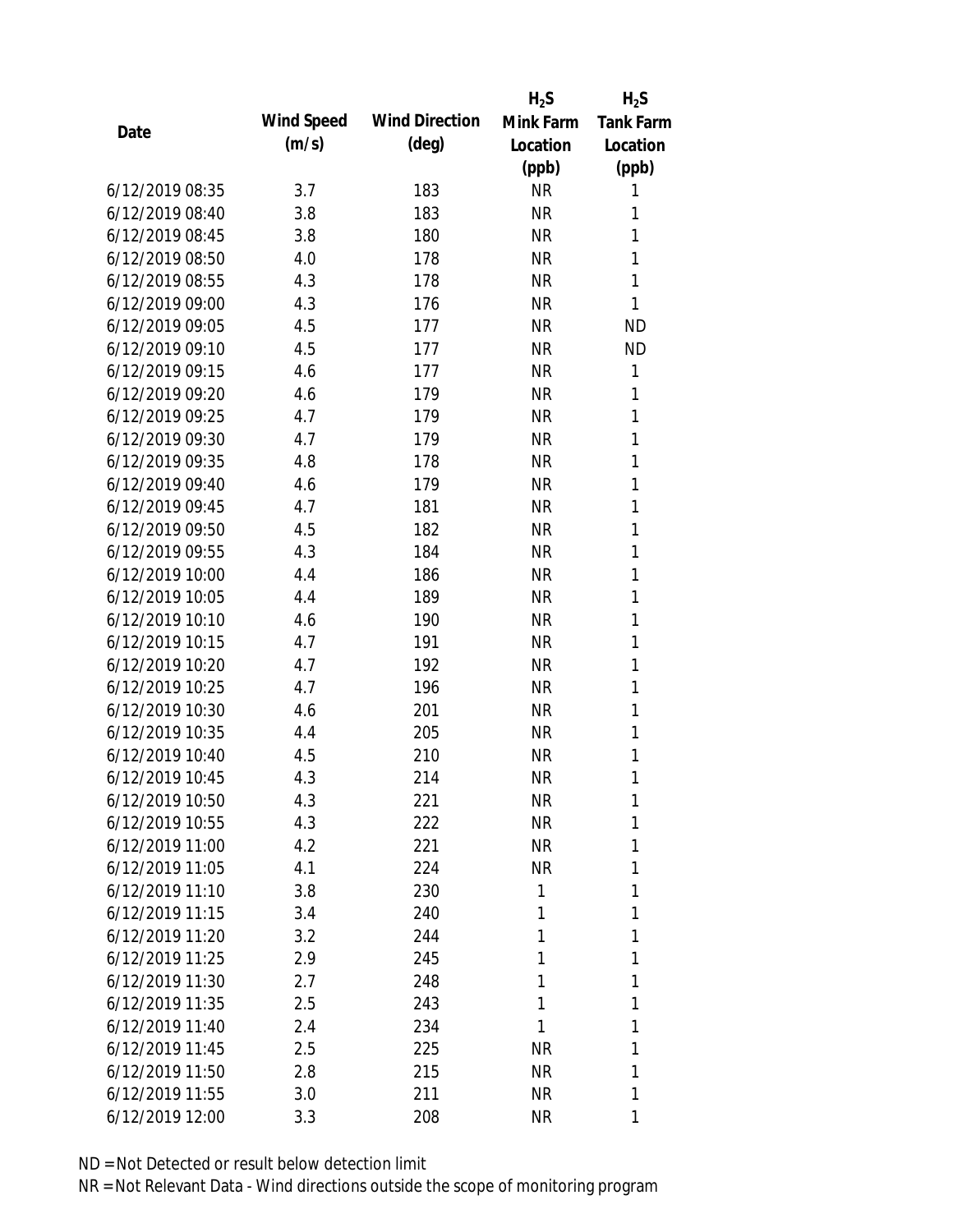|                 |            |                       | $H_2S$         | $H_2S$           |
|-----------------|------------|-----------------------|----------------|------------------|
| Date            | Wind Speed | <b>Wind Direction</b> | Mink Farm      | <b>Tank Farm</b> |
|                 | (m/s)      | $(\text{deg})$        | Location       | Location         |
|                 |            |                       | (ppb)          | (ppb)            |
| 6/12/2019 12:05 | 3.8        | 208                   | <b>NR</b>      | 1                |
| 6/12/2019 12:10 | 4.2        | 209                   | <b>NR</b>      | 1                |
| 6/12/2019 12:15 | 4.3        | 213                   | <b>NR</b>      | 1                |
| 6/12/2019 12:20 | 4.4        | 218                   | <b>NR</b>      | 1                |
| 6/12/2019 12:25 | 4.2        | 223                   | <b>NR</b>      | 1                |
| 6/12/2019 12:30 | 4.1        | 231                   | 1              | 1                |
| 6/12/2019 12:35 | 3.8        | 239                   | 1              | 1                |
| 6/12/2019 12:40 | 3.7        | 246                   | 1              | 1                |
| 6/12/2019 12:45 | 3.8        | 245                   | $\overline{2}$ | 1                |
| 6/12/2019 12:50 | 3.8        | 242                   | $\overline{2}$ | 1                |
| 6/12/2019 12:55 | 3.9        | 237                   | $\overline{2}$ | 1                |
| 6/12/2019 13:00 | 3.7        | 229                   | <b>NR</b>      | 1                |
| 6/12/2019 13:05 | 3.7        | 227                   | <b>NR</b>      | 1                |
| 6/12/2019 13:10 | 3.5        | 228                   | <b>NR</b>      | 1                |
| 6/12/2019 13:15 | 3.1        | 231                   | 1              | $\overline{2}$   |
| 6/12/2019 13:20 | 3.0        | 241                   | 1              | $\overline{2}$   |
| 6/12/2019 13:25 | 2.9        | 251                   | 1              | 2                |
| 6/12/2019 13:30 | 2.9        | 261                   | 1              | $\overline{2}$   |
| 6/12/2019 13:35 | 2.9        | 265                   | 1              | 1                |
| 6/12/2019 13:40 | 2.8        | 264                   | 1              | $\overline{2}$   |
| 6/12/2019 13:45 | 3.0        | 257                   | 1              | 1                |
| 6/12/2019 13:50 | 3.2        | 246                   | 1              | 1                |
| 6/12/2019 13:55 | 3.3        | 238                   | 2              | 1                |
| 6/12/2019 14:00 | 3.7        | 228                   | <b>NR</b>      | 1                |
| 6/12/2019 14:05 | 3.9        | 219                   | <b>NR</b>      | 2                |
| 6/12/2019 14:10 | 4.3        | 213                   | <b>NR</b>      | 1                |
| 6/12/2019 14:15 | 4.7        | 214                   | <b>NR</b>      | $\overline{2}$   |
| 6/12/2019 14:20 | 4.7        | 222                   | <b>NR</b>      | 1                |
| 6/12/2019 14:25 | 5.0        | 228                   | <b>NR</b>      | 1                |
| 6/12/2019 14:30 | 4.9        | 236                   | 1              | $\overline{2}$   |
| 6/12/2019 14:35 | 5.0        | 245                   | 1              | $\overline{2}$   |
| 6/12/2019 14:40 | 4.8        | 253                   | 1              | $\overline{2}$   |
| 6/12/2019 14:45 | 4.5        | 261                   | 1              | 1                |
| 6/12/2019 14:50 | 4.1        | 268                   | 1              | 1                |
| 6/12/2019 14:55 | 3.9        | 275                   | 1              | 1                |
| 6/12/2019 15:00 | 3.5        | 277                   | 1              | <b>NR</b>        |
| 6/12/2019 15:05 | 3.3        | 274                   | 2              | 1                |
| 6/12/2019 15:10 | 3.1        | 273                   | 2              | 1                |
| 6/12/2019 15:15 | 3.0        | 272                   | $\overline{2}$ | 1                |
| 6/12/2019 15:20 | 3.0        | 265                   | 2              | 1                |
| 6/12/2019 15:25 | 2.8        | 259                   | 2              | 1                |
| 6/12/2019 15:30 | 3.0        | 255                   | 1              | 1                |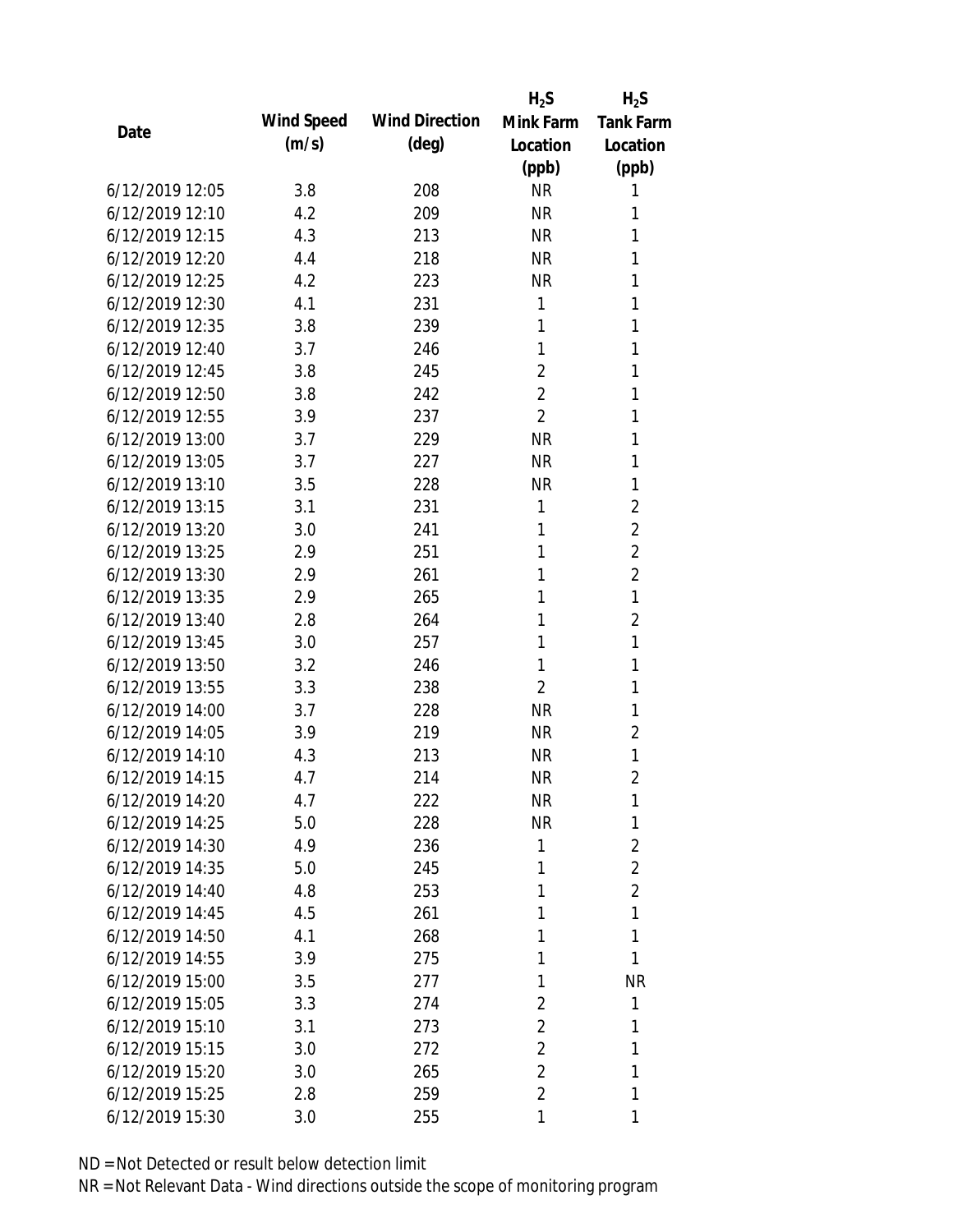|                 |            |                       | $H_2S$         | $H_2S$           |
|-----------------|------------|-----------------------|----------------|------------------|
| Date            | Wind Speed | <b>Wind Direction</b> | Mink Farm      | <b>Tank Farm</b> |
|                 | (m/s)      | $(\text{deg})$        | Location       | Location         |
|                 |            |                       | (ppb)          | (ppb)            |
| 6/12/2019 15:35 | 3.0        | 256                   | 1              | 1                |
| 6/12/2019 15:40 | 3.0        | 254                   | 2              | 1                |
| 6/12/2019 15:45 | 3.0        | 253                   | 2              | 1                |
| 6/12/2019 15:50 | 3.0        | 252                   | $\overline{2}$ | 1                |
| 6/12/2019 15:55 | 3.0        | 254                   | 1              | 1                |
| 6/12/2019 16:00 | 3.0        | 258                   | 1              | 1                |
| 6/12/2019 16:05 | 3.0        | 260                   | 1              | 1                |
| 6/12/2019 16:10 | 2.9        | 264                   | 1              | 1                |
| 6/12/2019 16:15 | 3.0        | 264                   | 1              | 1                |
| 6/12/2019 16:20 | 2.9        | 265                   | 1              | 1                |
| 6/12/2019 16:25 | 3.0        | 266                   | 1              | 1                |
| 6/12/2019 16:30 | 2.9        | 264                   | 1              | 1                |
| 6/12/2019 16:35 | 2.9        | 263                   | 1              | 1                |
| 6/12/2019 16:40 | 2.9        | 264                   | 1              | 1                |
| 6/12/2019 16:45 | 2.8        | 266                   | 1              | 1                |
| 6/12/2019 16:50 | 2.8        | 268                   | 1              | 1                |
| 6/12/2019 16:55 | 2.8        | 268                   | 1              | 1                |
| 6/12/2019 17:00 | 2.8        | 272                   | 1              | 1                |
| 6/12/2019 17:05 | 2.6        | 275                   | 1              | 1                |
| 6/12/2019 17:10 | 2.4        | 275                   | 1              | 1                |
| 6/12/2019 17:15 | 2.4        | 271                   | 1              | 1                |
| 6/12/2019 17:20 | 2.4        | 267                   | 1              | 1                |
| 6/12/2019 17:25 | 2.2        | 258                   | 1              | 1                |
| 6/12/2019 17:30 | 2.2        | 244                   | 1              | 1                |
| 6/12/2019 17:35 | 2.3        | 232                   | 1              | 1                |
| 6/12/2019 17:40 | 2.4        | 221                   | <b>NR</b>      | 1                |
| 6/12/2019 17:45 | 2.5        | 212                   | <b>NR</b>      | 1                |
| 6/12/2019 17:50 | 2.5        | 210                   | <b>NR</b>      | 1                |
| 6/12/2019 17:55 | 2.7        | 216                   | NR             | 1                |
| 6/12/2019 18:00 | 2.8        | 221                   | NR             | 1                |
| 6/12/2019 18:05 | 2.9        | 226                   | NR             | 1                |
| 6/12/2019 18:10 | 2.9        | 228                   | NR             | 1                |
| 6/12/2019 18:15 | 3.1        | 231                   | ND             | 1                |
| 6/12/2019 18:20 | 3.4        | 227                   | <b>NR</b>      | 1                |
| 6/12/2019 18:25 | 3.5        | 221                   | NR             | 1                |
| 6/12/2019 18:30 | 3.6        | 216                   | NR             | 1                |
| 6/12/2019 18:35 | 3.6        | 211                   | NR             | 1                |
| 6/12/2019 18:40 | 3.6        | 208                   | NR             | 1                |
| 6/12/2019 18:45 | 3.5        | 206                   | NR.            | 1                |
| 6/12/2019 18:50 | 3.2        | 204                   | NR             | 1                |
| 6/12/2019 18:55 | 3.1        | 202                   | <b>NR</b>      | 1                |
| 6/12/2019 19:00 | 2.9        | 201                   | <b>NR</b>      | 1                |
|                 |            |                       |                |                  |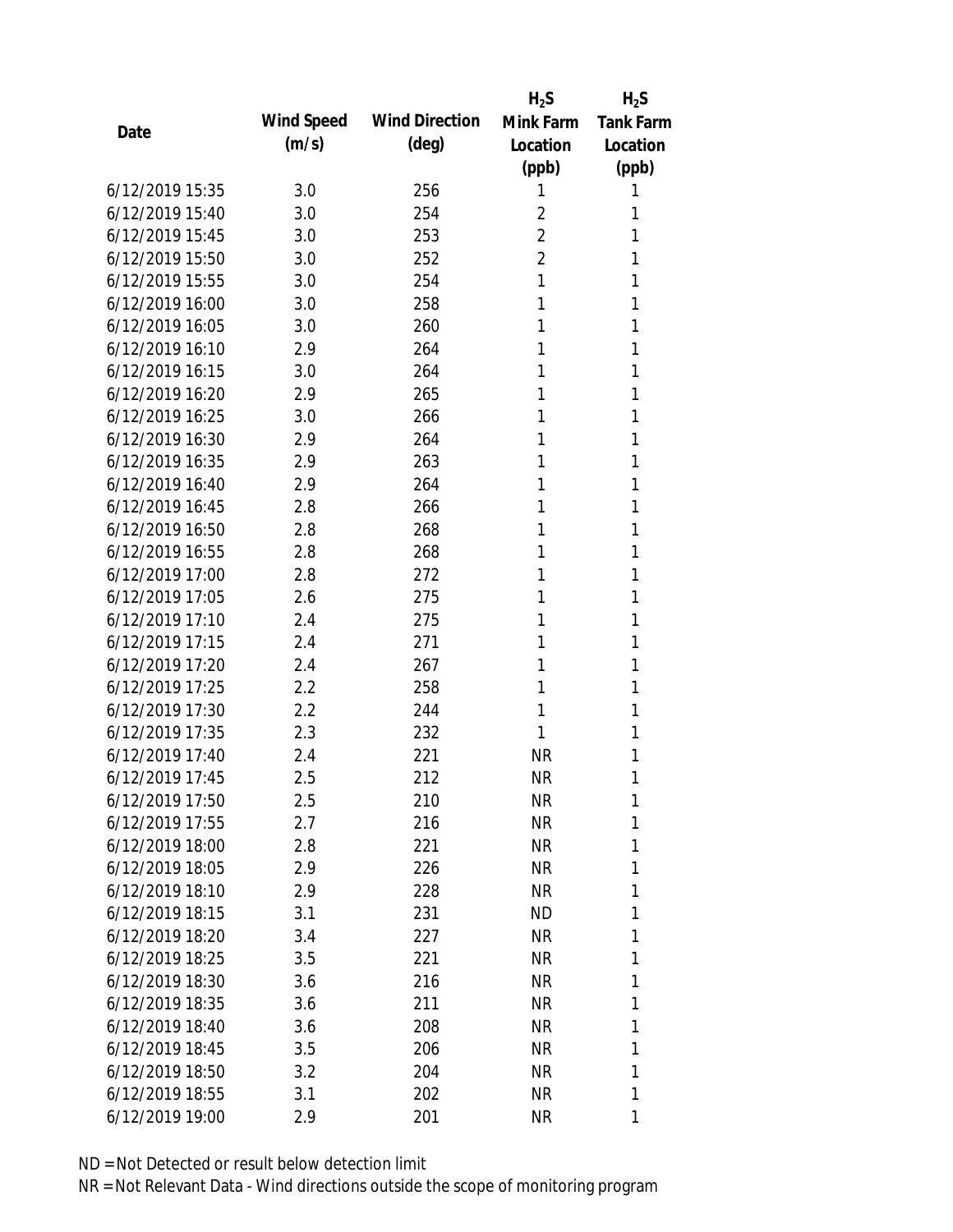|                 |            |                       | $H_2S$    | $H_2S$           |
|-----------------|------------|-----------------------|-----------|------------------|
| Date            | Wind Speed | <b>Wind Direction</b> | Mink Farm | <b>Tank Farm</b> |
|                 | (m/s)      | $(\text{deg})$        | Location  | Location         |
|                 |            |                       | (ppb)     | (ppb)            |
| 6/12/2019 19:05 | 2.9        | 197                   | <b>NR</b> | 1                |
| 6/12/2019 19:10 | 2.7        | 197                   | <b>NR</b> | 1                |
| 6/12/2019 19:15 | 2.4        | 200                   | <b>NR</b> | 1                |
| 6/12/2019 19:20 | 2.1        | 201                   | <b>NR</b> | 1                |
| 6/12/2019 19:25 | 1.7        | 200                   | <b>NR</b> | 1                |
| 6/12/2019 19:30 | 1.8        | 193                   | <b>NR</b> | 1                |
| 6/12/2019 19:35 | 1.9        | 189                   | <b>NR</b> | 1                |
| 6/12/2019 19:40 | 2.1        | 180                   | <b>NR</b> | 1                |
| 6/12/2019 19:45 | 2.3        | 168                   | <b>NR</b> | <b>NR</b>        |
| 6/12/2019 19:50 | 2.6        | 162                   | <b>NR</b> | <b>NR</b>        |
| 6/12/2019 19:55 | 3.0        | 159                   | <b>NR</b> | <b>NR</b>        |
| 6/12/2019 20:00 | 3.0        | 157                   | <b>NR</b> | <b>NR</b>        |
| 6/12/2019 20:05 | 2.7        | 156                   | <b>NR</b> | <b>NR</b>        |
| 6/12/2019 20:10 | 2.4        | 154                   | <b>NR</b> | <b>NR</b>        |
| 6/12/2019 20:15 | 2.1        | 158                   | <b>NR</b> | <b>NR</b>        |
| 6/12/2019 20:20 | 2.0        | 176                   | <b>NR</b> | <b>NR</b>        |
| 6/12/2019 20:25 | 2.2        | 198                   | <b>NR</b> | <b>NR</b>        |
| 6/12/2019 20:30 | 2.6        | 214                   | <b>NR</b> | <b>NR</b>        |
| 6/12/2019 20:35 | 2.8        | 225                   | <b>NR</b> | <b>NR</b>        |
| 6/12/2019 20:40 | 3.2        | 231                   | 1         | 1                |
| 6/12/2019 20:45 | 3.6        | 221                   | <b>NR</b> | 1                |
| 6/12/2019 20:50 | 3.9        | 209                   | <b>NR</b> | 1                |
| 6/12/2019 20:55 | 3.5        | 216                   | <b>NR</b> | 1                |
| 6/12/2019 21:00 | 2.8        | 223                   | <b>NR</b> | <b>NR</b>        |
| 6/12/2019 21:05 | 2.4        | 213                   | <b>NR</b> | <b>NR</b>        |
| 6/12/2019 21:10 | 2.0        | 187                   | <b>NR</b> | <b>NR</b>        |
| 6/12/2019 21:15 | 1.7        | 134                   | <b>NR</b> | <b>NR</b>        |
| 6/12/2019 21:20 | 1.3        | 98                    | <b>NR</b> | <b>NR</b>        |
| 6/12/2019 21:25 | 1.2        | 105                   | <b>NR</b> | <b>NR</b>        |
| 6/12/2019 21:30 | 1.1        | 108                   | <b>NR</b> | <b>NR</b>        |
| 6/12/2019 21:35 | 0.9        | 104                   | <b>NR</b> | <b>NR</b>        |
| 6/12/2019 21:40 | 0.8        | 101                   | <b>NR</b> | <b>NR</b>        |
| 6/12/2019 21:45 | 0.7        | 108                   | <b>NR</b> | <b>NR</b>        |
| 6/12/2019 21:50 | 0.6        | 122                   | <b>NR</b> | <b>NR</b>        |
| 6/12/2019 21:55 | 0.6        | 138                   | <b>NR</b> | <b>NR</b>        |
| 6/12/2019 22:00 | 0.7        | 150                   | <b>NR</b> | <b>NR</b>        |
| 6/12/2019 22:05 | 1.0        | 158                   | <b>NR</b> | <b>NR</b>        |
| 6/12/2019 22:10 | 1.2        | 159                   | <b>NR</b> | <b>NR</b>        |
| 6/12/2019 22:15 | 1.3        | 164                   | <b>NR</b> | <b>NR</b>        |
| 6/12/2019 22:20 | 1.5        | 177                   | <b>NR</b> | 1                |
| 6/12/2019 22:25 | 1.8        | 193                   | <b>NR</b> | <b>NR</b>        |
| 6/12/2019 22:30 | 2.3        | 215                   | <b>NR</b> | <b>NR</b>        |
|                 |            |                       |           |                  |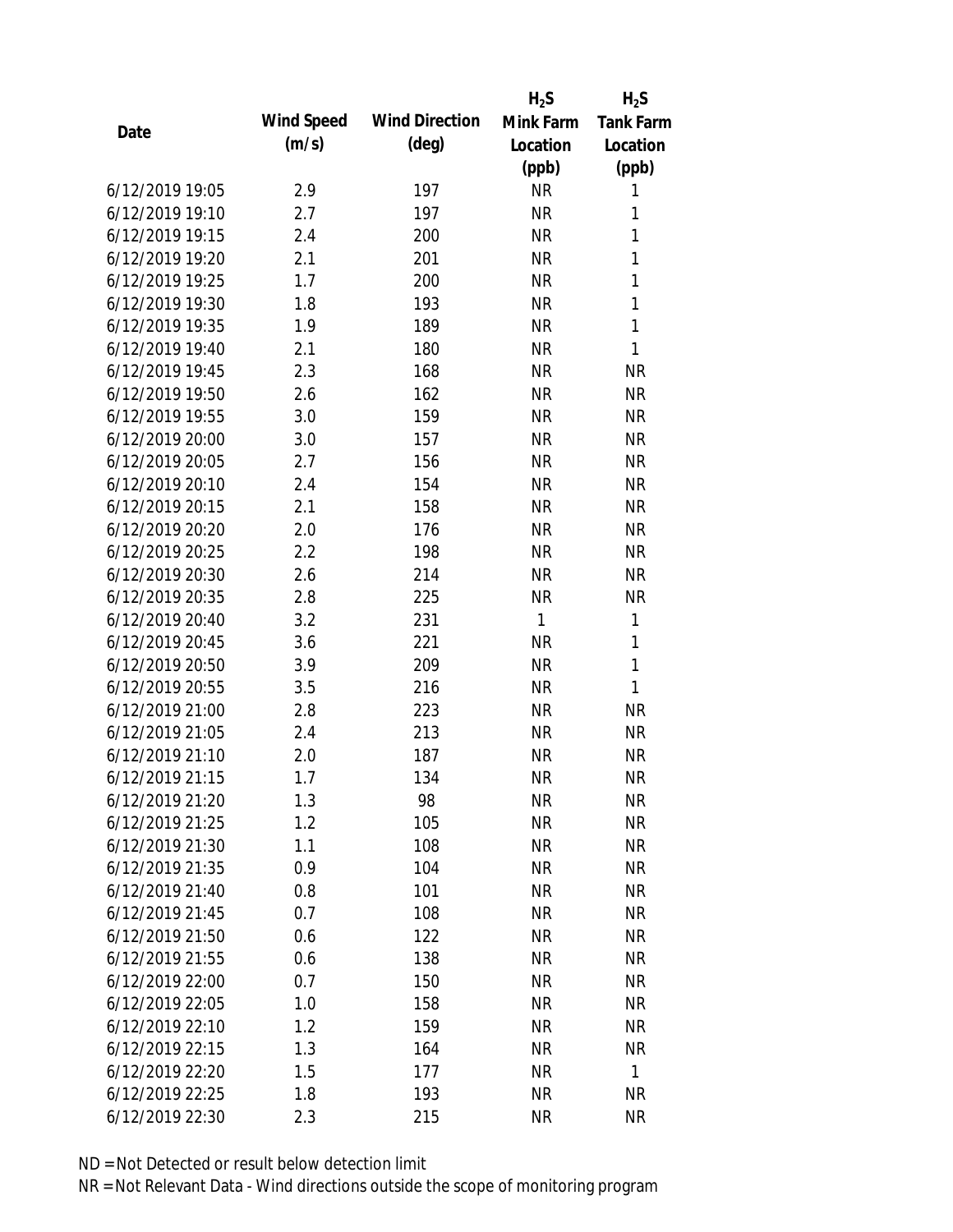|                 |            |                       | $H_2S$         | $H_2S$           |
|-----------------|------------|-----------------------|----------------|------------------|
| Date            | Wind Speed | <b>Wind Direction</b> | Mink Farm      | <b>Tank Farm</b> |
|                 | (m/s)      | $(\text{deg})$        | Location       | Location         |
|                 |            |                       | (ppb)          | (ppb)            |
| 6/12/2019 22:35 | 2.5        | 261                   | <b>NR</b>      | <b>NR</b>        |
| 6/12/2019 22:40 | 2.8        | 294                   | <b>NR</b>      | <b>NR</b>        |
| 6/12/2019 22:45 | 3.0        | 310                   | <b>NR</b>      | <b>NR</b>        |
| 6/12/2019 22:50 | 3.0        | 319                   | $\mathbf{1}$   | <b>NR</b>        |
| 6/12/2019 22:55 | 2.8        | 323                   | 1              | <b>NR</b>        |
| 6/12/2019 23:00 | 2.5        | 321                   | 1              | <b>NR</b>        |
| 6/12/2019 23:05 | 2.4        | 319                   | 1              | <b>NR</b>        |
| 6/12/2019 23:10 | 2.3        | 316                   | 1              | <b>NR</b>        |
| 6/12/2019 23:15 | 2.4        | 314                   | 1              | <b>NR</b>        |
| 6/12/2019 23:20 | 2.6        | 311                   | 1              | <b>NR</b>        |
| 6/12/2019 23:25 | 2.9        | 308                   | 1              | <b>NR</b>        |
| 6/12/2019 23:30 | 3.2        | 306                   | 1              | <b>NR</b>        |
| 6/12/2019 23:35 | 3.4        | 304                   | 1              | <b>NR</b>        |
| 6/12/2019 23:40 | 3.7        | 303                   | 1              | <b>NR</b>        |
| 6/12/2019 23:45 | 3.9        | 304                   | 1              | <b>NR</b>        |
| 6/12/2019 23:50 | 4.0        | 309                   | 1              | <b>NR</b>        |
| 6/12/2019 23:55 | 3.9        | 313                   | 1              | <b>NR</b>        |
| 6/12/2019 24:00 | 3.9        | 319                   | 1              | <b>NR</b>        |
| 6/13/2019 00:05 | 4.1        | 323                   | $\mathbf{1}$   | <b>NR</b>        |
| 6/13/2019 00:10 | 4.1        | 328                   | 1              | <b>NR</b>        |
| 6/13/2019 00:15 | 4.1        | 331                   | 1              | <b>NR</b>        |
| 6/13/2019 00:20 | 4.2        | 331                   | 1              | <b>NR</b>        |
| 6/13/2019 00:25 | 4.3        | 332                   | 1              | <b>NR</b>        |
| 6/13/2019 00:30 | 4.5        | 330                   | 1              | <b>NR</b>        |
| 6/13/2019 00:35 | 4.6        | 330                   | 1              | <b>NR</b>        |
| 6/13/2019 00:40 | 4.6        | 330                   | 1              | <b>NR</b>        |
| 6/13/2019 00:45 | 4.6        | 331                   | 1              | <b>NR</b>        |
| 6/13/2019 00:50 | 4.5        | 331                   | 1              | <b>NR</b>        |
| 6/13/2019 00:55 | 4.4        | 331                   | 1              | <b>NR</b>        |
| 6/13/2019 01:00 | 4.2        | 331                   | 1              | <b>NR</b>        |
| 6/13/2019 01:05 | 4.1        | 331                   | 1              | <b>NR</b>        |
| 6/13/2019 01:10 | 4.0        | 332                   | 1              | <b>NR</b>        |
| 6/13/2019 01:15 | 4.2        | 332                   | 1              | <b>NR</b>        |
| 6/13/2019 01:20 | 4.2        | 335                   | 1              | <b>NR</b>        |
| 6/13/2019 01:25 | 4.1        | 338                   | 1              | <b>NR</b>        |
| 6/13/2019 01:30 | 4.2        | 339                   | 1              | <b>NR</b>        |
| 6/13/2019 01:35 | 4.1        | 340                   | 1              | <b>NR</b>        |
| 6/13/2019 01:40 | 4.1        | 340                   | 1              | <b>NR</b>        |
| 6/13/2019 01:45 | 3.8        | 340                   | 1              | <b>NR</b>        |
| 6/13/2019 01:50 | 3.8        | 340                   | 1              | <b>NR</b>        |
| 6/13/2019 01:55 | 3.9        | 338                   | 1              | <b>NR</b>        |
| 6/13/2019 02:00 | 3.8        | 337                   | $\overline{2}$ | <b>NR</b>        |
|                 |            |                       |                |                  |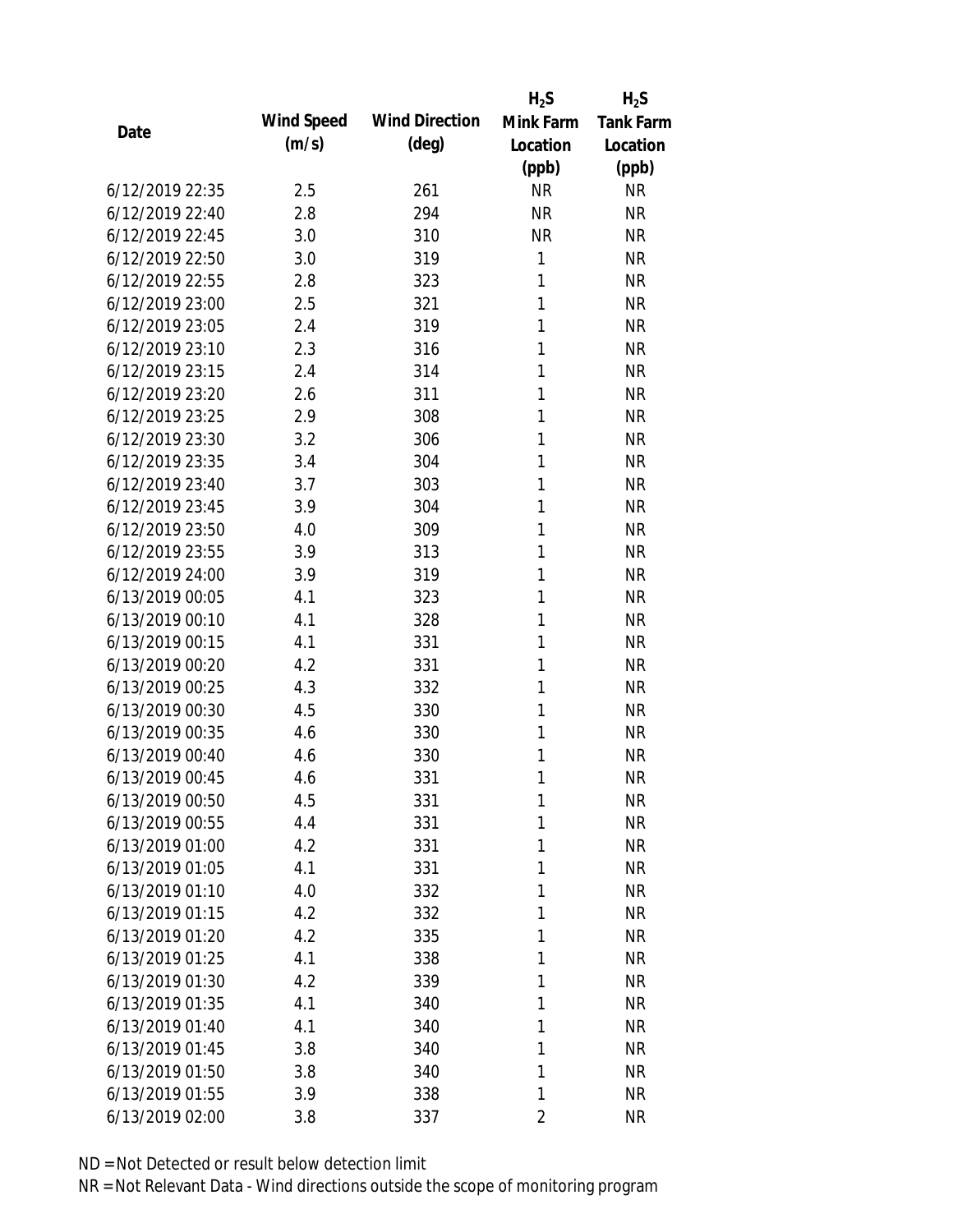|                 |            |                       | $H_2S$         | $H_2S$           |
|-----------------|------------|-----------------------|----------------|------------------|
| Date            | Wind Speed | <b>Wind Direction</b> | Mink Farm      | <b>Tank Farm</b> |
|                 | (m/s)      | $(\text{deg})$        | Location       | Location         |
|                 |            |                       | (ppb)          | (ppb)            |
| 6/13/2019 02:05 | 3.8        | 338                   | $\overline{2}$ | <b>NR</b>        |
| 6/13/2019 02:10 | 3.9        | 338                   | $\overline{2}$ | <b>NR</b>        |
| 6/13/2019 02:15 | 4.1        | 337                   | $\mathbf{1}$   | <b>NR</b>        |
| 6/13/2019 02:20 | 4.5        | 334                   | 1              | <b>NR</b>        |
| 6/13/2019 02:25 | 4.8        | 332                   | 1              | <b>NR</b>        |
| 6/13/2019 02:30 | 5.1        | 331                   | 1              | <b>NR</b>        |
| 6/13/2019 02:35 | 5.3        | 330                   | 1              | <b>NR</b>        |
| 6/13/2019 02:40 | 5.3        | 327                   | 1              | <b>NR</b>        |
| 6/13/2019 02:45 | 5.3        | 326                   | 1              | <b>NR</b>        |
| 6/13/2019 02:50 | 5.4        | 327                   | 1              | <b>NR</b>        |
| 6/13/2019 02:55 | 5.3        | 327                   | 1              | <b>NR</b>        |
| 6/13/2019 03:00 | 5.4        | 328                   | 1              | <b>NR</b>        |
| 6/13/2019 03:05 | 5.2        | 329                   | 1              | <b>NR</b>        |
| 6/13/2019 03:10 | 5.0        | 331                   | 1              | <b>NR</b>        |
| 6/13/2019 03:15 | 5.2        | 330                   | 1              | <b>NR</b>        |
| 6/13/2019 03:20 | 5.0        | 331                   | 1              | <b>NR</b>        |
| 6/13/2019 03:25 | 5.0        | 330                   | 1              | <b>NR</b>        |
| 6/13/2019 03:30 | 4.9        | 330                   | 1              | <b>NR</b>        |
| 6/13/2019 03:35 | 5.0        | 330                   | 1              | <b>NR</b>        |
| 6/13/2019 03:40 | 5.0        | 330                   | 1              | <b>NR</b>        |
| 6/13/2019 03:45 | 4.8        | 331                   | 1              | <b>NR</b>        |
| 6/13/2019 03:50 | 4.8        | 331                   | 1              | <b>NR</b>        |
| 6/13/2019 03:55 | 4.9        | 331                   | 1              | <b>NR</b>        |
| 6/13/2019 04:00 | 5.0        | 330                   | 1              | <b>NR</b>        |
| 6/13/2019 04:05 | 5.1        | 330                   | 1              | <b>NR</b>        |
| 6/13/2019 04:10 | 5.3        | 330                   | 1              | <b>NR</b>        |
| 6/13/2019 04:15 | 5.2        | 329                   | 1              | <b>NR</b>        |
| 6/13/2019 04:20 | 5.1        | 329                   | 1              | <b>NR</b>        |
| 6/13/2019 04:25 | 5.1        | 329                   | 1              | <b>NR</b>        |
| 6/13/2019 04:30 | 4.8        | 329                   | 1              | <b>NR</b>        |
| 6/13/2019 04:35 | 4.9        | 328                   | 1              | <b>NR</b>        |
| 6/13/2019 04:40 | 4.8        | 327                   | 1              | <b>NR</b>        |
| 6/13/2019 04:45 | 4.9        | 327                   | 1              | <b>NR</b>        |
| 6/13/2019 04:50 | 5.0        | 327                   | 1              | <b>NR</b>        |
| 6/13/2019 04:55 | 4.8        | 329                   | 1              | <b>NR</b>        |
| 6/13/2019 05:00 | 4.9        | 329                   | 1              | <b>NR</b>        |
| 6/13/2019 05:05 | 4.7        | 330                   | 1              | <b>NR</b>        |
| 6/13/2019 05:10 | 4.8        | 330                   | 1              | <b>NR</b>        |
| 6/13/2019 05:15 | 4.7        | 330                   | 1              | <b>NR</b>        |
| 6/13/2019 05:20 | 4.6        | 330                   | 1              | <b>NR</b>        |
| 6/13/2019 05:25 | 4.8        | 328                   | 1              | <b>NR</b>        |
| 6/13/2019 05:30 | 4.7        | 328                   | 1              | <b>NR</b>        |
|                 |            |                       |                |                  |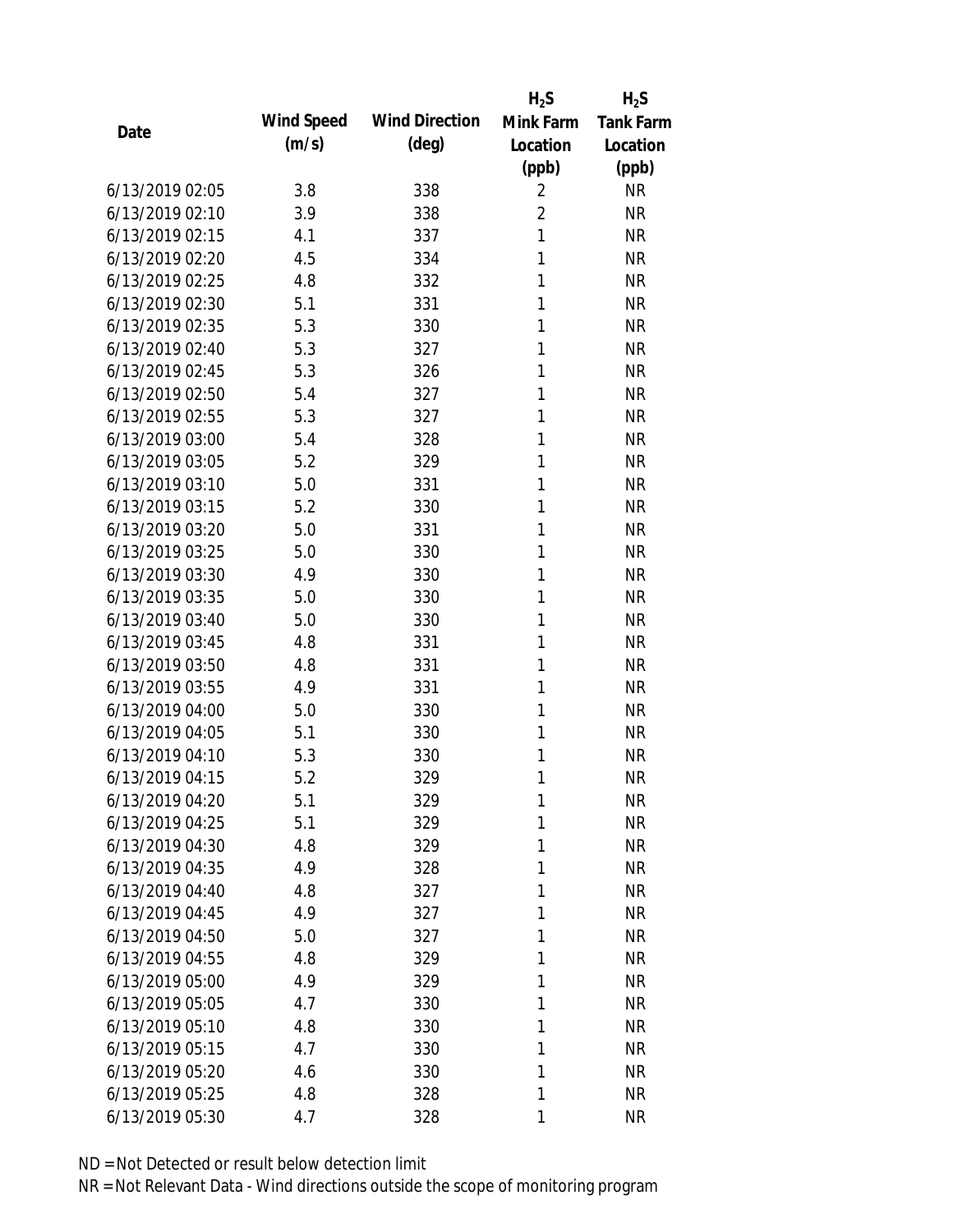|                 |            |                       | $H_2S$    | $H_2S$           |
|-----------------|------------|-----------------------|-----------|------------------|
| Date            | Wind Speed | <b>Wind Direction</b> | Mink Farm | <b>Tank Farm</b> |
|                 | (m/s)      | $(\text{deg})$        | Location  | Location         |
|                 |            |                       | (ppb)     | (ppb)            |
| 6/13/2019 05:35 | 4.8        | 327                   | 1         | <b>NR</b>        |
| 6/13/2019 05:40 | 4.9        | 327                   | 1         | <b>NR</b>        |
| 6/13/2019 05:45 | 5.1        | 328                   | 1         | <b>NR</b>        |
| 6/13/2019 05:50 | 5.2        | 328                   | 1         | <b>NR</b>        |
| 6/13/2019 05:55 | 5.2        | 327                   | 1         | <b>NR</b>        |
| 6/13/2019 06:00 | 5.4        | 328                   | 1         | <b>NR</b>        |
| 6/13/2019 06:05 | 5.3        | 328                   | 1         | <b>NR</b>        |
| 6/13/2019 06:10 | 5.3        | 328                   | 1         | <b>NR</b>        |
| 6/13/2019 06:15 | 5.0        | 328                   | 1         | <b>NR</b>        |
| 6/13/2019 06:20 | 5.1        | 328                   | 1         | <b>NR</b>        |
| 6/13/2019 06:25 | 5.0        | 326                   | 1         | <b>NR</b>        |
| 6/13/2019 06:30 | 5.0        | 326                   | 1         | <b>NR</b>        |
| 6/13/2019 06:35 | 5.0        | 325                   | 1         | <b>NR</b>        |
| 6/13/2019 06:40 | 5.1        | 324                   | 1         | <b>NR</b>        |
| 6/13/2019 06:45 | 5.1        | 324                   | 1         | <b>NR</b>        |
| 6/13/2019 06:50 | 5.0        | 324                   | 1         | <b>NR</b>        |
| 6/13/2019 06:55 | 5.1        | 326                   | 1         | <b>NR</b>        |
| 6/13/2019 07:00 | 5.2        | 327                   | 1         | <b>NR</b>        |
| 6/13/2019 07:05 | 5.2        | 327                   | 1         | <b>NR</b>        |
| 6/13/2019 07:10 | 5.1        | 328                   | 1         | <b>NR</b>        |
| 6/13/2019 07:15 | 5.2        | 329                   | 1         | <b>NR</b>        |
| 6/13/2019 07:20 | 5.0        | 328                   | 1         | <b>NR</b>        |
| 6/13/2019 07:25 | 5.0        | 328                   | 1         | <b>NR</b>        |
| 6/13/2019 07:30 | 4.9        | 329                   | 1         | <b>NR</b>        |
| 6/13/2019 07:35 | 5.1        | 328                   | 1         | <b>NR</b>        |
| 6/13/2019 07:40 | 5.2        | 328                   | 1         | <b>NR</b>        |
| 6/13/2019 07:45 | 5.2        | 327                   | 1         | <b>NR</b>        |
| 6/13/2019 07:50 | 5.4        | 327                   | 1         | <b>NR</b>        |
| 6/13/2019 07:55 | 5.5        | 327                   | 1         | <b>NR</b>        |
| 6/13/2019 08:00 | 5.7        | 326                   | 1         | <b>NR</b>        |
| 6/13/2019 08:05 | 5.6        | 325                   | 1         | <b>NR</b>        |
| 6/13/2019 08:10 | 5.6        | 325                   | 1         | <b>NR</b>        |
| 6/13/2019 08:15 | 5.6        | 325                   | 1         | <b>NR</b>        |
| 6/13/2019 08:20 | 5.8        | 325                   | 1         | <b>NR</b>        |
| 6/13/2019 08:25 | 5.6        | 325                   | 1         | <b>NR</b>        |
| 6/13/2019 08:30 | 5.5        | 325                   | 1         | <b>NR</b>        |
| 6/13/2019 08:35 | 5.7        | 324                   | 1         | <b>NR</b>        |
| 6/13/2019 08:40 | 5.7        | 324                   | 1         | <b>NR</b>        |
| 6/13/2019 08:45 | 5.5        | 325                   | 1         | <b>NR</b>        |
| 6/13/2019 08:50 | 5.4        | 326                   | 1         | <b>NR</b>        |
| 6/13/2019 08:55 | 5.5        | 327                   | 1         | <b>NR</b>        |
| 6/13/2019 09:00 | 5.3        | 328                   | 1         | <b>NR</b>        |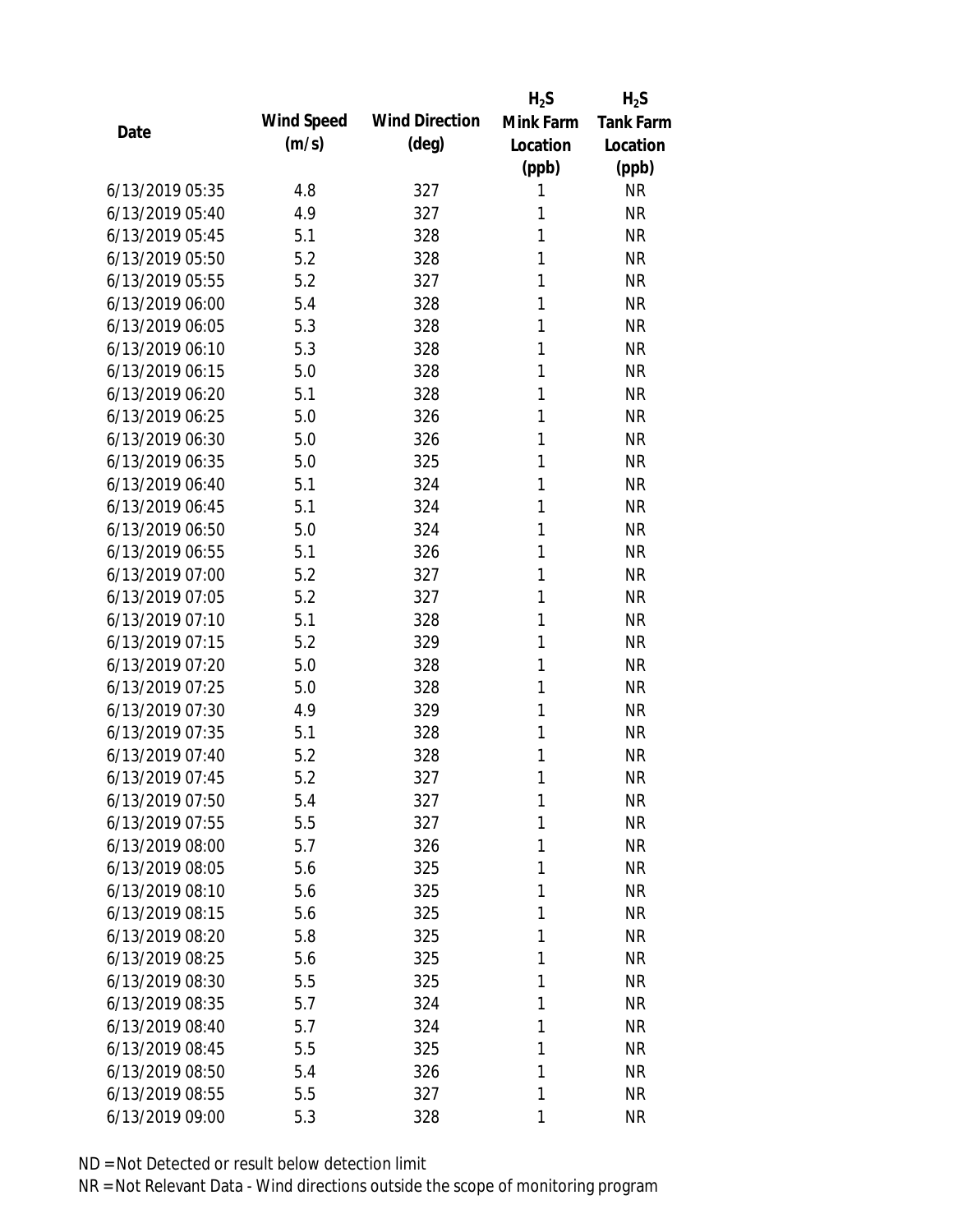|                 |            |                       | $H_2S$         | $H_2S$           |
|-----------------|------------|-----------------------|----------------|------------------|
| Date            | Wind Speed | <b>Wind Direction</b> | Mink Farm      | <b>Tank Farm</b> |
|                 | (m/s)      | $(\text{deg})$        | Location       | Location         |
|                 |            |                       | (ppb)          | (ppb)            |
| 6/13/2019 09:05 | 5.1        | 328                   | 1              | <b>NR</b>        |
| 6/13/2019 09:10 | 5.1        | 328                   | 1              | <b>NR</b>        |
| 6/13/2019 09:15 | 5.1        | 328                   | 1              | <b>NR</b>        |
| 6/13/2019 09:20 | 5.1        | 326                   | 1              | <b>NR</b>        |
| 6/13/2019 09:25 | 5.1        | 325                   | 1              | <b>NR</b>        |
| 6/13/2019 09:30 | 5.4        | 324                   | 1              | <b>NR</b>        |
| 6/13/2019 09:35 | 5.8        | 324                   | 1              | <b>NR</b>        |
| 6/13/2019 09:40 | 5.9        | 324                   | 1              | <b>NR</b>        |
| 6/13/2019 09:45 | 5.9        | 325                   | 1              | <b>NR</b>        |
| 6/13/2019 09:50 | 5.7        | 327                   | 1              | <b>NR</b>        |
| 6/13/2019 09:55 | 5.6        | 328                   | 1              | <b>NR</b>        |
| 6/13/2019 10:00 | 5.8        | 328                   | 1              | <b>NR</b>        |
| 6/13/2019 10:05 | 5.4        | 330                   | 1              | <b>NR</b>        |
| 6/13/2019 10:10 | 5.4        | 331                   | 1              | <b>NR</b>        |
| 6/13/2019 10:15 | 5.5        | 331                   | 1              | <b>NR</b>        |
| 6/13/2019 10:20 | 5.6        | 331                   | 1              | <b>NR</b>        |
| 6/13/2019 10:25 | 5.8        | 331                   | 1              | <b>NR</b>        |
| 6/13/2019 10:30 | 5.5        | 332                   | 1              | <b>NR</b>        |
| 6/13/2019 10:35 | 5.4        | 332                   | $\overline{2}$ | <b>NR</b>        |
| 6/13/2019 10:40 | 5.0        | 334                   | 1              | <b>NR</b>        |
| 6/13/2019 10:45 | 5.0        | 336                   | 1              | <b>NR</b>        |
| 6/13/2019 10:50 | 5.1        | 335                   | 1              | <b>NR</b>        |
| 6/13/2019 10:55 | 4.7        | 337                   | 1              | <b>NR</b>        |
| 6/13/2019 11:00 | 4.5        | 338                   | 1              | <b>NR</b>        |
| 6/13/2019 11:05 | 4.4        | 339                   | 1              | <b>NR</b>        |
| 6/13/2019 11:10 | 4.4        | 338                   | 1              | <b>NR</b>        |
| 6/13/2019 11:15 | 4.3        | 336                   | 1              | <b>NR</b>        |
| 6/13/2019 11:20 | 4.1        | 338                   | 1              | <b>NR</b>        |
| 6/13/2019 11:25 | 4.3        | 339                   | 1              | <b>NR</b>        |
| 6/13/2019 11:30 | 4.5        | 339                   | 1              | <b>NR</b>        |
| 6/13/2019 11:35 | 4.7        | 339                   | 1              | <b>NR</b>        |
| 6/13/2019 11:40 | 5.0        | 338                   | 1              | <b>NR</b>        |
| 6/13/2019 11:45 | 4.9        | 338                   | 1              | <b>NR</b>        |
| 6/13/2019 11:50 | 5.0        | 338                   | 1              | <b>NR</b>        |
| 6/13/2019 11:55 | 5.0        | 339                   | 1              | <b>NR</b>        |
| 6/13/2019 12:00 | 4.7        | 341                   | 1              | <b>NR</b>        |
| 6/13/2019 12:05 | 4.6        | 343                   | 1              | <b>NR</b>        |
| 6/13/2019 12:10 | 4.4        | 346                   | $\overline{2}$ | <b>NR</b>        |
| 6/13/2019 12:15 | 4.5        | 348                   | 1              | <b>NR</b>        |
| 6/13/2019 12:20 | 4.5        | 346                   | 1              | <b>NR</b>        |
| 6/13/2019 12:25 | 4.4        | 343                   | 1              | <b>NR</b>        |
| 6/13/2019 12:30 | 4.5        | 342                   | 1              | <b>NR</b>        |
|                 |            |                       |                |                  |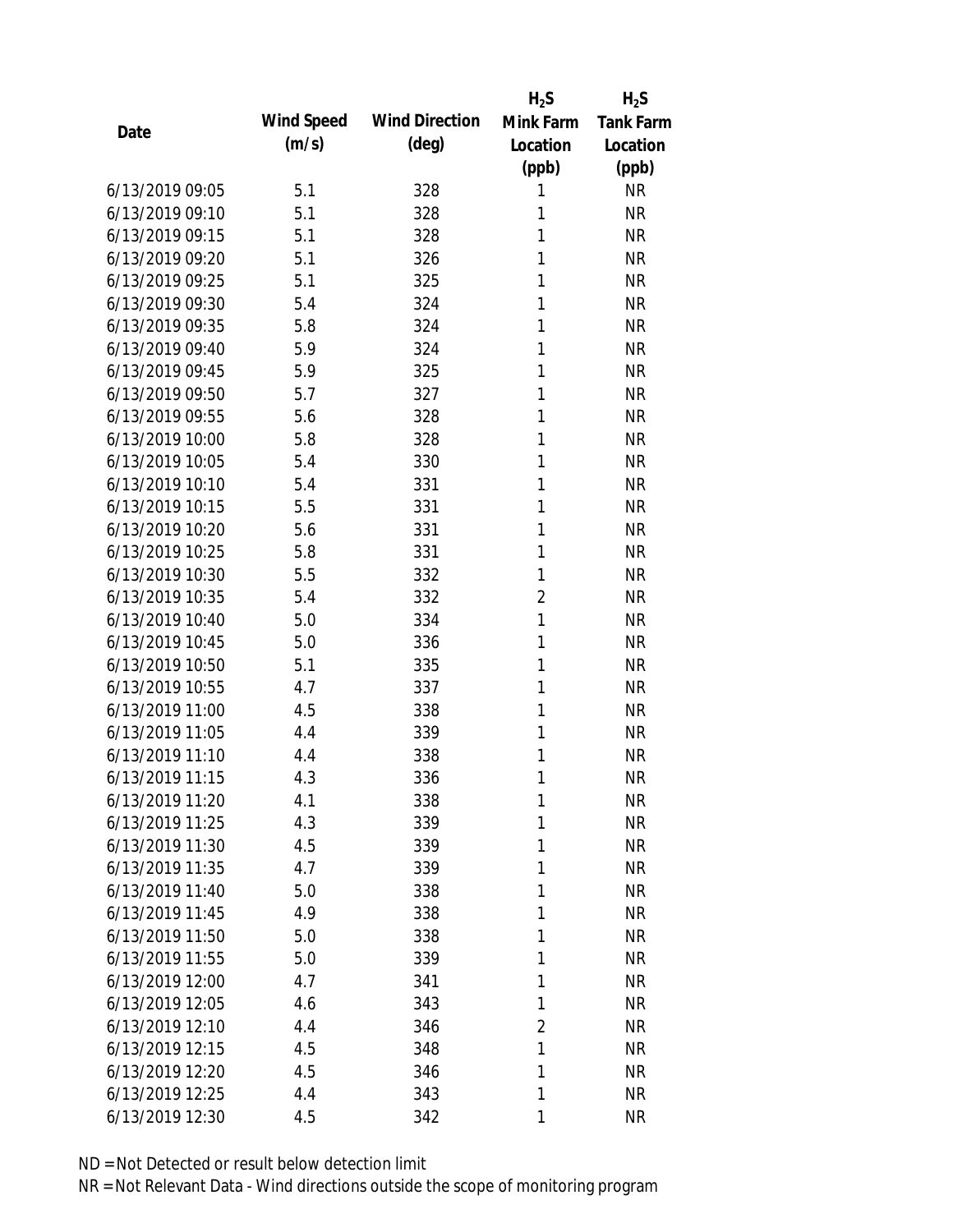|                 |            |                       | $H_2S$    | $H_2S$           |
|-----------------|------------|-----------------------|-----------|------------------|
| Date            | Wind Speed | <b>Wind Direction</b> | Mink Farm | <b>Tank Farm</b> |
|                 | (m/s)      | $(\text{deg})$        | Location  | Location         |
|                 |            |                       | (ppb)     | (ppb)            |
| 6/13/2019 12:35 | 4.5        | 341                   | 1         | <b>NR</b>        |
| 6/13/2019 12:40 | 4.5        | 343                   | 1         | <b>NR</b>        |
| 6/13/2019 12:45 | 4.5        | 341                   | 1         | <b>NR</b>        |
| 6/13/2019 12:50 | 4.5        | 341                   | 1         | <b>NR</b>        |
| 6/13/2019 12:55 | 4.6        | 339                   | 1         | <b>NR</b>        |
| 6/13/2019 13:00 | 4.8        | 335                   | 1         | <b>NR</b>        |
| 6/13/2019 13:05 | 4.9        | 331                   | 1         | <b>NR</b>        |
| 6/13/2019 13:10 | 5.1        | 327                   | 1         | <b>NR</b>        |
| 6/13/2019 13:15 | 5.1        | 325                   | 1         | <b>NR</b>        |
| 6/13/2019 13:20 | 5.2        | 328                   | 1         | <b>NR</b>        |
| 6/13/2019 13:25 | 4.9        | 328                   | 1         | <b>NR</b>        |
| 6/13/2019 13:30 | 4.7        | 328                   | 1         | <b>NR</b>        |
| 6/13/2019 13:35 | 4.6        | 328                   | 1         | <b>NR</b>        |
| 6/13/2019 13:40 | 4.5        | 326                   | 1         | <b>NR</b>        |
| 6/13/2019 13:45 | 4.6        | 324                   | 1         | <b>NR</b>        |
| 6/13/2019 13:50 | 4.8        | 320                   | 1         | <b>NR</b>        |
| 6/13/2019 13:55 | 5.0        | 320                   | 1         | <b>NR</b>        |
| 6/13/2019 14:00 | 5.4        | 321                   | 1         | <b>NR</b>        |
| 6/13/2019 14:05 | 5.3        | 323                   | 1         | <b>NR</b>        |
| 6/13/2019 14:10 | 5.1        | 324                   | 1         | <b>NR</b>        |
| 6/13/2019 14:15 | 5.0        | 327                   | 1         | <b>NR</b>        |
| 6/13/2019 14:20 | 4.6        | 331                   | 1         | <b>NR</b>        |
| 6/13/2019 14:25 | 4.4        | 332                   | 1         | <b>NR</b>        |
| 6/13/2019 14:30 | 4.1        | 333                   | 1         | <b>NR</b>        |
| 6/13/2019 14:35 | 4.2        | 335                   | 1         | <b>NR</b>        |
| 6/13/2019 14:40 | 4.3        | 335                   | 1         | <b>NR</b>        |
| 6/13/2019 14:45 | 4.6        | 333                   | 1         | <b>NR</b>        |
| 6/13/2019 14:50 | 4.7        | 333                   | 1         | <b>NR</b>        |
| 6/13/2019 14:55 | 4.7        | 335                   | 1         | <b>NR</b>        |
| 6/13/2019 15:00 | 4.9        | 332                   | 1         | <b>NR</b>        |
| 6/13/2019 15:05 | 5.3        | 327                   | 1         | <b>NR</b>        |
| 6/13/2019 15:10 | 5.2        | 326                   | 1         | <b>NR</b>        |
| 6/13/2019 15:15 | 5.3        | 324                   | 1         | <b>NR</b>        |
| 6/13/2019 15:20 | 5.8        | 321                   | 1         | <b>NR</b>        |
| 6/13/2019 15:25 | 5.8        | 320                   | 1         | <b>NR</b>        |
| 6/13/2019 15:30 | 5.8        | 322                   | 1         | <b>NR</b>        |
| 6/13/2019 15:35 | 5.8        | 322                   | 1         | <b>NR</b>        |
| 6/13/2019 15:40 | 5.9        | 322                   | 1         | <b>NR</b>        |
| 6/13/2019 15:45 | 5.9        | 325                   | 1         | <b>NR</b>        |
| 6/13/2019 15:50 | 5.7        | 325                   | 1         | <b>NR</b>        |
| 6/13/2019 15:55 | 5.8        | 325                   | 1         | <b>NR</b>        |
| 6/13/2019 16:00 | 5.9        | 322                   | 1         | <b>NR</b>        |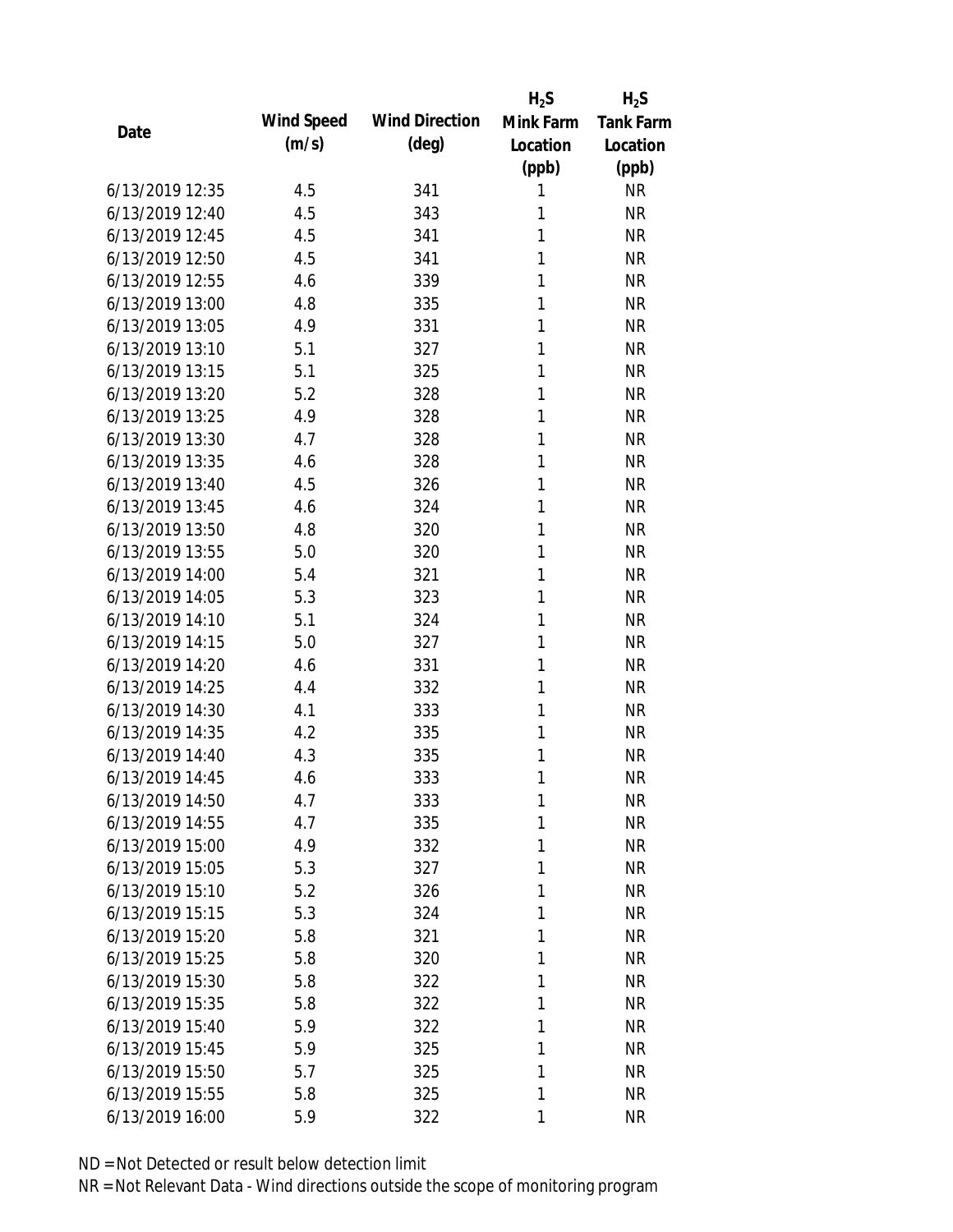|                 |            |                       | $H_2S$         | $H_2S$           |
|-----------------|------------|-----------------------|----------------|------------------|
| Date            | Wind Speed | <b>Wind Direction</b> | Mink Farm      | <b>Tank Farm</b> |
|                 | (m/s)      | $(\text{deg})$        | Location       | Location         |
|                 |            |                       | (ppb)          | (ppb)            |
| 6/13/2019 16:05 | 5.8        | 323                   | 1              | <b>NR</b>        |
| 6/13/2019 16:10 | 5.7        | 325                   | 1              | <b>NR</b>        |
| 6/13/2019 16:15 | 5.6        | 325                   | 1              | <b>NR</b>        |
| 6/13/2019 16:20 | 5.7        | 324                   | 1              | <b>NR</b>        |
| 6/13/2019 16:25 | 5.5        | 324                   | 1              | <b>NR</b>        |
| 6/13/2019 16:30 | 5.4        | 324                   | 1              | <b>NR</b>        |
| 6/13/2019 16:35 | 5.3        | 322                   | 1              | <b>NR</b>        |
| 6/13/2019 16:40 | 5.6        | 320                   | 1              | <b>NR</b>        |
| 6/13/2019 16:45 | 5.6        | 317                   | 1              | <b>NR</b>        |
| 6/13/2019 16:50 | 5.3        | 317                   | 1              | <b>NR</b>        |
| 6/13/2019 16:55 | 5.5        | 316                   | 1              | <b>NR</b>        |
| 6/13/2019 17:00 | 5.3        | 316                   | 1              | <b>NR</b>        |
| 6/13/2019 17:05 | 5.4        | 318                   | 1              | <b>NR</b>        |
| 6/13/2019 17:10 | 5.2        | 321                   | $\overline{2}$ | <b>NR</b>        |
| 6/13/2019 17:15 | 5.0        | 323                   | $\overline{2}$ | <b>NR</b>        |
| 6/13/2019 17:20 | 5.1        | 325                   | 1              | <b>NR</b>        |
| 6/13/2019 17:25 | 5.0        | 327                   | 1              | <b>NR</b>        |
| 6/13/2019 17:30 | 4.8        | 331                   | 1              | <b>NR</b>        |
| 6/13/2019 17:35 | 4.6        | 329                   | 1              | <b>NR</b>        |
| 6/13/2019 17:40 | 4.5        | 326                   | 1              | <b>NR</b>        |
| 6/13/2019 17:45 | 4.6        | 328                   | 1              | <b>NR</b>        |
| 6/13/2019 17:50 | 4.6        | 329                   | 1              | <b>NR</b>        |
| 6/13/2019 17:55 | 4.6        | 328                   | 1              | <b>NR</b>        |
| 6/13/2019 18:00 | 4.7        | 327                   | 1              | <b>NR</b>        |
| 6/13/2019 18:05 | 4.7        | 330                   | 1              | <b>NR</b>        |
| 6/13/2019 18:10 | 4.6        | 333                   | 1              | <b>NR</b>        |
| 6/13/2019 18:15 | 4.5        | 332                   | 1              | <b>NR</b>        |
| 6/13/2019 18:20 | 4.2        | 331                   | 1              | <b>NR</b>        |
| 6/13/2019 18:25 | 4.1        | 331                   | 1              | <b>NR</b>        |
| 6/13/2019 18:30 | 4.2        | 329                   | 1              | <b>NR</b>        |
| 6/13/2019 18:35 | 4.1        | 326                   | 1              | <b>NR</b>        |
| 6/13/2019 18:40 | 4.1        | 320                   | 1              | <b>NR</b>        |
| 6/13/2019 18:45 | 4.2        | 317                   | 1              | <b>NR</b>        |
| 6/13/2019 18:50 | 4.2        | 314                   | 1              | <b>NR</b>        |
| 6/13/2019 18:55 | 4.4        | 311                   | 1              | <b>NR</b>        |
| 6/13/2019 19:00 | 4.4        | 313                   | 1              | <b>NR</b>        |
| 6/13/2019 19:05 | 4.2        | 314                   | 1              | <b>NR</b>        |
| 6/13/2019 19:10 | 4.2        | 314                   | 1              | <b>NR</b>        |
| 6/13/2019 19:15 | 4.0        | 314                   | 1              | <b>NR</b>        |
| 6/13/2019 19:20 | 4.0        | 318                   | 1              | <b>NR</b>        |
| 6/13/2019 19:25 | 4.0        | 319                   | 1              | <b>NR</b>        |
| 6/13/2019 19:30 | 4.0        | 320                   | 1              | <b>NR</b>        |
|                 |            |                       |                |                  |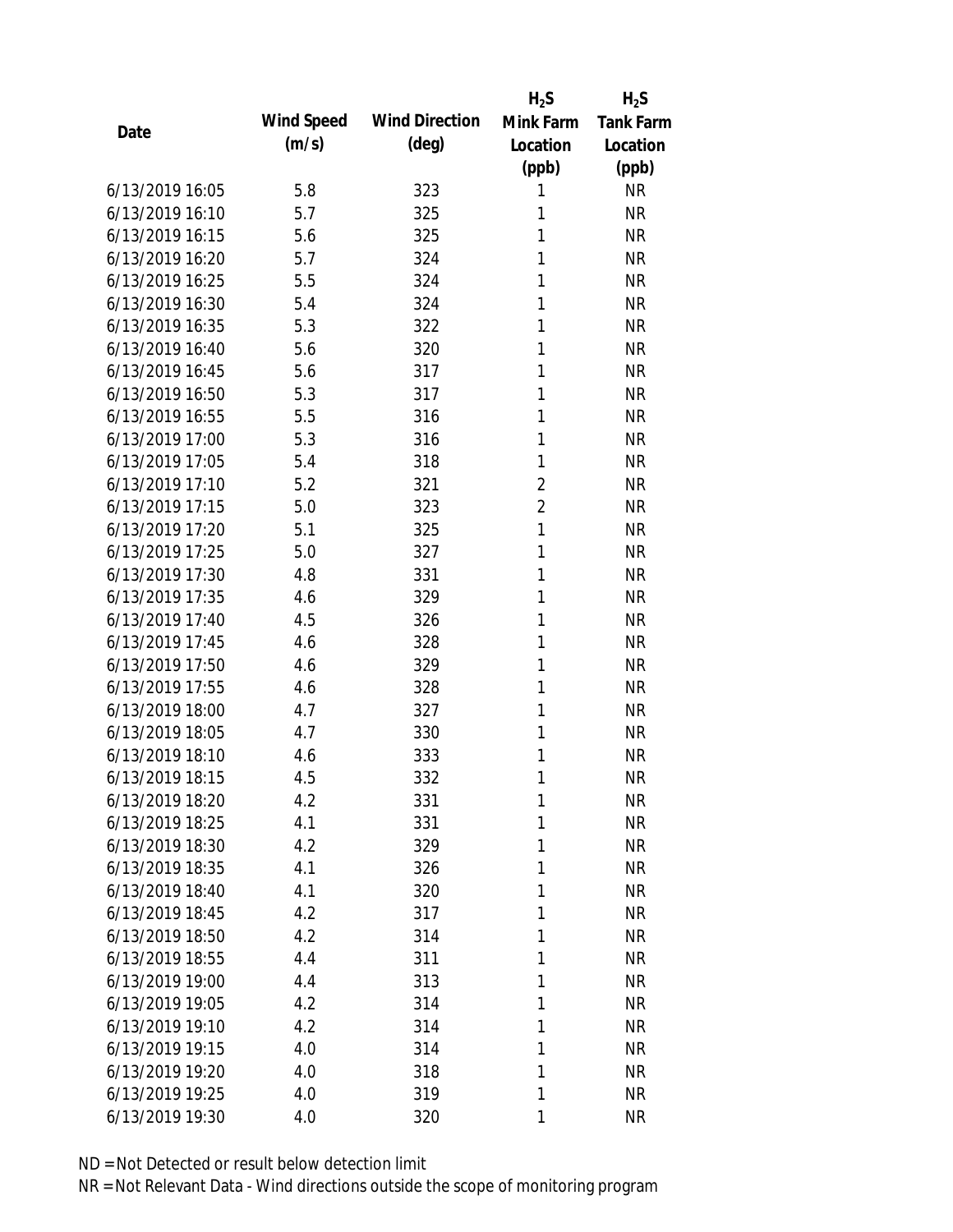|                 |            |                       | $H_2S$    | $H_2S$           |
|-----------------|------------|-----------------------|-----------|------------------|
| Date            | Wind Speed | <b>Wind Direction</b> | Mink Farm | <b>Tank Farm</b> |
|                 | (m/s)      | $(\text{deg})$        | Location  | Location         |
|                 |            |                       | (ppb)     | (ppb)            |
| 6/13/2019 19:35 | 4.0        | 323                   | 1         | <b>NR</b>        |
| 6/13/2019 19:40 | 3.7        | 326                   | 1         | <b>NR</b>        |
| 6/13/2019 19:45 | 3.6        | 327                   | 1         | <b>NR</b>        |
| 6/13/2019 19:50 | 3.4        | 327                   | 1         | <b>NR</b>        |
| 6/13/2019 19:55 | 3.2        | 326                   | 1         | <b>NR</b>        |
| 6/13/2019 20:00 | 3.0        | 325                   | 1         | <b>NR</b>        |
| 6/13/2019 20:05 | 2.9        | 325                   | 1         | <b>NR</b>        |
| 6/13/2019 20:10 | 2.9        | 325                   | 1         | <b>NR</b>        |
| 6/13/2019 20:15 | 2.8        | 326                   | 1         | <b>NR</b>        |
| 6/13/2019 20:20 | 2.6        | 327                   | 1         | <b>NR</b>        |
| 6/13/2019 20:25 | 2.5        | 327                   | 1         | <b>NR</b>        |
| 6/13/2019 20:30 | 2.4        | 328                   | 1         | <b>NR</b>        |
| 6/13/2019 20:35 | 2.2        | 327                   | 1         | <b>NR</b>        |
| 6/13/2019 20:40 | 2.1        | 324                   | 1         | <b>NR</b>        |
| 6/13/2019 20:45 | 1.9        | 323                   | 1         | <b>NR</b>        |
| 6/13/2019 20:50 | 1.8        | 318                   | 1         | <b>NR</b>        |
| 6/13/2019 20:55 | 1.6        | 310                   | 1         | <b>NR</b>        |
| 6/13/2019 21:00 | 1.4        | 299                   | 1         | <b>NR</b>        |
| 6/13/2019 21:05 | 1.2        | 288                   | 1         | <b>NR</b>        |
| 6/13/2019 21:10 | 0.9        | 278                   | 1         | <b>NR</b>        |
| 6/13/2019 21:15 | 0.7        | 266                   | 1         | 1                |
| 6/13/2019 21:20 | 0.5        | 251                   | 1         | <b>ND</b>        |
| 6/13/2019 21:25 | 0.4        | 256                   | 1         | 1                |
| 6/13/2019 21:30 | 0.5        | 271                   | 1         | 1                |
| 6/13/2019 21:35 | 0.6        | 273                   | 1         | 1                |
| 6/13/2019 21:40 | 0.6        | 276                   | 1         | <b>NR</b>        |
| 6/13/2019 21:45 | 0.5        | 276                   | 1         | <b>NR</b>        |
| 6/13/2019 21:50 | 0.7        | 266                   | 1         | 2                |
| 6/13/2019 21:55 | 0.9        | 254                   | 1         | 2                |
| 6/13/2019 22:00 | 0.9        | 241                   | 1         | 1                |
| 6/13/2019 22:05 | 0.9        | 235                   | 1         | $\overline{2}$   |
| 6/13/2019 22:10 | 1.2        | 236                   | 1         | $\overline{2}$   |
| 6/13/2019 22:15 | 1.6        | 238                   | 1         | $\overline{2}$   |
| 6/13/2019 22:20 | 1.7        | 241                   | 1         | $\overline{2}$   |
| 6/13/2019 22:25 | 1.9        | 245                   | 1         | $\overline{2}$   |
| 6/13/2019 22:30 | 2.0        | 248                   | 1         | $\overline{2}$   |
| 6/13/2019 22:35 | 2.2        | 248                   | 1         | 1                |
| 6/13/2019 22:40 | 2.3        | 248                   | 1         | 1                |
| 6/13/2019 22:45 | 2.3        | 249                   | 1         | 1                |
| 6/13/2019 22:50 | 2.4        | 249                   | 1         | 1                |
| 6/13/2019 22:55 | 2.4        | 250                   | 1         | 1                |
| 6/13/2019 23:00 | 2.4        | 250                   | 1         | 1                |
|                 |            |                       |           |                  |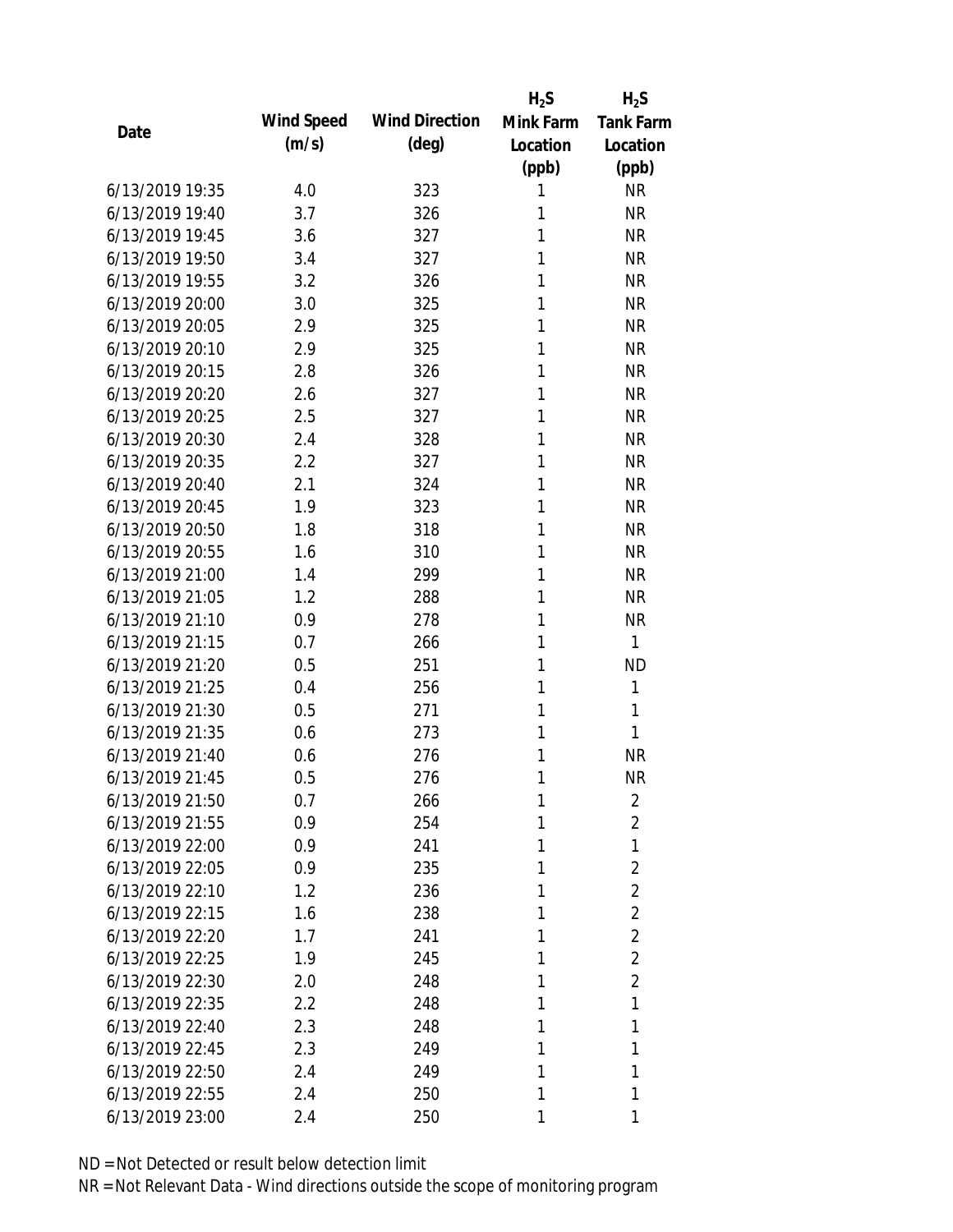|                 |            |                       | $H_2S$         | $H_2S$           |
|-----------------|------------|-----------------------|----------------|------------------|
| Date            | Wind Speed | <b>Wind Direction</b> | Mink Farm      | <b>Tank Farm</b> |
|                 | (m/s)      | $(\text{deg})$        | Location       | Location         |
|                 |            |                       | (ppb)          | (ppb)            |
| 6/13/2019 23:05 | 2.4        | 250                   | 1              | 1                |
| 6/13/2019 23:10 | 2.4        | 250                   | 1              | 1                |
| 6/13/2019 23:15 | 2.5        | 250                   | 1              | 1                |
| 6/13/2019 23:20 | 2.5        | 248                   | 1              | 1                |
| 6/13/2019 23:25 | 2.5        | 248                   | 1              | 1                |
| 6/13/2019 23:30 | 2.5        | 247                   | 1              | 1                |
| 6/13/2019 23:35 | 2.5        | 246                   | 1              | 1                |
| 6/13/2019 23:40 | 2.4        | 246                   | $\overline{2}$ | 1                |
| 6/13/2019 23:45 | 2.3        | 246                   | $\overline{2}$ | 1                |
| 6/13/2019 23:50 | 2.3        | 247                   | $\overline{2}$ | 1                |
| 6/13/2019 23:55 | 2.3        | 247                   | $\overline{2}$ | 1                |
| 6/13/2019 24:00 | 2.3        | 248                   | $\overline{2}$ | 1                |
| 6/14/2019 00:05 | 2.2        | 249                   | $\overline{2}$ | 1                |
| 6/14/2019 00:10 | 2.2        | 249                   | 1              | 1                |
| 6/14/2019 00:15 | 2.2        | 248                   | 1              | 1                |
| 6/14/2019 00:20 | 2.1        | 247                   | 1              | 1                |
| 6/14/2019 00:25 | 2.1        | 247                   | 1              | 1                |
| 6/14/2019 00:30 | 2.0        | 246                   | 1              | 1                |
| 6/14/2019 00:35 | 2.0        | 245                   | 1              | 1                |
| 6/14/2019 00:40 | 1.9        | 243                   | 1              | 1                |
| 6/14/2019 00:45 | 1.9        | 242                   | 1              | 1                |
| 6/14/2019 00:50 | 1.9        | 243                   | 1              | 1                |
| 6/14/2019 00:55 | 1.8        | 243                   | 1              | 1                |
| 6/14/2019 01:00 | 1.8        | 242                   | $\overline{2}$ | 1                |
| 6/14/2019 01:05 | 1.8        | 241                   | 2              | 1                |
| 6/14/2019 01:10 | 1.7        | 241                   | $\overline{2}$ | 1                |
| 6/14/2019 01:15 | 1.5        | 240                   | $\overline{2}$ | 1                |
| 6/14/2019 01:20 | 1.4        | 236                   | $\overline{2}$ | 1                |
| 6/14/2019 01:25 | 1.2        | 232                   | 1              | 1                |
| 6/14/2019 01:30 | 1.0        | 228                   | <b>NR</b>      | $\mathbf{1}$     |
| 6/14/2019 01:35 | 0.9        | 223                   | <b>NR</b>      | 1                |
| 6/14/2019 01:40 | 0.9        | 220                   | <b>NR</b>      | $\overline{2}$   |
| 6/14/2019 01:45 | 1.0        | 219                   | <b>NR</b>      | $\overline{2}$   |
| 6/14/2019 01:50 | 1.1        | 218                   | <b>NR</b>      | $\overline{2}$   |
| 6/14/2019 01:55 | 1.2        | 219                   | <b>NR</b>      | $\overline{2}$   |
| 6/14/2019 02:00 | 1.4        | 221                   | <b>NR</b>      | $\overline{2}$   |
| 6/14/2019 02:05 | 1.6        | 226                   | <b>NR</b>      | $\overline{2}$   |
| 6/14/2019 02:10 | 1.7        | 227                   | <b>NR</b>      | $\overline{2}$   |
| 6/14/2019 02:15 | 1.7        | 228                   | <b>NR</b>      | $\overline{2}$   |
| 6/14/2019 02:20 | 1.7        | 228                   | <b>NR</b>      | 3                |
| 6/14/2019 02:25 | 1.7        | 228                   | <b>NR</b>      | 3                |
| 6/14/2019 02:30 | 1.7        | 221                   | <b>NR</b>      | 3                |
|                 |            |                       |                |                  |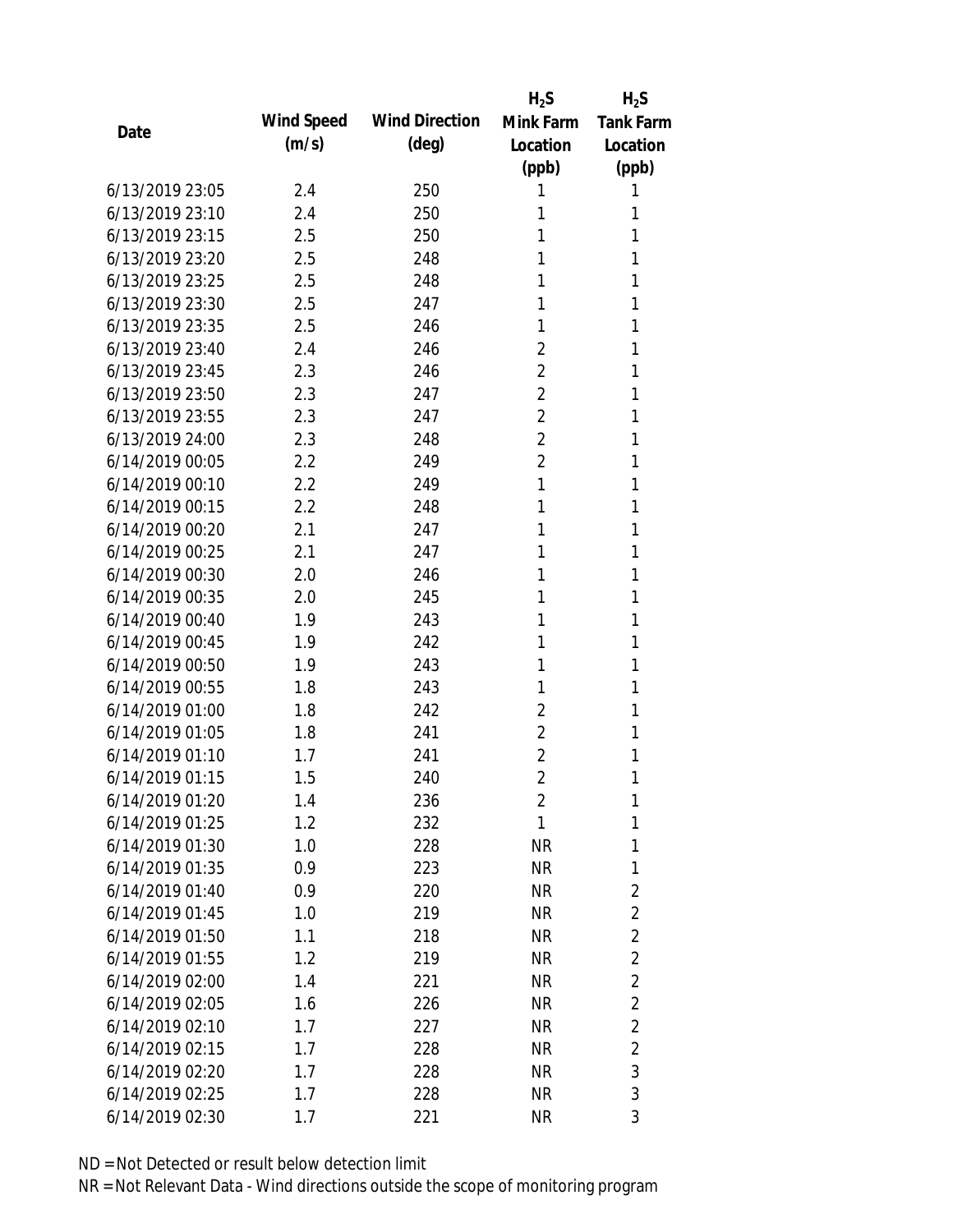|                 |            |                       | $H_2S$    | $H_2S$           |
|-----------------|------------|-----------------------|-----------|------------------|
| Date            | Wind Speed | <b>Wind Direction</b> | Mink Farm | <b>Tank Farm</b> |
|                 | (m/s)      | $(\text{deg})$        | Location  | Location         |
|                 |            |                       | (ppb)     | (ppb)            |
| 6/14/2019 02:35 | 1.6        | 212                   | <b>NR</b> | 2                |
| 6/14/2019 02:40 | 1.6        | 205                   | <b>NR</b> | 2                |
| 6/14/2019 02:45 | 1.5        | 199                   | <b>NR</b> | $\overline{2}$   |
| 6/14/2019 02:50 | 1.7        | 197                   | <b>NR</b> | $\overline{2}$   |
| 6/14/2019 02:55 | 1.9        | 196                   | <b>NR</b> | 1                |
| 6/14/2019 03:00 | 2.0        | 201                   | <b>NR</b> | 1                |
| 6/14/2019 03:05 | 2.2        | 204                   | <b>NR</b> | 1                |
| 6/14/2019 03:10 | 2.3        | 208                   | <b>NR</b> | 1                |
| 6/14/2019 03:15 | 2.5        | 210                   | <b>NR</b> | 1                |
| 6/14/2019 03:20 | 2.4        | 209                   | <b>NR</b> | 1                |
| 6/14/2019 03:25 | 2.4        | 208                   | <b>NR</b> | 1                |
| 6/14/2019 03:30 | 2.4        | 208                   | <b>NR</b> | 1                |
| 6/14/2019 03:35 | 2.4        | 208                   | <b>NR</b> | 1                |
| 6/14/2019 03:40 | 2.4        | 208                   | <b>NR</b> | 1                |
| 6/14/2019 03:45 | 2.4        | 207                   | <b>NR</b> | 1                |
| 6/14/2019 03:50 | 2.4        | 204                   | <b>NR</b> | 1                |
| 6/14/2019 03:55 | 2.4        | 200                   | <b>NR</b> | 1                |
| 6/14/2019 04:00 | 2.4        | 197                   | <b>NR</b> | 1                |
| 6/14/2019 04:05 | 2.5        | 196                   | <b>NR</b> | 1                |
| 6/14/2019 04:10 | 2.5        | 195                   | <b>NR</b> | 1                |
| 6/14/2019 04:15 | 2.5        | 193                   | <b>NR</b> | 1                |
| 6/14/2019 04:20 | 2.6        | 193                   | <b>NR</b> | 1                |
| 6/14/2019 04:25 | 2.6        | 192                   | <b>NR</b> | 1                |
| 6/14/2019 04:30 | 2.6        | 190                   | <b>NR</b> | 1                |
| 6/14/2019 04:35 | 2.6        | 188                   | <b>NR</b> | 1                |
| 6/14/2019 04:40 | 2.5        | 186                   | <b>NR</b> | 1                |
| 6/14/2019 04:45 | 2.5        | 188                   | <b>NR</b> | 1                |
| 6/14/2019 04:50 | 2.6        | 188                   | <b>NR</b> | 1                |
| 6/14/2019 04:55 | 2.6        | 187                   | <b>NR</b> | 1                |
| 6/14/2019 05:00 | 2.7        | 187                   | <b>NR</b> | 1                |
| 6/14/2019 05:05 | 2.7        | 185                   | <b>NR</b> | 1                |
| 6/14/2019 05:10 | 2.7        | 184                   | <b>NR</b> | 1                |
| 6/14/2019 05:15 | 2.7        | 182                   | <b>NR</b> | 1                |
| 6/14/2019 05:20 | 2.7        | 181                   | <b>NR</b> | 1                |
| 6/14/2019 05:25 | 2.6        | 182                   | <b>NR</b> | 1                |
| 6/14/2019 05:30 | 2.7        | 182                   | <b>NR</b> | 1                |
| 6/14/2019 05:35 | 2.7        | 182                   | <b>NR</b> | 1                |
| 6/14/2019 05:40 | 2.8        | 181                   | <b>NR</b> | 2                |
| 6/14/2019 05:45 | 2.9        | 180                   | <b>NR</b> | 1                |
| 6/14/2019 05:50 | 3.0        | 180                   | <b>NR</b> | 1                |
| 6/14/2019 05:55 | 3.0        | 180                   | <b>NR</b> | 1                |
| 6/14/2019 06:00 | 3.0        | 179                   | <b>NR</b> | 1                |
|                 |            |                       |           |                  |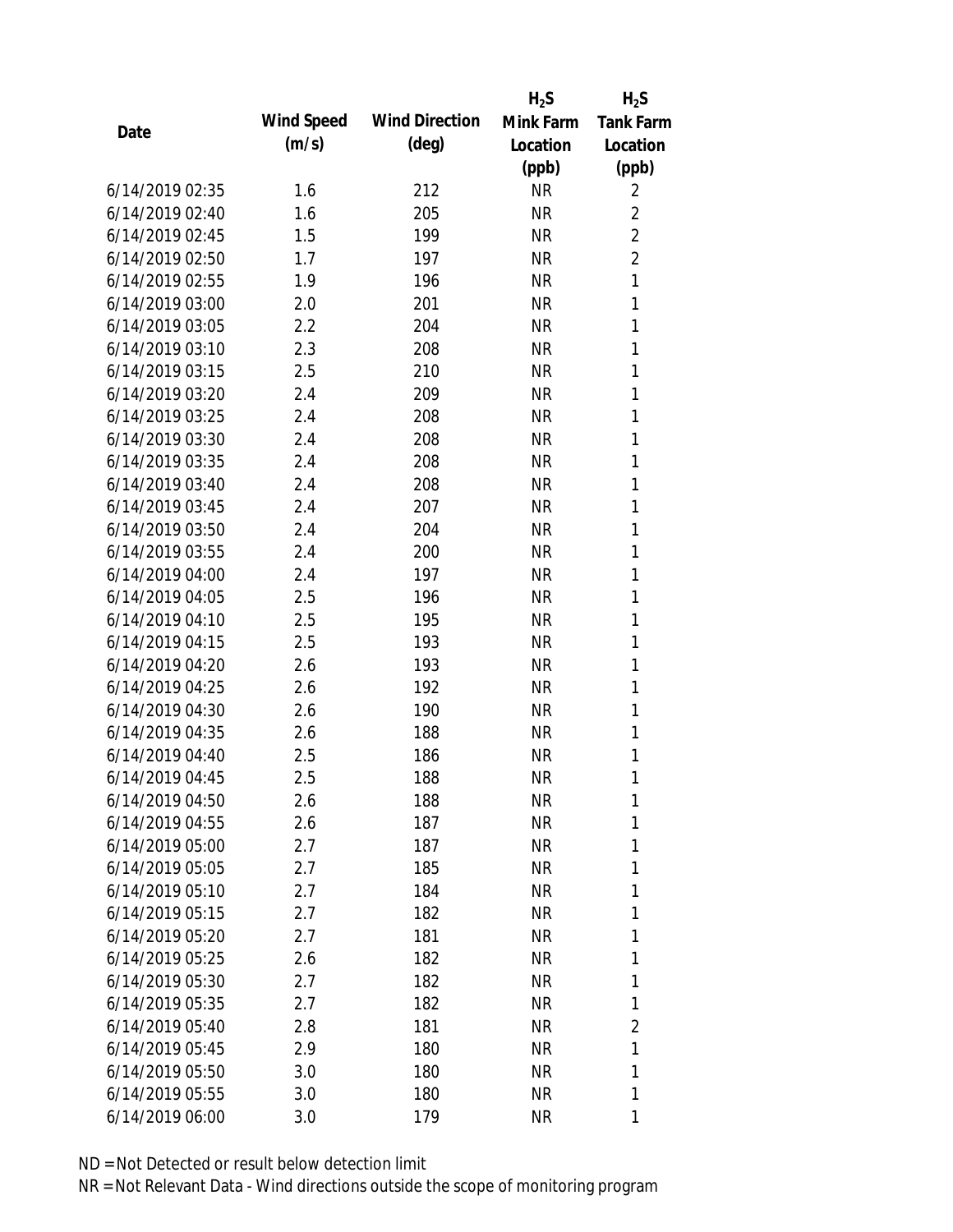|                 |            |                       | $H_2S$    | $H_2S$           |
|-----------------|------------|-----------------------|-----------|------------------|
| Date            | Wind Speed | <b>Wind Direction</b> | Mink Farm | <b>Tank Farm</b> |
|                 | (m/s)      | $(\text{deg})$        | Location  | Location         |
|                 |            |                       | (ppb)     | (ppb)            |
| 6/14/2019 06:05 | 3.1        | 181                   | <b>NR</b> | 1                |
| 6/14/2019 06:10 | 3.1        | 184                   | <b>NR</b> | 1                |
| 6/14/2019 06:15 | 3.0        | 186                   | <b>NR</b> | 1                |
| 6/14/2019 06:20 | 3.0        | 186                   | <b>NR</b> | 1                |
| 6/14/2019 06:25 | 3.1        | 186                   | <b>NR</b> | 1                |
| 6/14/2019 06:30 | 3.1        | 186                   | <b>NR</b> | 1                |
| 6/14/2019 06:35 | 3.1        | 183                   | <b>NR</b> | $\overline{2}$   |
| 6/14/2019 06:40 | 3.1        | 180                   | <b>NR</b> | $\overline{2}$   |
| 6/14/2019 06:45 | 3.1        | 178                   | <b>NR</b> | 1                |
| 6/14/2019 06:50 | 3.1        | 178                   | <b>NR</b> | 1                |
| 6/14/2019 06:55 | 3.2        | 178                   | <b>NR</b> | 1                |
| 6/14/2019 07:00 | 3.2        | 180                   | <b>NR</b> | 1                |
| 6/14/2019 07:05 | 3.2        | 182                   | <b>NR</b> | 1                |
| 6/14/2019 07:10 | 3.2        | 185                   | <b>NR</b> | 1                |
| 6/14/2019 07:15 | 3.2        | 188                   | <b>NR</b> | 1                |
| 6/14/2019 07:20 | 3.3        | 193                   | <b>NR</b> | 1                |
| 6/14/2019 07:25 | 3.2        | 196                   | <b>NR</b> | 1                |
| 6/14/2019 07:30 | 3.1        | 199                   | <b>NR</b> | 1                |
| 6/14/2019 07:35 | 3.1        | 201                   | <b>NR</b> | 1                |
| 6/14/2019 07:40 | 3.2        | 203                   | <b>NR</b> | 1                |
| 6/14/2019 07:45 | 3.2        | 204                   | <b>NR</b> | 1                |
| 6/14/2019 07:50 | 3.1        | 203                   | <b>NR</b> | 1                |
| 6/14/2019 07:55 | 3.3        | 203                   | <b>NR</b> | 1                |
| 6/14/2019 08:00 | 3.4        | 205                   | <b>NR</b> | 1                |
| 6/14/2019 08:05 | 3.5        | 207                   | <b>NR</b> | 1                |
| 6/14/2019 08:10 | 3.5        | 206                   | <b>NR</b> | 1                |
| 6/14/2019 08:15 | 3.7        | 209                   | <b>NR</b> | 1                |
| 6/14/2019 08:20 | 3.9        | 210                   | <b>NR</b> | 1                |
| 6/14/2019 08:25 | 3.8        | 211                   | <b>NR</b> | 1                |
| 6/14/2019 08:30 | 3.9        | 210                   | <b>NR</b> | 1                |
| 6/14/2019 08:35 | 4.0        | 209                   | <b>NR</b> | 1                |
| 6/14/2019 08:40 | 4.1        | 209                   | <b>NR</b> | 1                |
| 6/14/2019 08:45 | 4.1        | 205                   | <b>NR</b> | 1                |
| 6/14/2019 08:50 | 4.1        | 203                   | <b>NR</b> | 1                |
| 6/14/2019 08:55 | 4.1        | 202                   | <b>NR</b> | 1                |
| 6/14/2019 09:00 | 4.0        | 199                   | <b>NR</b> | 1                |
| 6/14/2019 09:05 | 4.0        | 200                   | <b>NR</b> | 1                |
| 6/14/2019 09:10 | 4.0        | 201                   | <b>NR</b> | 1                |
| 6/14/2019 09:15 | 4.0        | 205                   | <b>NR</b> | 1                |
| 6/14/2019 09:20 | 4.2        | 207                   | <b>NR</b> | 1                |
| 6/14/2019 09:25 | 4.3        | 209                   | <b>NR</b> | 1                |
| 6/14/2019 09:30 | 4.7        | 211                   | <b>NR</b> | 1                |
|                 |            |                       |           |                  |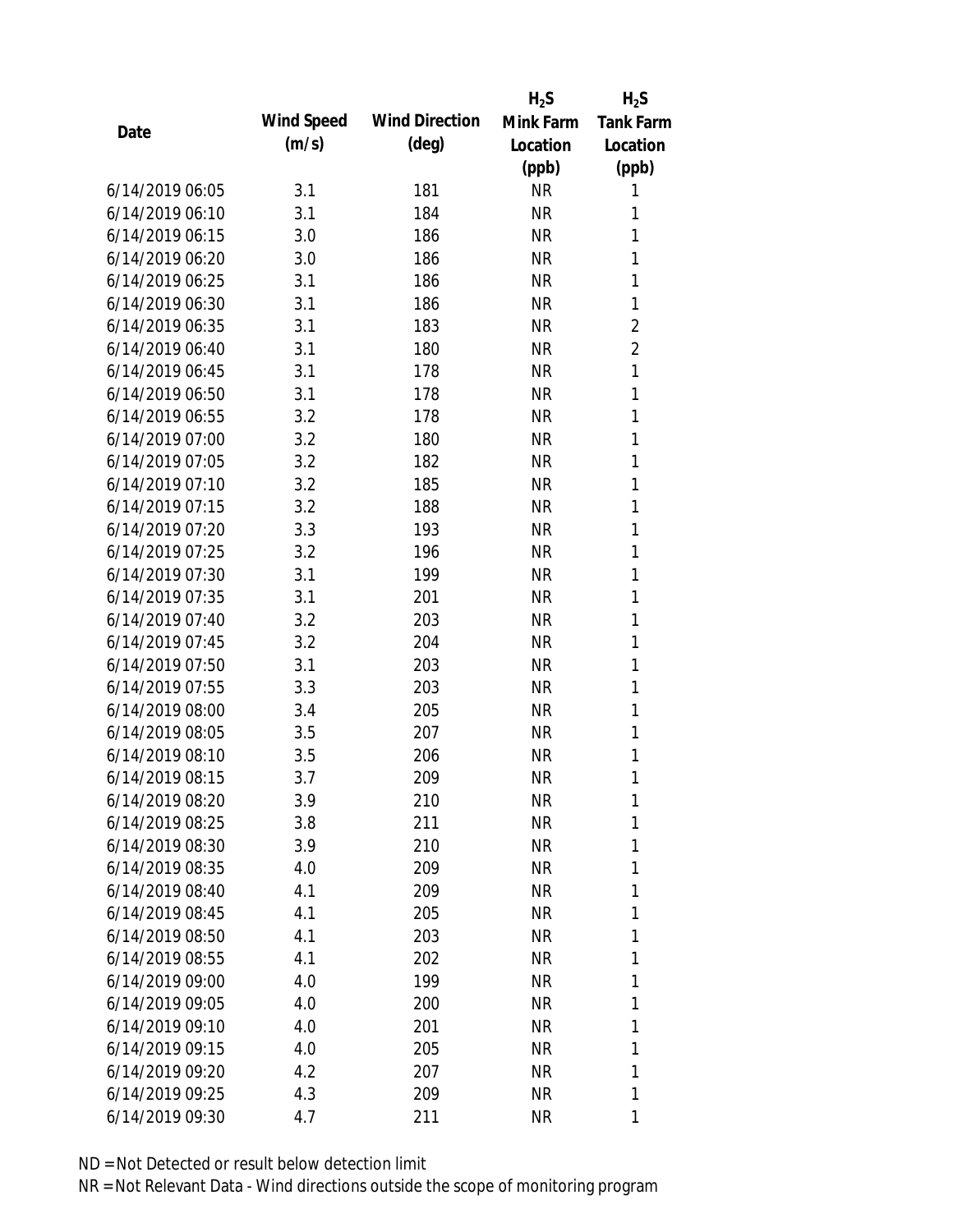|                 |            |                       | $H_2S$    | $H_2S$           |
|-----------------|------------|-----------------------|-----------|------------------|
|                 | Wind Speed | <b>Wind Direction</b> | Mink Farm | <b>Tank Farm</b> |
| Date            | (m/s)      | $(\text{deg})$        | Location  | Location         |
|                 |            |                       | (ppb)     | (ppb)            |
| 6/14/2019 09:35 | 5.0        | 212                   | <b>NR</b> | 1                |
| 6/14/2019 09:40 | 5.3        | 215                   | <b>NR</b> | 1                |
| 6/14/2019 09:45 | 5.4        | 214                   | <b>NR</b> | 1                |
| 6/14/2019 09:50 | 5.4        | 214                   | <b>NR</b> | 1                |
| 6/14/2019 09:55 | 5.4        | 216                   | <b>NR</b> | 1                |
| 6/14/2019 10:00 | 5.3        | 217                   | <b>NR</b> | 1                |
| 6/14/2019 10:05 | 5.3        | 219                   | <b>NR</b> | 1                |
| 6/14/2019 10:10 | 5.4        | 219                   | <b>NR</b> | 1                |
| 6/14/2019 10:15 | 5.4        | 218                   | <b>NR</b> | 1                |
| 6/14/2019 10:20 | 5.6        | 217                   | <b>NR</b> | 1                |
| 6/14/2019 10:25 | 5.6        | 216                   | <b>NR</b> | 1                |
| 6/14/2019 10:30 | 5.7        | 215                   | <b>NR</b> | 1                |
| 6/14/2019 10:35 | 5.7        | 212                   | <b>NR</b> | 1                |
| 6/14/2019 10:40 | 5.5        | 210                   | <b>NR</b> | 1                |
| 6/14/2019 10:45 | 5.4        | 209                   | <b>NR</b> | 1                |
| 6/14/2019 10:50 | 5.5        | 209                   | <b>NR</b> | 1                |
| 6/14/2019 10:55 | 5.8        | 210                   | <b>NR</b> | 1                |
| 6/14/2019 11:00 | 6.0        | 212                   | <b>NR</b> | 1                |
| 6/14/2019 11:05 | 6.2        | 214                   | <b>NR</b> | 1                |
| 6/14/2019 11:10 | 6.4        | 214                   | <b>NR</b> | 1                |
| 6/14/2019 11:15 | 6.4        | 215                   | <b>NR</b> | 1                |
| 6/14/2019 11:20 | 6.6        | 215                   | <b>NR</b> | 1                |
| 6/14/2019 11:25 | 6.6        | 214                   | <b>NR</b> | 1                |
| 6/14/2019 11:30 | 6.5        | 213                   | <b>NR</b> | 1                |
| 6/14/2019 11:35 | 6.4        | 212                   | <b>NR</b> | 1                |
| 6/14/2019 11:40 | 6.7        | 213                   | <b>NR</b> | 1                |
| 6/14/2019 11:45 | 7.1        | 214                   | <b>NR</b> | 1                |
| 6/14/2019 11:50 | 7.1        | 214                   | <b>NR</b> | 1                |
| 6/14/2019 11:55 | 7.1        | 213                   | <b>NR</b> | 1                |
| 6/14/2019 12:00 | 7.0        | 212                   | <b>NR</b> | 1                |
| 6/14/2019 12:05 | 6.8        | 211                   | <b>NR</b> | 1                |
| 6/14/2019 12:10 | 6.5        | 209                   | <b>NR</b> | 1                |
| 6/14/2019 12:15 | 6.2        | 209                   | <b>NR</b> | 1                |
| 6/14/2019 12:20 | 6.2        | 208                   | <b>NR</b> | 1                |
| 6/14/2019 12:25 | 6.3        | 208                   | <b>NR</b> | 1                |
| 6/14/2019 12:30 | 6.3        | 209                   | <b>NR</b> | 1                |
| 6/14/2019 12:35 | 6.2        | 207                   | <b>NR</b> | 1                |
| 6/14/2019 12:40 | 6.4        | 210                   | <b>NR</b> | 1                |
| 6/14/2019 12:45 | 6.6        | 209                   | <b>NR</b> | 1                |
| 6/14/2019 12:50 | 6.5        | 209                   | <b>NR</b> | 1                |
| 6/14/2019 12:55 | 6.4        | 209                   | <b>NR</b> | 1                |
|                 |            |                       |           |                  |
| 6/14/2019 13:00 | 6.4        | 210                   | <b>NR</b> | 1                |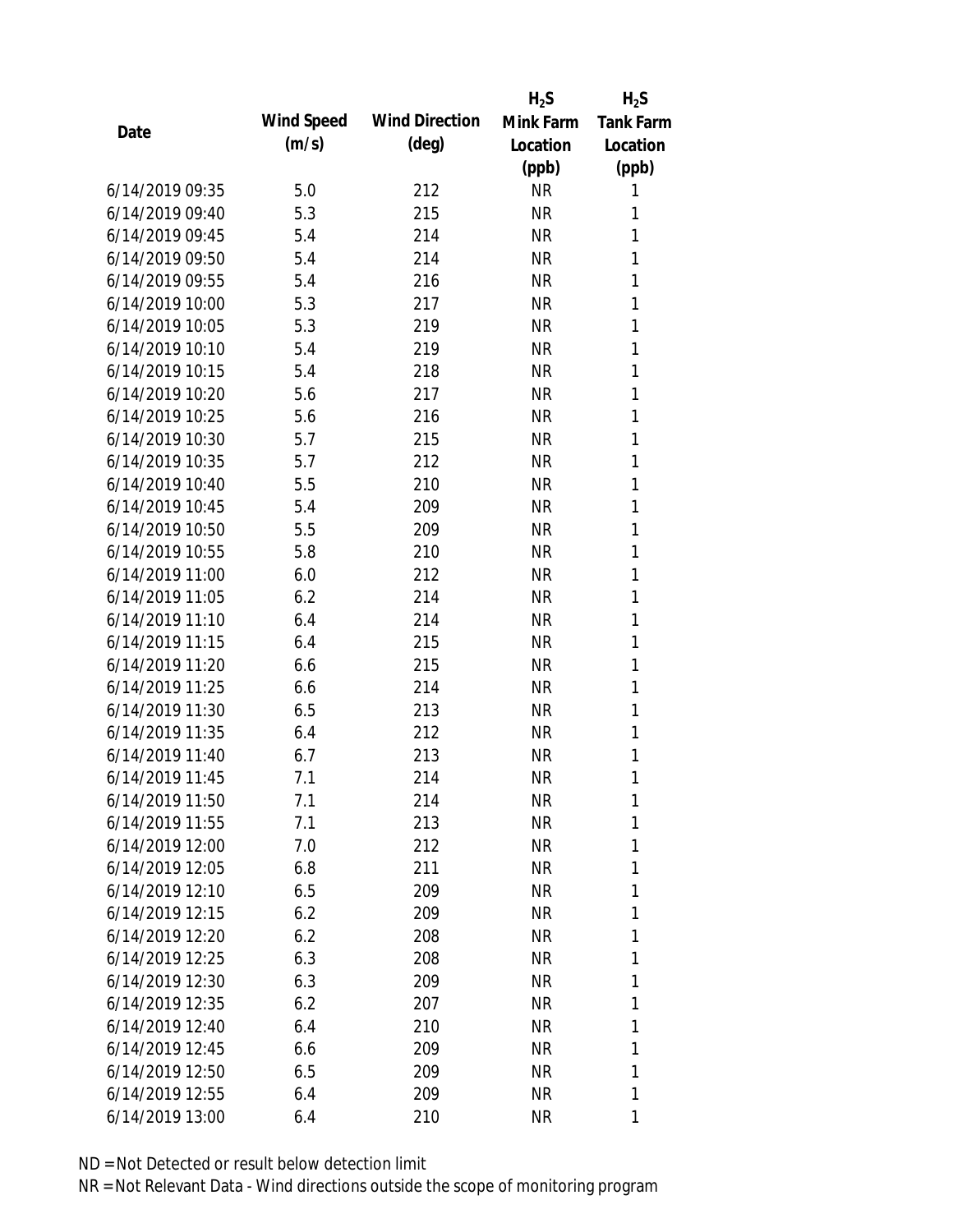|                 |            |                       | $H_2S$    | $H_2S$           |
|-----------------|------------|-----------------------|-----------|------------------|
| Date            | Wind Speed | <b>Wind Direction</b> | Mink Farm | <b>Tank Farm</b> |
|                 | (m/s)      | $(\text{deg})$        | Location  | Location         |
|                 |            |                       | (ppb)     | (ppb)            |
| 6/14/2019 13:05 | 6.7        | 214                   | <b>NR</b> | 1                |
| 6/14/2019 13:10 | 6.8        | 213                   | <b>NR</b> | 1                |
| 6/14/2019 13:15 | 6.9        | 214                   | <b>NR</b> | 1                |
| 6/14/2019 13:20 | 7.0        | 214                   | <b>NR</b> | 1                |
| 6/14/2019 13:25 | 7.0        | 212                   | <b>NR</b> | 1                |
| 6/14/2019 13:30 | 7.2        | 213                   | <b>NR</b> | $\mathbf{1}$     |
| 6/14/2019 13:35 | 7.4        | 214                   | <b>NR</b> | 1                |
| 6/14/2019 13:40 | 7.4        | 216                   | <b>NR</b> | $\mathbf{1}$     |
| 6/14/2019 13:45 | 7.6        | 217                   | <b>NR</b> | 1                |
| 6/14/2019 13:50 | 7.9        | 218                   | <b>NR</b> | 1                |
| 6/14/2019 13:55 | 8.1        | 221                   | <b>NR</b> | $\mathbf{1}$     |
| 6/14/2019 14:00 | 7.9        | 219                   | <b>NR</b> | 1                |
| 6/14/2019 14:05 | 7.8        | 217                   | <b>NR</b> | $\mathbf{1}$     |
| 6/14/2019 14:10 | 7.7        | 216                   | <b>NR</b> | 1                |
| 6/14/2019 14:15 | 7.4        | 217                   | <b>NR</b> | 1                |
| 6/14/2019 14:20 | 7.0        | 216                   | <b>NR</b> | 1                |
| 6/14/2019 14:25 | 6.8        | 216                   | <b>NR</b> | 1                |
| 6/14/2019 14:30 | 6.9        | 217                   | <b>NR</b> | $\mathbf{1}$     |
| 6/14/2019 14:35 | 6.8        | 218                   | <b>NR</b> | 1                |
| 6/14/2019 14:40 | 6.8        | 218                   | <b>NR</b> | 1                |
| 6/14/2019 14:45 | 6.9        | 218                   | <b>NR</b> | 1                |
| 6/14/2019 14:50 | 7.1        | 219                   | <b>NR</b> | $\overline{2}$   |
| 6/14/2019 14:55 | 6.9        | 216                   | <b>NR</b> | 2                |
| 6/14/2019 15:00 | 6.8        | 214                   | <b>NR</b> | 1                |
| 6/14/2019 15:05 | 6.8        | 213                   | <b>NR</b> | $\mathbf{1}$     |
| 6/14/2019 15:10 | 6.6        | 213                   | <b>NR</b> | 1                |
| 6/14/2019 15:15 | 6.5        | 212                   | <b>NR</b> | 1                |
| 6/14/2019 15:20 | 6.6        | 211                   | <b>NR</b> | 1                |
| 6/14/2019 15:25 | 6.9        | 214                   | <b>NR</b> | 1                |
| 6/14/2019 15:30 | 7.0        | 217                   | <b>NR</b> | 1                |
| 6/14/2019 15:35 | 7.0        | 214                   | <b>NR</b> | 1                |
| 6/14/2019 15:40 | 6.9        | 209                   | <b>NR</b> | 1                |
| 6/14/2019 15:45 | 6.7        | 209                   | NR        | 1                |
| 6/14/2019 15:50 | 6.4        | 208                   | <b>NR</b> | 1                |
| 6/14/2019 15:55 | 6.1        | 206                   | <b>NR</b> | 1                |
| 6/14/2019 16:00 | 5.8        | 205                   | <b>NR</b> | 1                |
| 6/14/2019 16:05 | 5.6        | 206                   | <b>NR</b> | 1                |
| 6/14/2019 16:10 | 5.4        | 208                   | NR        | 1                |
| 6/14/2019 16:15 | 5.5        | 205                   | <b>NR</b> | 1                |
| 6/14/2019 16:20 | 5.4        | 204                   | <b>NR</b> | 1                |
| 6/14/2019 16:25 | 5.6        | 204                   | <b>NR</b> | 1                |
|                 |            |                       |           |                  |
| 6/14/2019 16:30 | 6.0        | 204                   | <b>NR</b> | 1                |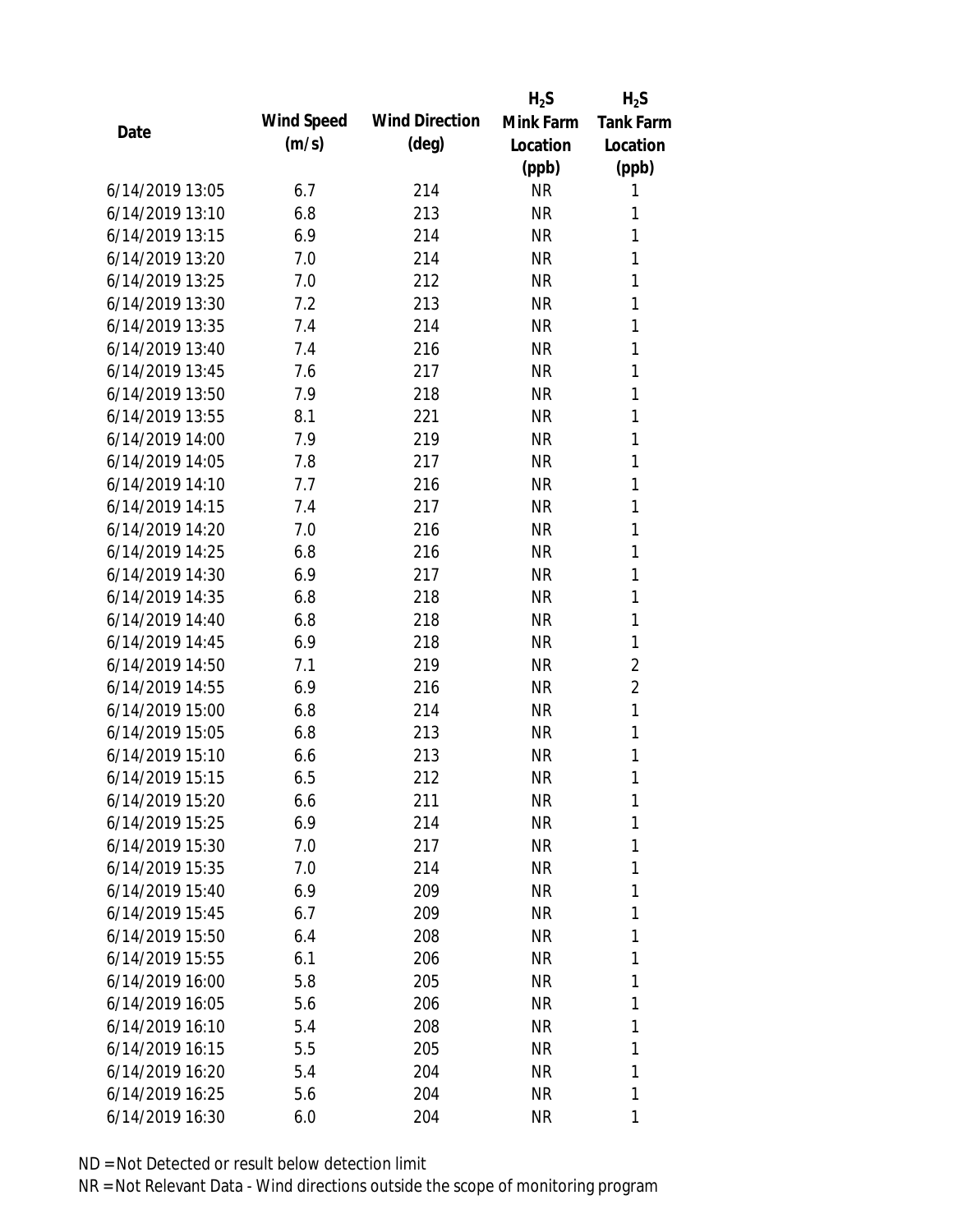|                 |            |                       | $H_2S$    | $H_2S$           |
|-----------------|------------|-----------------------|-----------|------------------|
| Date            | Wind Speed | <b>Wind Direction</b> | Mink Farm | <b>Tank Farm</b> |
|                 | (m/s)      | $(\text{deg})$        | Location  | Location         |
|                 |            |                       | (ppb)     | (ppb)            |
| 6/14/2019 16:35 | 6.1        | 206                   | <b>NR</b> | 1                |
| 6/14/2019 16:40 | 6.6        | 209                   | <b>NR</b> | 1                |
| 6/14/2019 16:45 | 7.0        | 212                   | <b>NR</b> | 1                |
| 6/14/2019 16:50 | 7.2        | 212                   | <b>NR</b> | 1                |
| 6/14/2019 16:55 | 7.1        | 211                   | <b>NR</b> | 1                |
| 6/14/2019 17:00 | 7.0        | 208                   | <b>NR</b> | 1                |
| 6/14/2019 17:05 | 7.0        | 205                   | <b>NR</b> | 1                |
| 6/14/2019 17:10 | 6.6        | 205                   | <b>NR</b> | 1                |
| 6/14/2019 17:15 | 6.6        | 204                   | <b>NR</b> | 1                |
| 6/14/2019 17:20 | 6.5        | 203                   | <b>NR</b> | 1                |
| 6/14/2019 17:25 | 6.5        | 204                   | <b>NR</b> | 1                |
| 6/14/2019 17:30 | 6.3        | 207                   | <b>NR</b> | 1                |
| 6/14/2019 17:35 | 6.2        | 208                   | <b>NR</b> | 1                |
| 6/14/2019 17:40 | 6.1        | 207                   | <b>NR</b> | 1                |
| 6/14/2019 17:45 | 5.8        | 208                   | <b>NR</b> | 1                |
| 6/14/2019 17:50 | 5.8        | 210                   | <b>NR</b> | 1                |
| 6/14/2019 17:55 | 5.7        | 212                   | <b>NR</b> | 1                |
| 6/14/2019 18:00 | 5.9        | 213                   | <b>NR</b> | 1                |
| 6/14/2019 18:05 | 6.2        | 215                   | <b>NR</b> | 1                |
| 6/14/2019 18:10 | 6.5        | 215                   | <b>NR</b> | 1                |
| 6/14/2019 18:15 | 7.0        | 216                   | <b>NR</b> | 1                |
| 6/14/2019 18:20 | 7.3        | 217                   | <b>NR</b> | 1                |
| 6/14/2019 18:25 | 7.6        | 218                   | <b>NR</b> | 1                |
| 6/14/2019 18:30 | 8.0        | 218                   | <b>NR</b> | 1                |
| 6/14/2019 18:35 | 8.0        | 218                   | <b>NR</b> | 1                |
| 6/14/2019 18:40 | 8.3        | 219                   | <b>NR</b> | 1                |
| 6/14/2019 18:45 | 8.2        | 218                   | <b>NR</b> | 1                |
| 6/14/2019 18:50 | 8.1        | 218                   | <b>NR</b> | 1                |
| 6/14/2019 18:55 | 8.1        | 219                   | <b>NR</b> | 1                |
| 6/14/2019 19:00 | 7.7        | 219                   | <b>NR</b> | 1                |
| 6/14/2019 19:05 | 7.3        | 218                   | <b>NR</b> | 1                |
| 6/14/2019 19:10 | 6.7        | 217                   | <b>NR</b> | 1                |
| 6/14/2019 19:15 | 6.4        | 216                   | <b>NR</b> | 1                |
| 6/14/2019 19:20 | 6.0        | 215                   | <b>NR</b> | 1                |
| 6/14/2019 19:25 | 5.6        | 215                   | <b>NR</b> | 1                |
| 6/14/2019 19:30 | 5.6        | 214                   | <b>NR</b> | 1                |
| 6/14/2019 19:35 | 6.0        | 216                   | <b>NR</b> | 1                |
| 6/14/2019 19:40 | 6.3        | 217                   | <b>NR</b> | 1                |
| 6/14/2019 19:45 |            |                       | <b>NR</b> | 1                |
| 6/14/2019 19:50 | 6.6        | 218                   |           | 1                |
|                 | 7.1        | 219                   | <b>NR</b> |                  |
| 6/14/2019 19:55 | 7.3        | 219                   | <b>NR</b> | 1                |
| 6/14/2019 20:00 | 7.2        | 219                   | <b>NR</b> | 1                |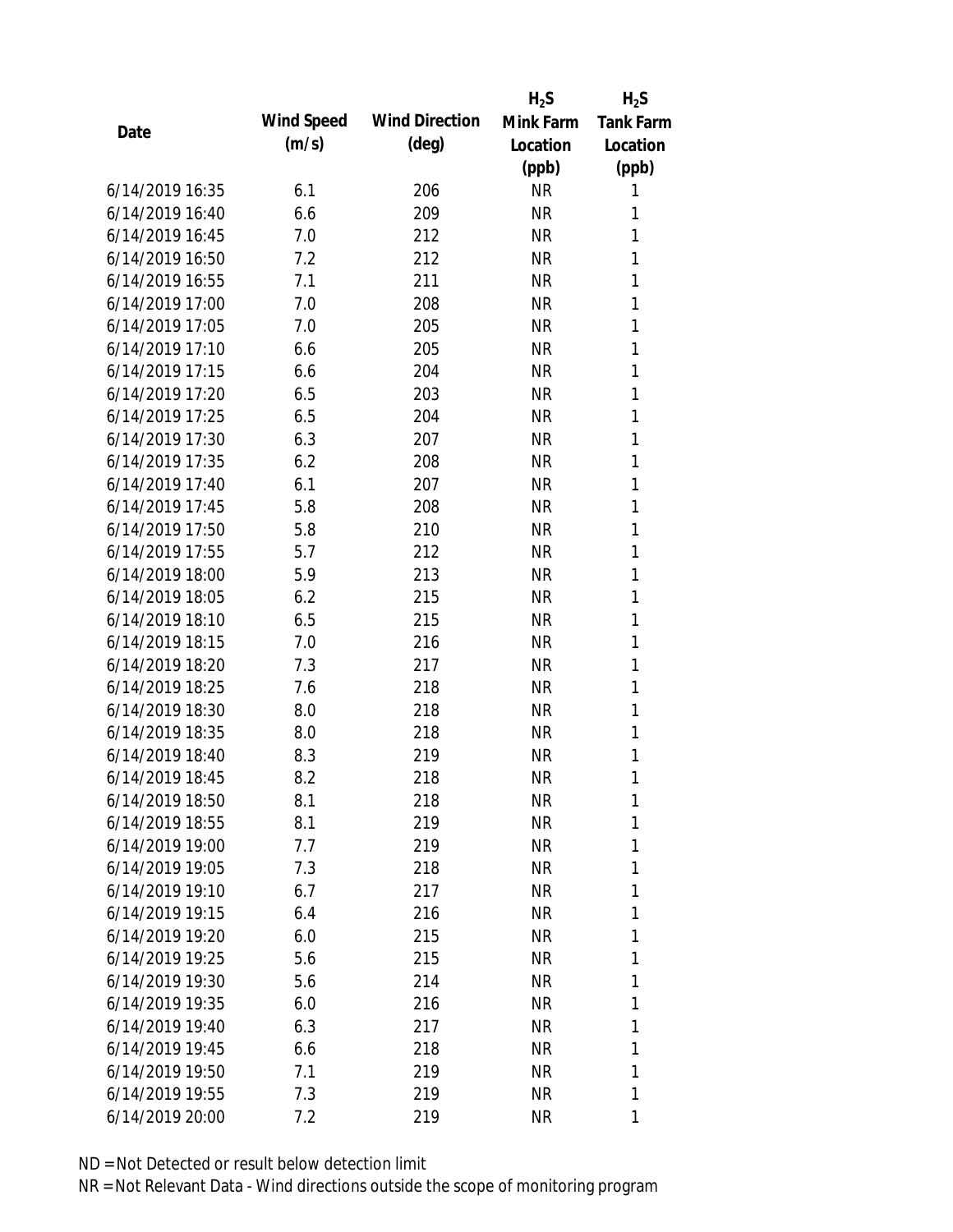|                 |            |                       | $H_2S$    | $H_2S$           |
|-----------------|------------|-----------------------|-----------|------------------|
| Date            | Wind Speed | <b>Wind Direction</b> | Mink Farm | <b>Tank Farm</b> |
|                 | (m/s)      | $(\text{deg})$        | Location  | Location         |
|                 |            |                       | (ppb)     | (ppb)            |
| 6/14/2019 20:05 | 6.8        | 218                   | <b>NR</b> | 1                |
| 6/14/2019 20:10 | 6.6        | 217                   | <b>NR</b> | 1                |
| 6/14/2019 20:15 | 6.2        | 216                   | <b>NR</b> | 1                |
| 6/14/2019 20:20 | 5.7        | 215                   | <b>NR</b> | 1                |
| 6/14/2019 20:25 | 5.7        | 215                   | <b>NR</b> | 1                |
| 6/14/2019 20:30 | 5.9        | 216                   | <b>NR</b> | 1                |
| 6/14/2019 20:35 | 6.1        | 216                   | <b>NR</b> | 1                |
| 6/14/2019 20:40 | 6.5        | 217                   | <b>NR</b> | 1                |
| 6/14/2019 20:45 | 6.9        | 217                   | <b>NR</b> | 1                |
| 6/14/2019 20:50 | 7.1        | 218                   | <b>NR</b> | 1                |
| 6/14/2019 20:55 | 7.3        | 218                   | <b>NR</b> | 1                |
| 6/14/2019 21:00 | 7.1        | 218                   | <b>NR</b> | 1                |
| 6/14/2019 21:05 | 7.2        | 219                   | <b>NR</b> | 1                |
| 6/14/2019 21:10 | 7.5        | 219                   | <b>NR</b> | 1                |
| 6/14/2019 21:15 | 8.0        | 221                   | <b>NR</b> | 1                |
| 6/14/2019 21:20 | 8.1        | 222                   | <b>NR</b> | 1                |
| 6/14/2019 21:25 | 8.4        | 223                   | <b>NR</b> | 1                |
| 6/14/2019 21:30 | 8.8        | 224                   | <b>NR</b> | 1                |
| 6/14/2019 21:35 | 9.1        | 224                   | <b>NR</b> | 1                |
| 6/14/2019 21:40 | 8.9        | 224                   | <b>NR</b> | 1                |
| 6/14/2019 21:45 | 8.3        | 222                   | <b>NR</b> | 1                |
| 6/14/2019 21:50 | 7.9        | 219                   | <b>NR</b> | 1                |
| 6/14/2019 21:55 | 7.1        | 215                   | <b>NR</b> | 1                |
| 6/14/2019 22:00 | 6.2        | 209                   | <b>NR</b> | 1                |
| 6/14/2019 22:05 | 5.2        | 207                   | <b>NR</b> | 1                |
| 6/14/2019 22:10 | 4.4        | 204                   | <b>NR</b> | 1                |
| 6/14/2019 22:15 | 3.8        | 201                   | <b>NR</b> | 1                |
| 6/14/2019 22:20 | 3.5        | 197                   | <b>NR</b> | 1                |
| 6/14/2019 22:25 | 3.3        | 195                   | <b>NR</b> | 1                |
| 6/14/2019 22:30 | 3.3        | 192                   | <b>NR</b> | 1                |
| 6/14/2019 22:35 | 3.3        | 186                   | <b>NR</b> | 1                |
| 6/14/2019 22:40 | 3.4        | 182                   | <b>NR</b> | 1                |
| 6/14/2019 22:45 | 3.6        | 181                   | <b>NR</b> | 1                |
| 6/14/2019 22:50 | 3.7        | 182                   | <b>NR</b> | 1                |
| 6/14/2019 22:55 | 3.7        | 183                   | <b>NR</b> | 1                |
| 6/14/2019 23:00 | 3.7        | 185                   | <b>NR</b> | 1                |
| 6/14/2019 23:05 | 3.6        | 188                   | <b>NR</b> | 1                |
| 6/14/2019 23:10 | 3.4        | 190                   | <b>NR</b> | 1                |
| 6/14/2019 23:15 | 3.5        | 190                   | <b>NR</b> | 1                |
| 6/14/2019 23:20 | 3.4        | 191                   | <b>NR</b> | 1                |
| 6/14/2019 23:25 | 3.5        | 191                   | <b>NR</b> | 1                |
| 6/14/2019 23:30 | 3.5        | 190                   | <b>NR</b> | 1                |
|                 |            |                       |           |                  |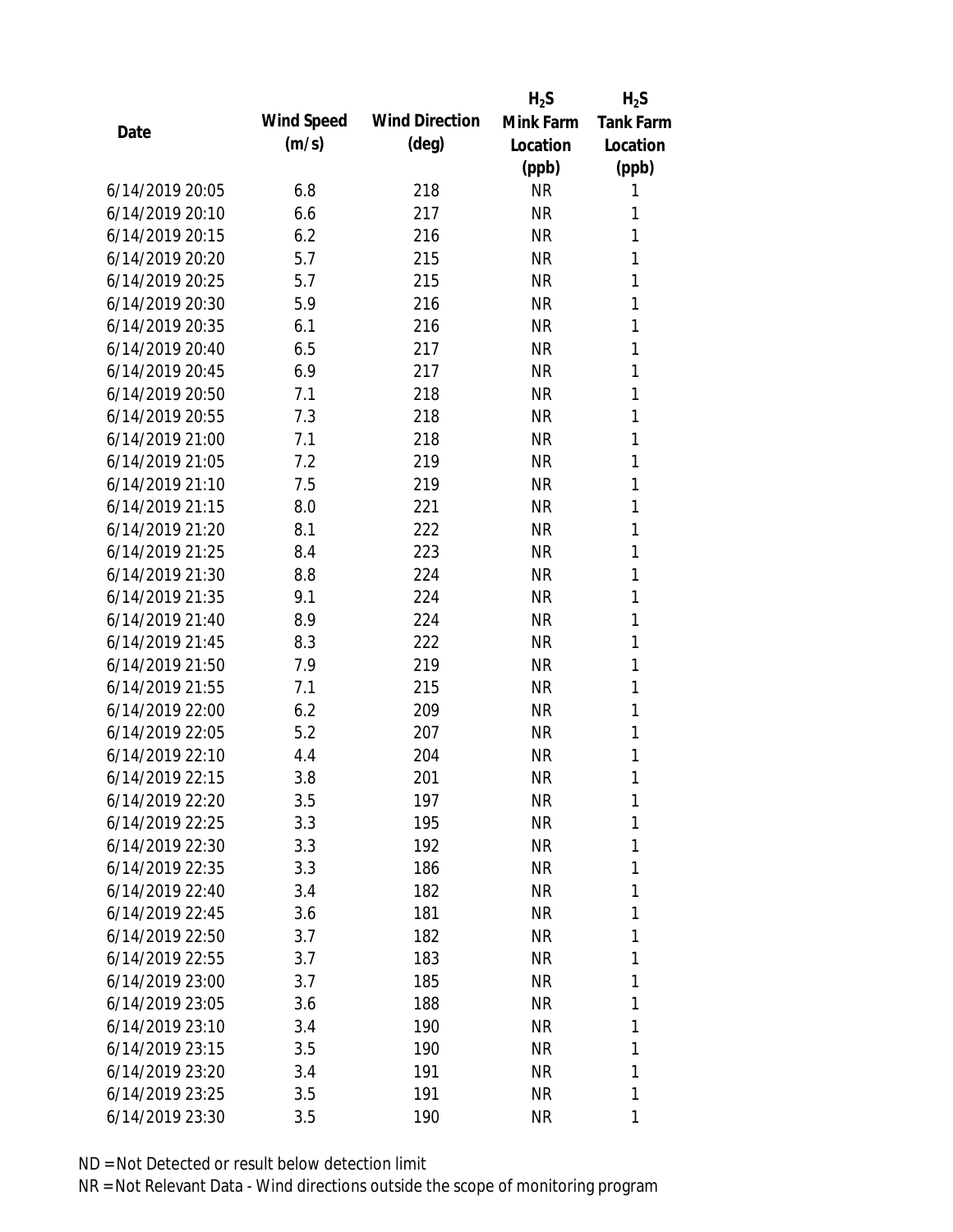|                 |            |                       | $H_2S$    | $H_2S$           |
|-----------------|------------|-----------------------|-----------|------------------|
| Date            | Wind Speed | <b>Wind Direction</b> | Mink Farm | <b>Tank Farm</b> |
|                 | (m/s)      | $(\text{deg})$        | Location  | Location         |
|                 |            |                       | (ppb)     | (ppb)            |
| 6/14/2019 23:35 | 3.7        | 190                   | <b>NR</b> | 1                |
| 6/14/2019 23:40 | 3.8        | 188                   | <b>NR</b> | 1                |
| 6/14/2019 23:45 | 3.8        | 187                   | <b>NR</b> | 1                |
| 6/14/2019 23:50 | 4.0        | 186                   | <b>NR</b> | 1                |
| 6/14/2019 23:55 | 4.1        | 185                   | <b>NR</b> | 1                |
| 6/14/2019 24:00 | 4.2        | 184                   | <b>NR</b> | 1                |
| 6/15/2019 00:05 | 4.3        | 183                   | <b>NR</b> | 1                |
| 6/15/2019 00:10 | 4.4        | 183                   | <b>NR</b> | 1                |
| 6/15/2019 00:15 | 4.4        | 185                   | <b>NR</b> | 1                |
| 6/15/2019 00:20 | 4.3        | 184                   | <b>NR</b> | 1                |
| 6/15/2019 00:25 | 4.4        | 185                   | <b>NR</b> | 1                |
| 6/15/2019 00:30 | 4.5        | 184                   | <b>NR</b> | 1                |
| 6/15/2019 00:35 | 4.4        | 183                   | <b>NR</b> | 1                |
| 6/15/2019 00:40 | 4.4        | 183                   | <b>NR</b> | 1                |
| 6/15/2019 00:45 | 4.4        | 182                   | <b>NR</b> | 1                |
| 6/15/2019 00:50 | 4.5        | 183                   | <b>NR</b> | 1                |
| 6/15/2019 00:55 | 4.6        | 182                   | <b>NR</b> | 1                |
| 6/15/2019 01:00 | 4.3        | 184                   | <b>NR</b> | 1                |
| 6/15/2019 01:05 | 4.4        | 185                   | <b>NR</b> | 1                |
| 6/15/2019 01:10 | 4.4        | 187                   | <b>NR</b> | 1                |
| 6/15/2019 01:15 | 4.6        | 190                   | <b>NR</b> | 1                |
| 6/15/2019 01:20 | 4.6        | 190                   | <b>NR</b> | 1                |
| 6/15/2019 01:25 | 4.6        | 193                   | <b>NR</b> | 1                |
| 6/15/2019 01:30 | 4.6        | 194                   | <b>NR</b> | 1                |
| 6/15/2019 01:35 | 4.6        | 197                   | <b>NR</b> | 1                |
| 6/15/2019 01:40 | 4.7        | 198                   | <b>NR</b> | 1                |
| 6/15/2019 01:45 | 4.6        | 197                   | <b>NR</b> | 1                |
| 6/15/2019 01:50 | 4.5        | 199                   | <b>NR</b> | 1                |
| 6/15/2019 01:55 | 4.4        | 201                   | <b>NR</b> | 1                |
| 6/15/2019 02:00 | 4.4        | 201                   | <b>NR</b> | 1                |
| 6/15/2019 02:05 | 4.4        | 200                   | <b>NR</b> | 1                |
| 6/15/2019 02:10 | 4.2        | 200                   | <b>NR</b> | 1                |
| 6/15/2019 02:15 | 4.2        | 201                   | <b>NR</b> | 1                |
| 6/15/2019 02:20 | 4.2        | 199                   | <b>NR</b> | 1                |
| 6/15/2019 02:25 | 4.1        | 197                   | <b>NR</b> | 1                |
| 6/15/2019 02:30 | 4.3        | 197                   | <b>NR</b> | 1                |
| 6/15/2019 02:35 | 4.3        | 198                   | <b>NR</b> | 1                |
| 6/15/2019 02:40 | 4.3        | 197                   | <b>NR</b> | 1                |
| 6/15/2019 02:45 | 4.4        | 196                   | <b>NR</b> | 1                |
| 6/15/2019 02:50 | 4.3        | 197                   | <b>NR</b> | 2                |
| 6/15/2019 02:55 | 4.3        | 199                   | <b>NR</b> | $\overline{2}$   |
| 6/15/2019 03:00 | 4.2        | 200                   | <b>NR</b> | 1                |
|                 |            |                       |           |                  |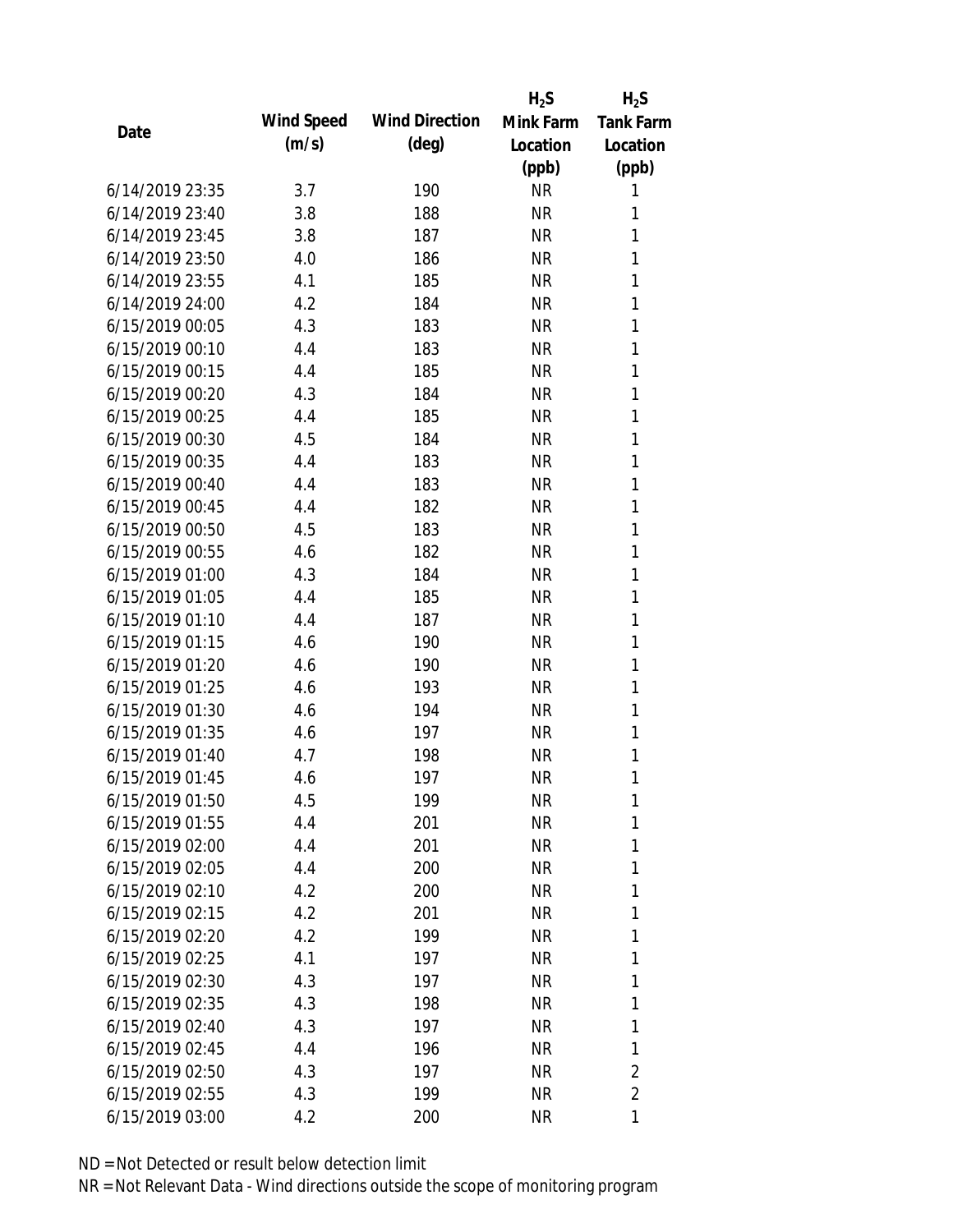|                 |            |                       | $H_2S$    | $H_2S$           |
|-----------------|------------|-----------------------|-----------|------------------|
| Date            | Wind Speed | <b>Wind Direction</b> | Mink Farm | <b>Tank Farm</b> |
|                 | (m/s)      | $(\text{deg})$        | Location  | Location         |
|                 |            |                       | (ppb)     | (ppb)            |
| 6/15/2019 03:05 | 4.2        | 201                   | <b>NR</b> | 1                |
| 6/15/2019 03:10 | 4.3        | 202                   | <b>NR</b> | 1                |
| 6/15/2019 03:15 | 4.3        | 204                   | <b>NR</b> | 1                |
| 6/15/2019 03:20 | 4.2        | 205                   | <b>NR</b> | 1                |
| 6/15/2019 03:25 | 4.3        | 206                   | <b>NR</b> | 1                |
| 6/15/2019 03:30 | 4.4        | 208                   | <b>NR</b> | 1                |
| 6/15/2019 03:35 | 4.4        | 208                   | <b>NR</b> | 1                |
| 6/15/2019 03:40 | 4.4        | 208                   | <b>NR</b> | 1                |
| 6/15/2019 03:45 | 4.6        | 208                   | <b>NR</b> | 1                |
| 6/15/2019 03:50 | 4.6        | 208                   | <b>NR</b> | 1                |
| 6/15/2019 03:55 | 4.6        | 209                   | <b>NR</b> | 1                |
| 6/15/2019 04:00 | 4.7        | 210                   | <b>NR</b> | 1                |
| 6/15/2019 04:05 | 4.7        | 211                   | <b>NR</b> | 1                |
| 6/15/2019 04:10 | 4.7        | 213                   | <b>NR</b> | 1                |
| 6/15/2019 04:15 | 4.6        | 214                   | <b>NR</b> | 1                |
| 6/15/2019 04:20 | 4.6        | 215                   | <b>NR</b> | 1                |
| 6/15/2019 04:25 | 4.5        | 214                   | <b>NR</b> | 1                |
| 6/15/2019 04:30 | 4.3        | 212                   | <b>NR</b> | 1                |
| 6/15/2019 04:35 | 4.2        | 210                   | <b>NR</b> | 1                |
| 6/15/2019 04:40 | 4.0        | 209                   | <b>NR</b> | 1                |
| 6/15/2019 04:45 | 4.0        | 210                   | <b>NR</b> | 1                |
| 6/15/2019 04:50 | 4.0        | 208                   | <b>NR</b> | 1                |
| 6/15/2019 04:55 | 4.0        | 207                   | <b>NR</b> | 1                |
| 6/15/2019 05:00 | 4.0        | 208                   | <b>NR</b> | 1                |
| 6/15/2019 05:05 | 4.0        | 208                   | <b>NR</b> | 1                |
| 6/15/2019 05:10 | 4.0        | 207                   | <b>NR</b> | 1                |
| 6/15/2019 05:15 | 4.0        | 205                   | <b>NR</b> | 1                |
| 6/15/2019 05:20 | 3.8        | 204                   | <b>NR</b> | 1                |
| 6/15/2019 05:25 | 3.9        | 204                   | <b>NR</b> | 1                |
| 6/15/2019 05:30 | 3.8        | 202                   | <b>NR</b> | 1                |
| 6/15/2019 05:35 | 3.9        | 202                   | <b>NR</b> | 1                |
| 6/15/2019 05:40 | 4.0        | 201                   | <b>NR</b> | 1                |
| 6/15/2019 05:45 | 4.0        | 200                   | <b>NR</b> | 1                |
| 6/15/2019 05:50 | 4.0        | 199                   | <b>NR</b> | 1                |
| 6/15/2019 05:55 | 3.7        | 198                   | <b>NR</b> | 1                |
| 6/15/2019 06:00 | 3.7        | 197                   | <b>NR</b> | 1                |
| 6/15/2019 06:05 | 3.6        | 197                   | <b>NR</b> | 1                |
| 6/15/2019 06:10 | 3.5        | 197                   | <b>NR</b> | 1                |
| 6/15/2019 06:15 | 3.5        | 196                   | <b>NR</b> | 1                |
| 6/15/2019 06:20 | 3.6        | 196                   | <b>NR</b> | 1                |
| 6/15/2019 06:25 | 3.9        | 196                   | <b>NR</b> | <b>ND</b>        |
| 6/15/2019 06:30 | 4.0        | 197                   | <b>NR</b> | 1                |
|                 |            |                       |           |                  |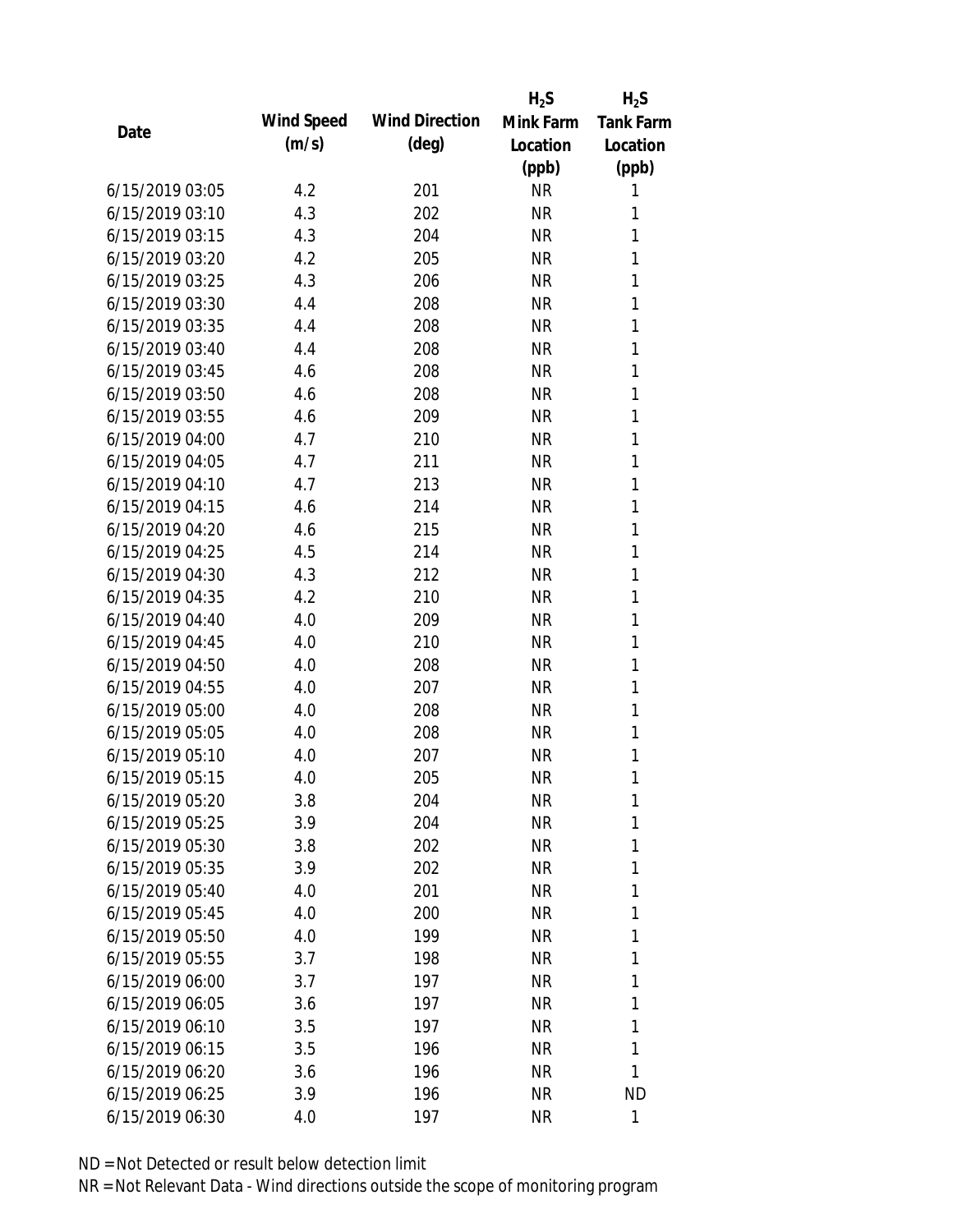|                 |            |                       | $H_2S$    | $H_2S$           |
|-----------------|------------|-----------------------|-----------|------------------|
|                 | Wind Speed | <b>Wind Direction</b> | Mink Farm | <b>Tank Farm</b> |
| Date            | (m/s)      | $(\text{deg})$        | Location  | Location         |
|                 |            |                       | (ppb)     | (ppb)            |
| 6/15/2019 06:35 | 4.0        | 196                   | <b>NR</b> | 1                |
| 6/15/2019 06:40 | 4.0        | 195                   | <b>NR</b> | 1                |
| 6/15/2019 06:45 | 3.9        | 194                   | <b>NR</b> | 1                |
| 6/15/2019 06:50 | 3.8        | 192                   | <b>NR</b> | 1                |
| 6/15/2019 06:55 | 3.7        | 191                   | <b>NR</b> | 1                |
| 6/15/2019 07:00 | 3.6        | 189                   | <b>NR</b> | 1                |
| 6/15/2019 07:05 | 3.7        | 188                   | <b>NR</b> | $\overline{c}$   |
| 6/15/2019 07:10 | 3.7        | 188                   | <b>NR</b> | $\overline{2}$   |
| 6/15/2019 07:15 | 3.7        | 189                   | <b>NR</b> | $\overline{2}$   |
| 6/15/2019 07:20 | 3.6        | 190                   | <b>NR</b> | $\mathbf{1}$     |
| 6/15/2019 07:25 | 3.7        | 190                   | <b>NR</b> | 1                |
| 6/15/2019 07:30 | 3.7        | 188                   | <b>NR</b> | 1                |
| 6/15/2019 07:35 | 3.7        | 188                   | <b>NR</b> | 1                |
| 6/15/2019 07:40 | 3.8        | 188                   | <b>NR</b> | 1                |
| 6/15/2019 07:45 | 3.9        | 186                   | <b>NR</b> | 1                |
| 6/15/2019 07:50 | 4.0        | 185                   | <b>NR</b> | 1                |
| 6/15/2019 07:55 | 4.0        | 185                   | <b>NR</b> | 1                |
| 6/15/2019 08:00 | 4.0        | 188                   | <b>NR</b> | 1                |
| 6/15/2019 08:05 | 4.0        | 189                   | <b>NR</b> | 1                |
| 6/15/2019 08:10 | 3.8        | 190                   | <b>NR</b> | 1                |
| 6/15/2019 08:15 | 3.9        | 193                   | <b>NR</b> | 1                |
| 6/15/2019 08:20 | 3.9        | 194                   | <b>NR</b> | 1                |
| 6/15/2019 08:25 | 4.2        | 194                   | <b>NR</b> | 1                |
| 6/15/2019 08:30 | 4.2        | 194                   | <b>NR</b> | 1                |
| 6/15/2019 08:35 | 4.3        | 195                   | <b>NR</b> | 1                |
| 6/15/2019 08:40 | 4.4        | 196                   | <b>NR</b> | 1                |
| 6/15/2019 08:45 | 4.3        | 195                   | <b>NR</b> | 1                |
| 6/15/2019 08:50 | 4.3        | 197                   | <b>NR</b> | 1                |
| 6/15/2019 08:55 | 4.2        | 200                   | <b>NR</b> | 1                |
| 6/15/2019 09:00 | 4.0        | 200                   | <b>NR</b> | 1                |
| 6/15/2019 09:05 | 4.0        | 199                   | <b>NR</b> | 1                |
| 6/15/2019 09:10 | 3.9        | 200                   | NR        | 1                |
| 6/15/2019 09:15 | 4.0        | 199                   | NR        | 1                |
| 6/15/2019 09:20 | 4.1        | 200                   | <b>NR</b> | 1                |
| 6/15/2019 09:25 | 4.1        | 198                   | NR        | 1                |
| 6/15/2019 09:30 | 4.2        | 198                   | NR        | 1                |
| 6/15/2019 09:35 | 4.2        | 199                   | NR        | 1                |
| 6/15/2019 09:40 | 4.3        | 198                   | NR        | 1                |
| 6/15/2019 09:45 | 4.2        | 198                   | NR        | 1                |
| 6/15/2019 09:50 | 4.0        | 195                   | NR        | 1                |
| 6/15/2019 09:55 | 4.0        | 194                   | <b>NR</b> | 1                |
|                 |            |                       |           |                  |
| 6/15/2019 10:00 | 4.0        | 193                   | <b>NR</b> | 1                |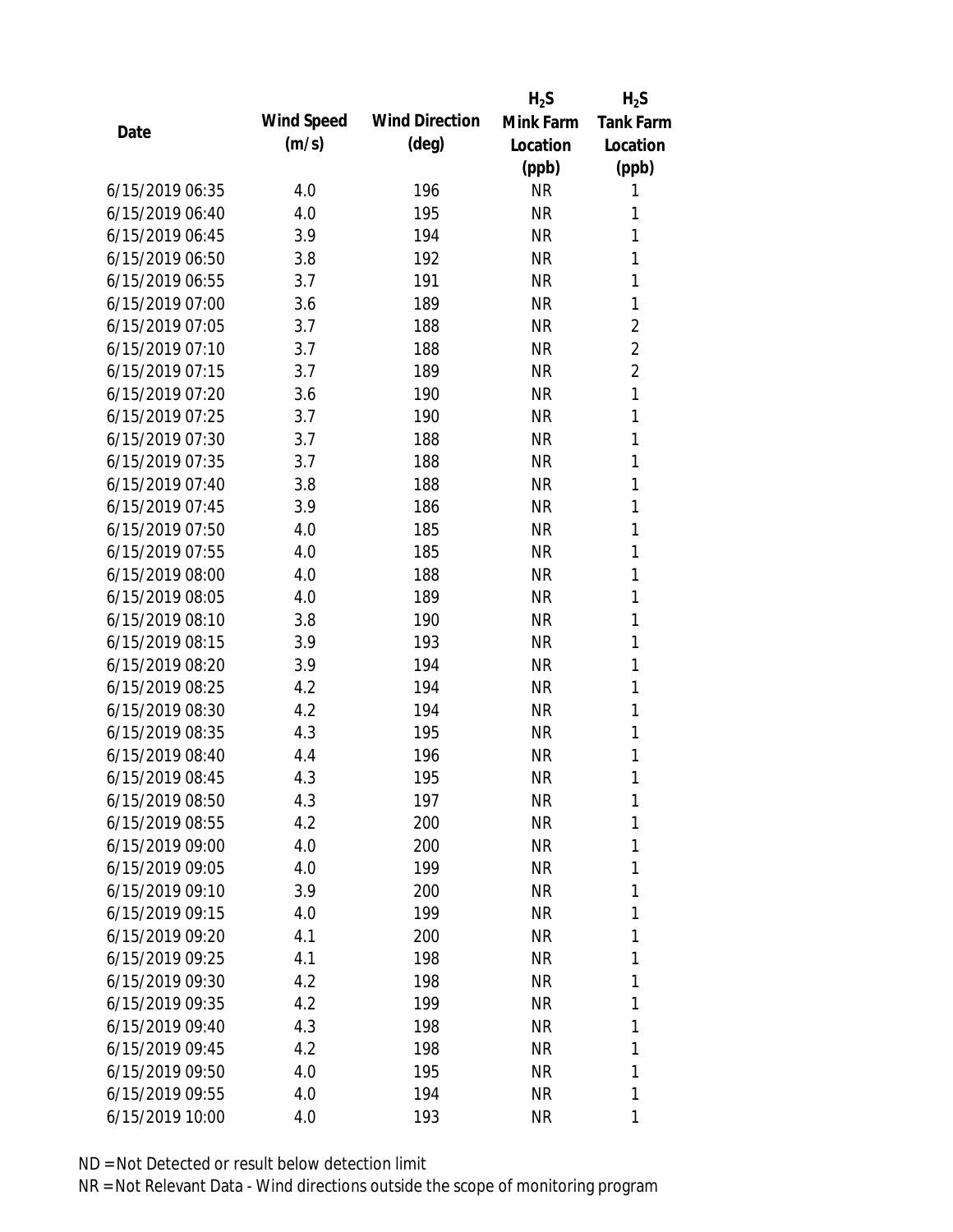|                 |            |                       | $H_2S$    | $H_2S$           |
|-----------------|------------|-----------------------|-----------|------------------|
| Date            | Wind Speed | <b>Wind Direction</b> | Mink Farm | <b>Tank Farm</b> |
|                 | (m/s)      | $(\text{deg})$        | Location  | Location         |
|                 |            |                       | (ppb)     | (ppb)            |
| 6/15/2019 10:05 | 4.1        | 190                   | <b>NR</b> | 1                |
| 6/15/2019 10:10 | 4.2        | 188                   | <b>NR</b> | 1                |
| 6/15/2019 10:15 | 4.2        | 186                   | <b>NR</b> | 1                |
| 6/15/2019 10:20 | 4.3        | 187                   | <b>NR</b> | 1                |
| 6/15/2019 10:25 | 4.3        | 187                   | <b>NR</b> | 1                |
| 6/15/2019 10:30 | 4.3        | 186                   | <b>NR</b> | $\mathbf{1}$     |
| 6/15/2019 10:35 | 4.1        | 186                   | <b>NR</b> | 1                |
| 6/15/2019 10:40 | 3.9        | 188                   | <b>NR</b> | $\mathbf{1}$     |
| 6/15/2019 10:45 | 3.8        | 190                   | <b>NR</b> | 1                |
| 6/15/2019 10:50 | 3.6        | 192                   | <b>NR</b> | 1                |
| 6/15/2019 10:55 | 3.6        | 195                   | <b>NR</b> | $\mathbf{1}$     |
| 6/15/2019 11:00 | 3.7        | 199                   | <b>NR</b> | 1                |
| 6/15/2019 11:05 | 3.8        | 200                   | <b>NR</b> | $\mathbf{1}$     |
| 6/15/2019 11:10 | 4.2        | 201                   | <b>NR</b> | 1                |
| 6/15/2019 11:15 | 4.7        | 203                   | <b>NR</b> | 1                |
| 6/15/2019 11:20 | 5.0        | 202                   | <b>NR</b> | 1                |
| 6/15/2019 11:25 | 5.0        | 199                   | <b>NR</b> | 1                |
| 6/15/2019 11:30 | 5.0        | 198                   | <b>NR</b> | $\mathbf{1}$     |
| 6/15/2019 11:35 | 4.9        | 198                   | <b>NR</b> | 1                |
| 6/15/2019 11:40 | 4.7        | 197                   | <b>NR</b> | 1                |
| 6/15/2019 11:45 | 4.3        | 193                   | <b>NR</b> | 1                |
| 6/15/2019 11:50 | 4.1        | 193                   | <b>NR</b> | 1                |
| 6/15/2019 11:55 | 3.9        | 194                   | <b>NR</b> | 1                |
| 6/15/2019 12:00 | 3.8        | 191                   | <b>NR</b> | 1                |
| 6/15/2019 12:05 | 3.7        | 192                   | <b>NR</b> | 1                |
| 6/15/2019 12:10 | 3.4        | 191                   | <b>NR</b> | 1                |
| 6/15/2019 12:15 | 3.4        | 191                   | <b>NR</b> | 1                |
| 6/15/2019 12:20 | 3.4        | 189                   | <b>NR</b> | 1                |
| 6/15/2019 12:25 | 3.3        | 186                   | <b>NR</b> | 1                |
| 6/15/2019 12:30 | 3.2        | 186                   | <b>NR</b> | 1                |
| 6/15/2019 12:35 | 3.2        | 183                   | <b>NR</b> | 1                |
| 6/15/2019 12:40 | 3.3        | 182                   | <b>NR</b> | 1                |
| 6/15/2019 12:45 | 3.2        | 182                   | <b>NR</b> | 1                |
| 6/15/2019 12:50 | 3.1        | 183                   | <b>NR</b> | 1                |
| 6/15/2019 12:55 | 3.2        | 181                   | <b>NR</b> | 1                |
| 6/15/2019 13:00 | 3.3        | 179                   | <b>NR</b> | 1                |
| 6/15/2019 13:05 | 3.4        | 178                   | <b>NR</b> | 1                |
| 6/15/2019 13:10 | 3.4        | 177                   | NR        | 1                |
| 6/15/2019 13:15 | 3.4        | 177                   | NR        | 1                |
| 6/15/2019 13:20 | 3.5        | 177                   | <b>NR</b> | 1                |
| 6/15/2019 13:25 | 3.5        | 177                   | <b>NR</b> | 1                |
| 6/15/2019 13:30 | 3.3        | 179                   | <b>NR</b> | 1                |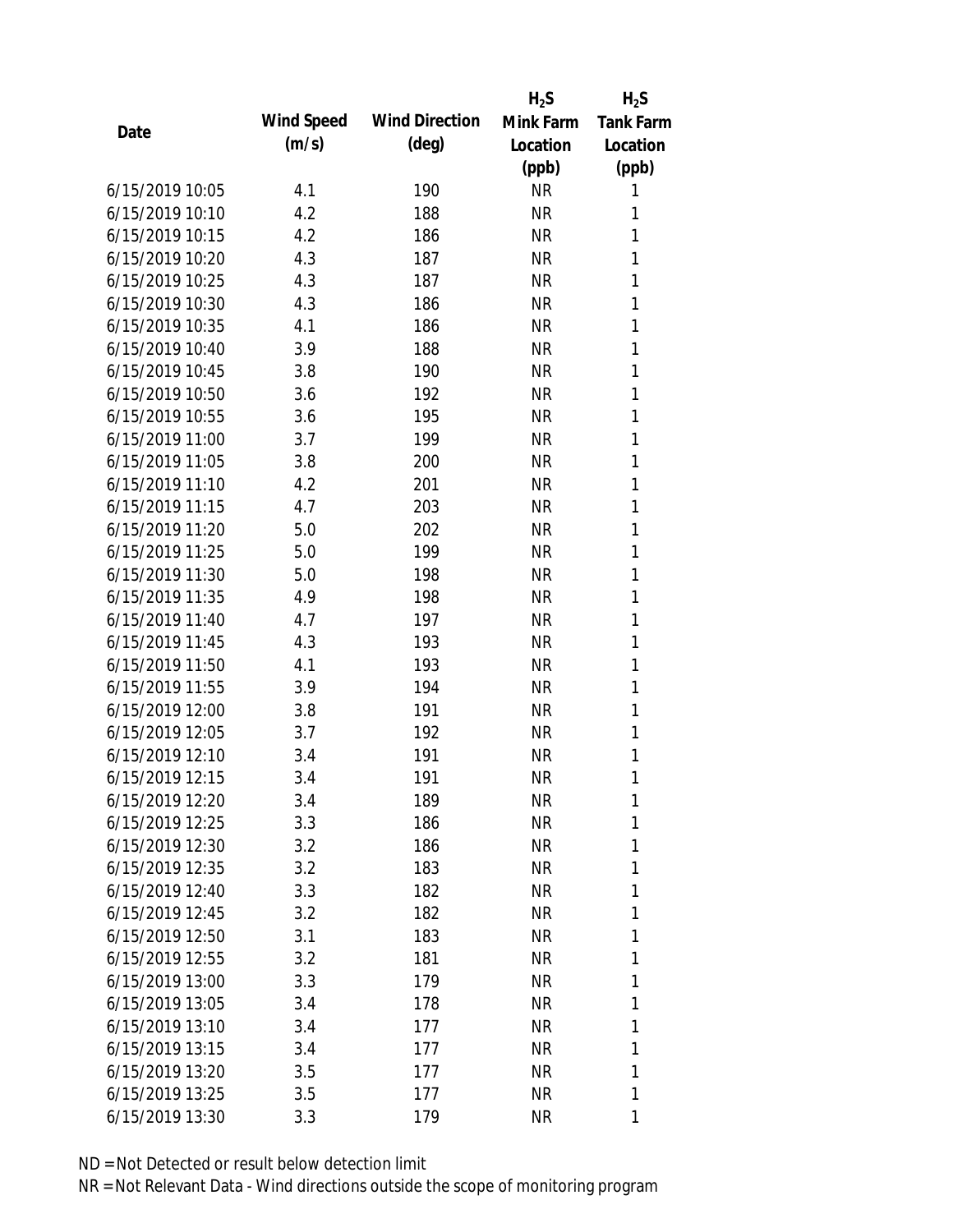|                 |            |                       | $H_2S$    | $H_2S$           |
|-----------------|------------|-----------------------|-----------|------------------|
| Date            | Wind Speed | <b>Wind Direction</b> | Mink Farm | <b>Tank Farm</b> |
|                 | (m/s)      | $(\text{deg})$        | Location  | Location         |
|                 |            |                       | (ppb)     | (ppb)            |
| 6/15/2019 13:35 | 3.1        | 183                   | <b>NR</b> | 1                |
| 6/15/2019 13:40 | 3.0        | 186                   | <b>NR</b> | 1                |
| 6/15/2019 13:45 | 2.9        | 187                   | <b>NR</b> | 1                |
| 6/15/2019 13:50 | 2.8        | 188                   | <b>NR</b> | 1                |
| 6/15/2019 13:55 | 2.7        | 191                   | <b>NR</b> | 1                |
| 6/15/2019 14:00 | 2.9        | 192                   | <b>NR</b> | 1                |
| 6/15/2019 14:05 | 2.9        | 193                   | <b>NR</b> | 1                |
| 6/15/2019 14:10 | 2.8        | 193                   | <b>NR</b> | 1                |
| 6/15/2019 14:15 | 2.8        | 192                   | <b>NR</b> | 1                |
| 6/15/2019 14:20 | 2.8        | 196                   | <b>NR</b> | 1                |
| 6/15/2019 14:25 | 2.7        | 198                   | <b>NR</b> | 1                |
| 6/15/2019 14:30 | 2.6        | 199                   | <b>NR</b> | 1                |
| 6/15/2019 14:35 | 2.5        | 201                   | <b>NR</b> | 1                |
| 6/15/2019 14:40 | 2.6        | 198                   | <b>NR</b> | 1                |
| 6/15/2019 14:45 | 2.5        | 197                   | <b>NR</b> | 1                |
| 6/15/2019 14:50 | 2.5        | 192                   | <b>NR</b> | 1                |
| 6/15/2019 14:55 | 2.4        | 189                   | <b>NR</b> | 1                |
| 6/15/2019 15:00 | 2.4        | 186                   | <b>NR</b> | 1                |
| 6/15/2019 15:05 | 2.3        | 180                   | <b>NR</b> | 1                |
| 6/15/2019 15:10 | 2.0        | 179                   | <b>NR</b> | 1                |
| 6/15/2019 15:15 | 2.0        | 176                   | <b>NR</b> | 1                |
| 6/15/2019 15:20 | 2.0        | 174                   | <b>NR</b> | 1                |
| 6/15/2019 15:25 | 2.1        | 176                   | <b>NR</b> | 1                |
| 6/15/2019 15:30 | 2.1        | 174                   | <b>NR</b> | 1                |
| 6/15/2019 15:35 | 2.2        | 172                   | <b>NR</b> | 1                |
| 6/15/2019 15:40 | 2.3        | 172                   | <b>NR</b> | 1                |
| 6/15/2019 15:45 | 2.2        | 174                   | <b>NR</b> | 1                |
| 6/15/2019 15:50 | 2.1        | 171                   | <b>NR</b> | 1                |
| 6/15/2019 15:55 | 2.1        | 168                   | <b>NR</b> | <b>NR</b>        |
| 6/15/2019 16:00 | 2.0        | 168                   | <b>NR</b> | <b>NR</b>        |
| 6/15/2019 16:05 | 1.9        | 169                   | <b>NR</b> | <b>NR</b>        |
| 6/15/2019 16:10 | 1.8        | 170                   | <b>NR</b> | 1                |
| 6/15/2019 16:15 | 1.8        | 175                   | <b>NR</b> | 1                |
| 6/15/2019 16:20 | 1.8        | 182                   | <b>NR</b> | 1                |
| 6/15/2019 16:25 | 1.9        | 187                   | <b>NR</b> | 1                |
| 6/15/2019 16:30 | 2.0        | 191                   | <b>NR</b> | 1                |
| 6/15/2019 16:35 | $2.2\,$    | 193                   | <b>NR</b> | 1                |
| 6/15/2019 16:40 | 2.3        | 195                   | <b>NR</b> | 1                |
| 6/15/2019 16:45 | 2.5        | 192                   | <b>NR</b> | 1                |
| 6/15/2019 16:50 | 2.5        | 188                   | <b>NR</b> | 1                |
| 6/15/2019 16:55 | 2.6        | 185                   | <b>NR</b> | 1                |
| 6/15/2019 17:00 | 2.7        | 183                   | <b>NR</b> | 1                |
|                 |            |                       |           |                  |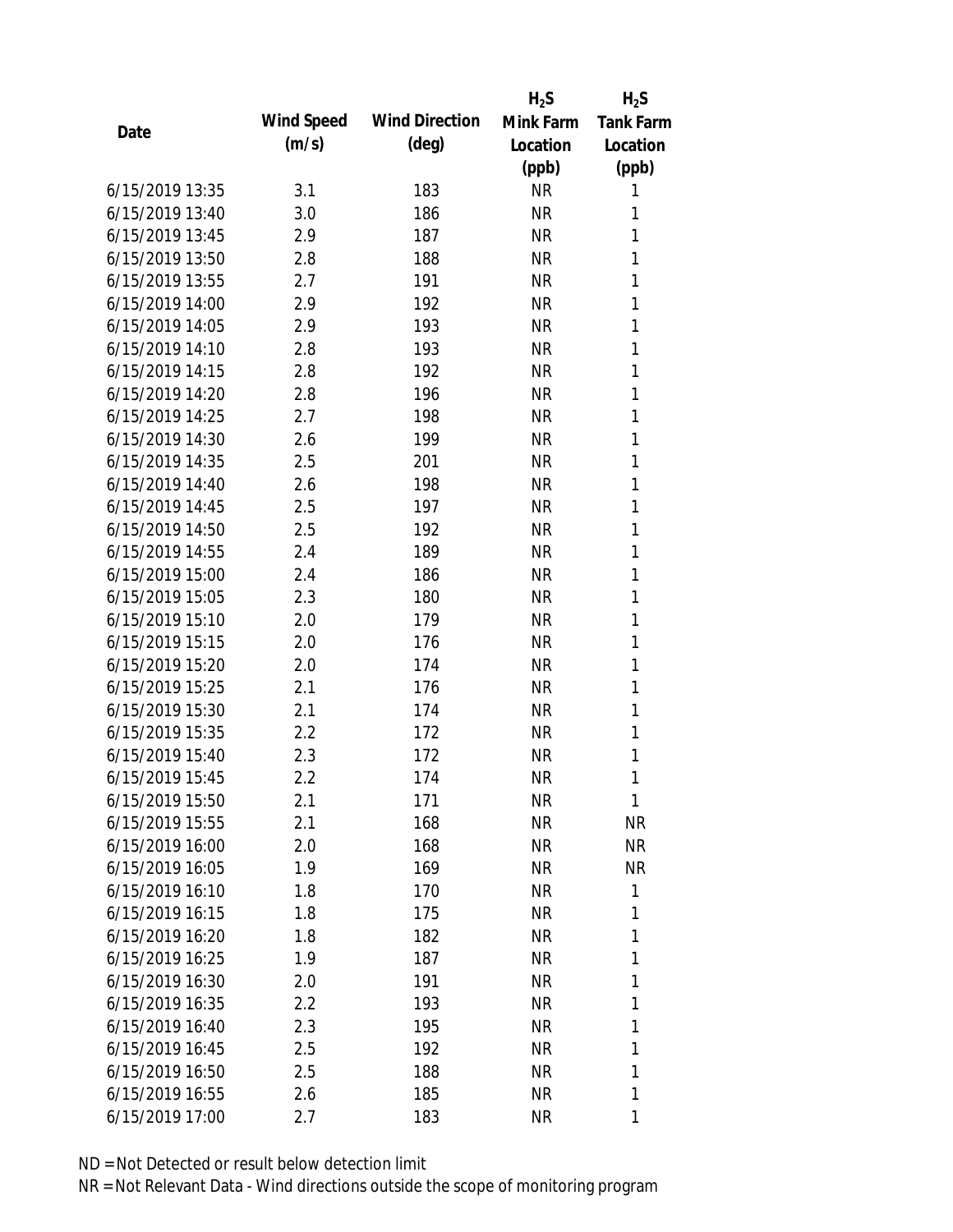|                 |            |                       | $H_2S$         | $H_2S$           |
|-----------------|------------|-----------------------|----------------|------------------|
| Date            | Wind Speed | <b>Wind Direction</b> | Mink Farm      | <b>Tank Farm</b> |
|                 | (m/s)      | $(\text{deg})$        | Location       | Location         |
|                 |            |                       | (ppb)          | (ppb)            |
| 6/15/2019 17:05 | 2.8        | 180                   | <b>NR</b>      | 1                |
| 6/15/2019 17:10 | 2.9        | 179                   | <b>NR</b>      | 1                |
| 6/15/2019 17:15 | 3.0        | 178                   | <b>NR</b>      | 1                |
| 6/15/2019 17:20 | 3.2        | 179                   | <b>NR</b>      | 1                |
| 6/15/2019 17:25 | 3.3        | 181                   | <b>NR</b>      | 1                |
| 6/15/2019 17:30 | 3.3        | 184                   | <b>NR</b>      | 1                |
| 6/15/2019 17:35 | 3.1        | 190                   | <b>NR</b>      | 1                |
| 6/15/2019 17:40 | 2.8        | 199                   | <b>NR</b>      | 1                |
| 6/15/2019 17:45 | 2.5        | 210                   | <b>NR</b>      | 1                |
| 6/15/2019 17:50 | 2.3        | 225                   | <b>NR</b>      | 1                |
| 6/15/2019 17:55 | 2.0        | 245                   | <b>NR</b>      | <b>NR</b>        |
| 6/15/2019 18:00 | 1.8        | 262                   | 1              | 1                |
| 6/15/2019 18:05 | 1.6        | 273                   | 1              | 1                |
| 6/15/2019 18:10 | 1.6        | 280                   | 1              | <b>NR</b>        |
| 6/15/2019 18:15 | 1.3        | 291                   | 1              | <b>NR</b>        |
| 6/15/2019 18:20 | 1.2        | 286                   | 1              | <b>NR</b>        |
| 6/15/2019 18:25 | 1.1        | 270                   | $\overline{2}$ | 1                |
| 6/15/2019 18:30 | 1.1        | 265                   | $\overline{2}$ | 1                |
| 6/15/2019 18:35 | 1.2        | 265                   | $\mathbf{1}$   | 1                |
| 6/15/2019 18:40 | 1.2        | 261                   | 1              | $\overline{2}$   |
| 6/15/2019 18:45 | 1.3        | 258                   | $\overline{2}$ | $\overline{2}$   |
| 6/15/2019 18:50 | 1.3        | 266                   | 1              | $\overline{2}$   |
| 6/15/2019 18:55 | 1.1        | 286                   | 1              | <b>NR</b>        |
| 6/15/2019 19:00 | 1.1        | 311                   | <b>NR</b>      | <b>NR</b>        |
| 6/15/2019 19:05 | 1.0        | 359                   | <b>NR</b>      | <b>NR</b>        |
| 6/15/2019 19:10 | 0.8        | 38                    | <b>NR</b>      | <b>NR</b>        |
| 6/15/2019 19:15 | 0.9        | 24                    | <b>NR</b>      | <b>NR</b>        |
| 6/15/2019 19:20 | 1.0        | 15                    | <b>NR</b>      | <b>NR</b>        |
| 6/15/2019 19:25 | 0.9        | 11                    | <b>NR</b>      | <b>NR</b>        |
| 6/15/2019 19:30 | 0.8        | 332                   | <b>NR</b>      | <b>NR</b>        |
| 6/15/2019 19:35 | 0.7        | 322                   | 1              | <b>NR</b>        |
| 6/15/2019 19:40 | 0.9        | 320                   | 1              | <b>NR</b>        |
| 6/15/2019 19:45 | 0.6        | 321                   | 1              | <b>NR</b>        |
| 6/15/2019 19:50 | 0.7        | 321                   | 1              | <b>NR</b>        |
| 6/15/2019 19:55 | 0.9        | 324                   | 1              | <b>NR</b>        |
| 6/15/2019 20:00 | 0.9        | 326                   | $\overline{2}$ | <b>NR</b>        |
| 6/15/2019 20:05 | 0.8        | 327                   | 1              | <b>NR</b>        |
| 6/15/2019 20:10 | 0.7        | 330                   | 2              | <b>NR</b>        |
| 6/15/2019 20:15 | 0.8        | 334                   | 1              | <b>NR</b>        |
| 6/15/2019 20:20 | 0.7        | 352                   | 1              | <b>NR</b>        |
| 6/15/2019 20:25 | 0.5        | 9                     | 1              | <b>NR</b>        |
| 6/15/2019 20:30 | 0.4        | 23                    | 1              | <b>NR</b>        |
|                 |            |                       |                |                  |